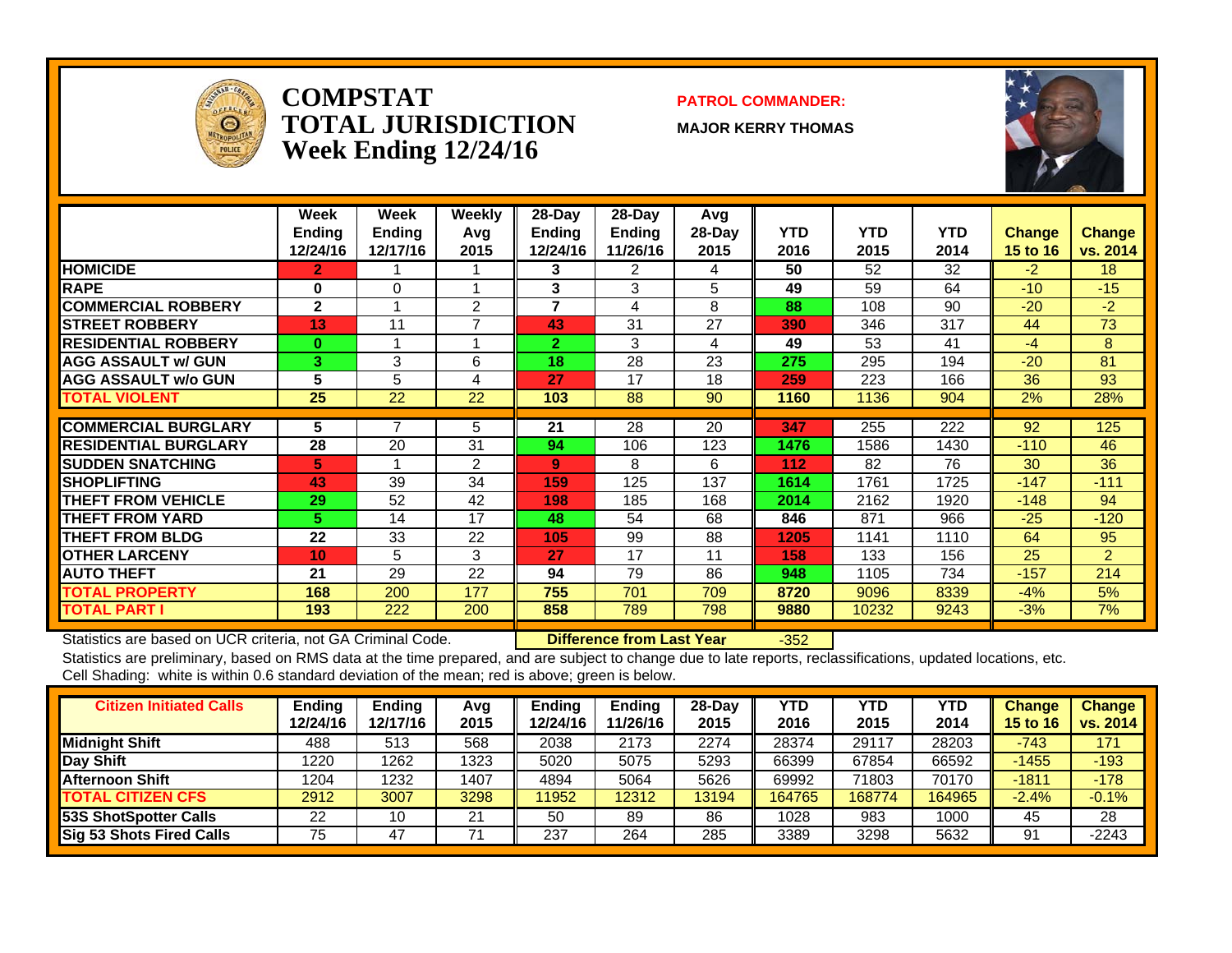

#### **Unincorporated Chatham County PRECINCT COMMANDER: within West Chatham PrecinctWeek Ending 12/24/16**

**CAPT. JOHN BEST**



|                             | Week<br><b>Ending</b><br>12/24/16 | Week<br><b>Ending</b><br>12/17/16 | <b>Weekly</b><br>Avg<br>2015 | $28 - Day$<br><b>Ending</b><br>12/24/16 | $28 - Day$<br><b>Ending</b><br>11/26/16 | <b>Avg</b><br>28-Day<br>2015 | <b>YTD</b><br>2016 | <b>YTD</b><br>2015 | <b>YTD</b><br>2014 | <b>Change</b><br><b>15 to 16</b> | <b>Change</b><br>vs. 2014 |
|-----------------------------|-----------------------------------|-----------------------------------|------------------------------|-----------------------------------------|-----------------------------------------|------------------------------|--------------------|--------------------|--------------------|----------------------------------|---------------------------|
| <b>HOMICIDE</b>             |                                   | 0                                 | 0.0                          |                                         | 0                                       | 0.1                          | 5.                 |                    |                    | 4                                | 4                         |
| <b>RAPE</b>                 | 0                                 | $\Omega$                          | 0.2                          | 1                                       | $\Omega$                                | 0.6                          | 4                  | 8                  | 9                  | $-4$                             | $-5$                      |
| <b>COMMERCIAL ROBBERY</b>   | $\bf{0}$                          | $\Omega$                          | 0.1                          | 0                                       |                                         | 0.4                          | 10                 | 5                  | 16                 | 5                                | $-6$                      |
| <b>STREET ROBBERY</b>       | $\bf{0}$                          | $\overline{2}$                    | 0.2                          | 3                                       | $\Omega$                                | 0.9                          | 21                 | 12                 | 9                  | 9                                | 12                        |
| <b>RESIDENTIAL ROBBERY</b>  | 0                                 | 0                                 | 0.1                          | 0                                       | $\Omega$                                | 0.2                          | 11                 | 3                  | 3                  | 8                                | 8                         |
| <b>AGG ASSAULT w/ GUN</b>   | $\bf{0}$                          | 0                                 | 0.2                          |                                         | 3                                       | 0.6                          | 23                 | 8                  | 5                  | 15                               | 18                        |
| <b>AGG ASSAULT w/o GUN</b>  | $\overline{2}$                    | 0                                 | 0.3                          | 4                                       | $\overline{2}$                          | 1.4                          | 27                 | 17                 | 12                 | 10                               | 15                        |
| <b>TOTAL VIOLENT</b>        | $\mathbf{3}$                      | $\overline{2}$                    | 1.1                          | 10                                      | 6                                       | 4.2                          | 101                | 54                 | 55                 | 87%                              | 84%                       |
| <b>COMMERCIAL BURGLARY</b>  | 0                                 | 0                                 | 0.2                          |                                         |                                         | 1.0                          | 24                 | 13                 | 11                 | 11                               | 13                        |
| <b>RESIDENTIAL BURGLARY</b> |                                   | 2                                 | 3.9                          | 12                                      | 5                                       | 15.7                         | 184                | 202                | 116                | $-18$                            | 68                        |
| <b>SUDDEN SNATCHING</b>     |                                   | 0                                 | 0.0                          |                                         |                                         | 0.0                          | 7                  | $\Omega$           | 3                  | $\overline{7}$                   | $\overline{4}$            |
| <b>SHOPLIFTING</b>          | 3                                 | $\overline{2}$                    | 3.3                          | 10                                      | 10                                      | 13.2                         | 133                | 167                | 9                  | $-34$                            | 124                       |
| <b>THEFT FROM VEHICLE</b>   | 6                                 | 3.                                | 3.4                          | 18                                      | 10                                      | 13.7                         | 209                | 174                | 148                | 35                               | 61                        |
| <b>THEFT FROM YARD</b>      | 0                                 | 0                                 | 1.4                          | 4                                       | 3                                       | 5.4                          | 57                 | 69                 | 49                 | $-12$                            | 8                         |
| <b>THEFT FROM BLDG</b>      | 6                                 | 3.                                | 1.6                          | 18                                      | 9                                       | 6.3                          | 99                 | 81                 | 73                 | 18                               | 26                        |
| <b>OTHER LARCENY</b>        | $\overline{2}$                    | $\overline{2}$                    | 0.3                          | 5.                                      | $\overline{c}$                          | 1.2                          | 23                 | 15                 | 18                 | 8                                | 5 <sup>5</sup>            |
| <b>AUTO THEFT</b>           | $\mathbf{2}$                      | 4                                 | 2.0                          | 11                                      | $\overline{7}$                          | 8.0                          | 108                | 100                | 61                 | 8                                | 47                        |
| <b>TOTAL PROPERTY</b>       | 21                                | 16                                | 16.1                         | 80                                      | 48                                      | 64.4                         | 844                | 821                | 488                | 3%                               | 73%                       |
| <b>TOTAL PART I</b>         | 24                                | 18                                | 17.2                         | 90                                      | 54                                      | 68.7                         | 945                | 875                | 543                | 8%                               | 74%                       |

Statistics are based on UCR criteria, not GA Criminal Code. **Difference from Last Year** 70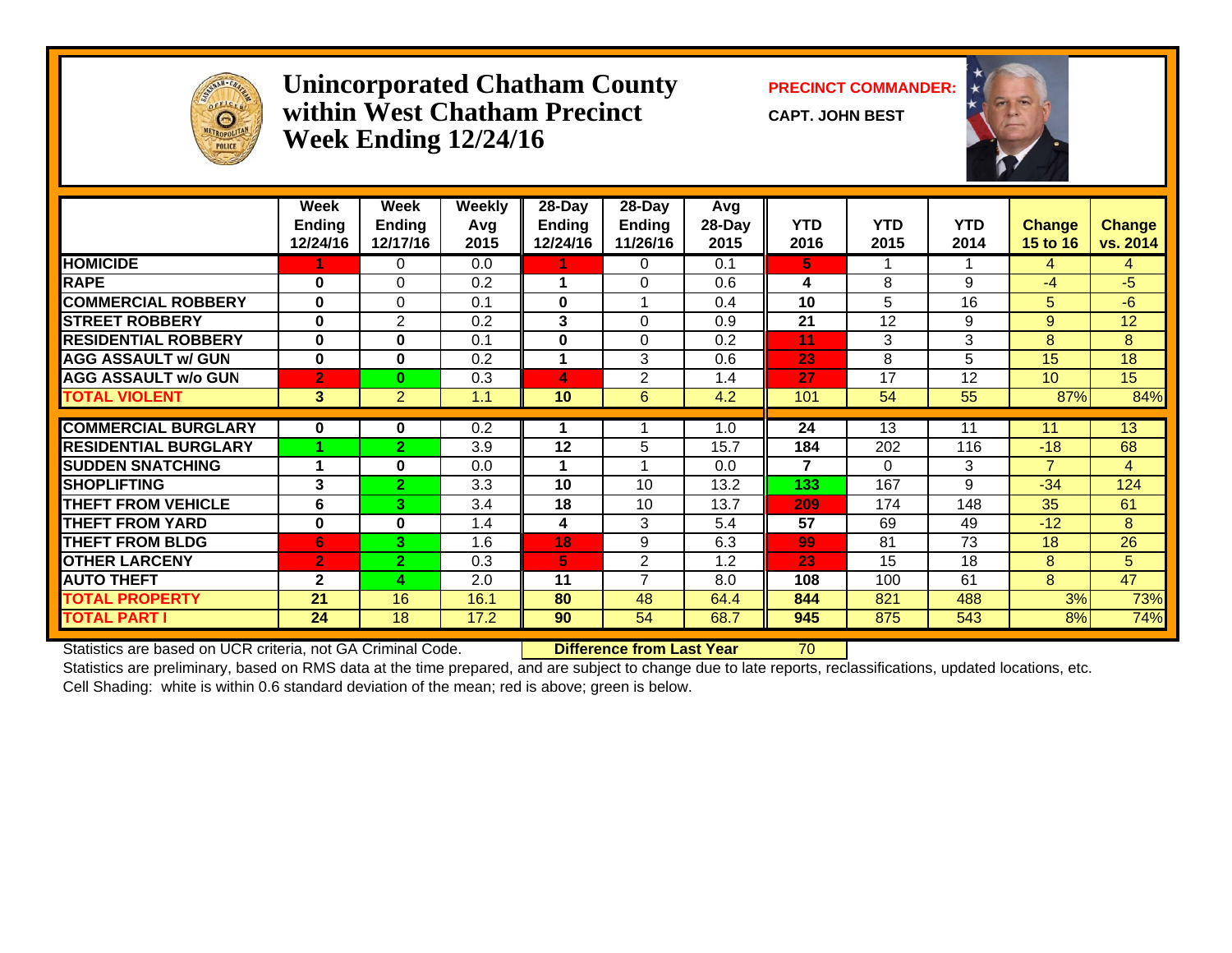

#### **Unincorporated Chatham County PRECINCT COMMANDER: within Islands PrecinctWeek Ending 12/24/16**

**CAPT. CARY HILL**



|                             | Week          | Week            | <b>Weekly</b> | 28-Day       | 28-Day          | Avg    |                |                |                |                 |                |
|-----------------------------|---------------|-----------------|---------------|--------------|-----------------|--------|----------------|----------------|----------------|-----------------|----------------|
|                             | <b>Ending</b> | <b>Ending</b>   | Avg           | Ending       | <b>Ending</b>   | 28-Day | <b>YTD</b>     | <b>YTD</b>     | <b>YTD</b>     | Change          | <b>Change</b>  |
|                             | 12/24/16      | 12/17/16        | 2015          | 12/24/16     | 11/26/16        | 2015   | 2016           | 2015           | 2014           | 15 to 16        | vs. 2014       |
| <b>HOMICIDE</b>             | $\bf{0}$      | $\Omega$        | 0.1           | 0            | 0               | 0.2    |                | 3              |                | $-2$            | $\mathbf{0}$   |
| <b>RAPE</b>                 | $\bf{0}$      | 0               | 0.1           | $\bf{0}$     | $\Omega$        | 0.2    | $\mathbf{2}$   | 3              | $\overline{2}$ | $-1$            | $\overline{0}$ |
| <b>COMMERCIAL ROBBERY</b>   | $\mathbf{0}$  | $\mathbf{0}$    | 0.2           | 0            | $\Omega$        | 0.8    | $\overline{2}$ | 10             |                | $-8$            | $\mathbf{1}$   |
| <b>STREET ROBBERY</b>       | $\bf{0}$      | $\Omega$        | 0.2           | 0            | $\overline{2}$  | 1.0    | 6              | 13             | 6              | $-7$            | $\overline{0}$ |
| <b>RESIDENTIAL ROBBERY</b>  | $\bf{0}$      | $\Omega$        | 0.1           | 0            | $\Omega$        | 0.4    | $\bf{0}$       | 5              | $\Omega$       | $-5$            | $\overline{0}$ |
| <b>AGG ASSAULT w/ GUN</b>   |               | 0               | 0.2           | $\mathbf{2}$ | 2               | 0.8    | 19             | 9              | $\overline{2}$ | 10              | 17             |
| <b>AGG ASSAULT w/o GUN</b>  | $\bf{0}$      |                 | 0.2           | 3            |                 | 0.8    | 12             | 10             | $\overline{7}$ | $\overline{2}$  | 5              |
| <b>TOTAL VIOLENT</b>        | 1             |                 | 1.0           | 5            | 5               | 4.1    | 42             | 53             | 19             | $-21%$          | 121%           |
|                             |               |                 |               |              |                 |        |                |                |                |                 |                |
| <b>COMMERCIAL BURGLARY</b>  | $\mathbf{0}$  | 0               | 0.1           | 0            |                 | 0.5    | 10             |                |                | 3.              | 3              |
| <b>RESIDENTIAL BURGLARY</b> | 1             | 2               | 2.7           | 7            | 6               | 10.9   | 135            | 141            | 105            | -6              | 30             |
| <b>SUDDEN SNATCHING</b>     | $\bf{0}$      | $\Omega$        | 0.0           | 0            | 0               | 0.2    | 6              | $\overline{2}$ | 2              | 4               | $\overline{4}$ |
| <b>SHOPLIFTING</b>          | 5             | $\overline{7}$  | 3.9           | 22           | 4               | 15.4   | 176            | 198            | 6              | $-22$           | 170            |
| <b>THEFT FROM VEHICLE</b>   | $\mathbf{2}$  | $\overline{7}$  | 2.2           | 12           | 4               | 8.7    | 107            | 111            | 80             | $-4$            | 27             |
| <b>THEFT FROM YARD</b>      |               |                 | 1.0           | 7            | 4               | 3.9    | 60             | 50             | 47             | 10 <sup>1</sup> | 13             |
| <b>THEFT FROM BLDG</b>      | $\bf{0}$      | $\overline{2}$  | 1.3           | 5            | 4               | 5.4    | 76             | 70             | 47             | 6               | 29             |
| <b>OTHER LARCENY</b>        | В.            |                 | 0.2           | 4            | 0               | 0.8    | 22             | 11             | 10             | 11              | 12             |
| <b>AUTO THEFT</b>           | $\mathbf{2}$  | $\Omega$        | 0.8           | 4            | 3               | 3.1    | 39             | 39             | 18             | $\Omega$        | 21             |
| <b>TOTAL PROPERTY</b>       | 14            | 20              | 12.2          | 61           | 26              | 48.9   | 631            | 629            | 322            | 0%              | 96%            |
| <b>TOTAL PART I</b>         | 15            | $\overline{21}$ | 13.3          | 66           | $\overline{31}$ | 53.1   | 673            | 682            | 341            | $-1%$           | 97%            |

Statistics are based on UCR criteria, not GA Criminal Code. **Difference from Last Year** -9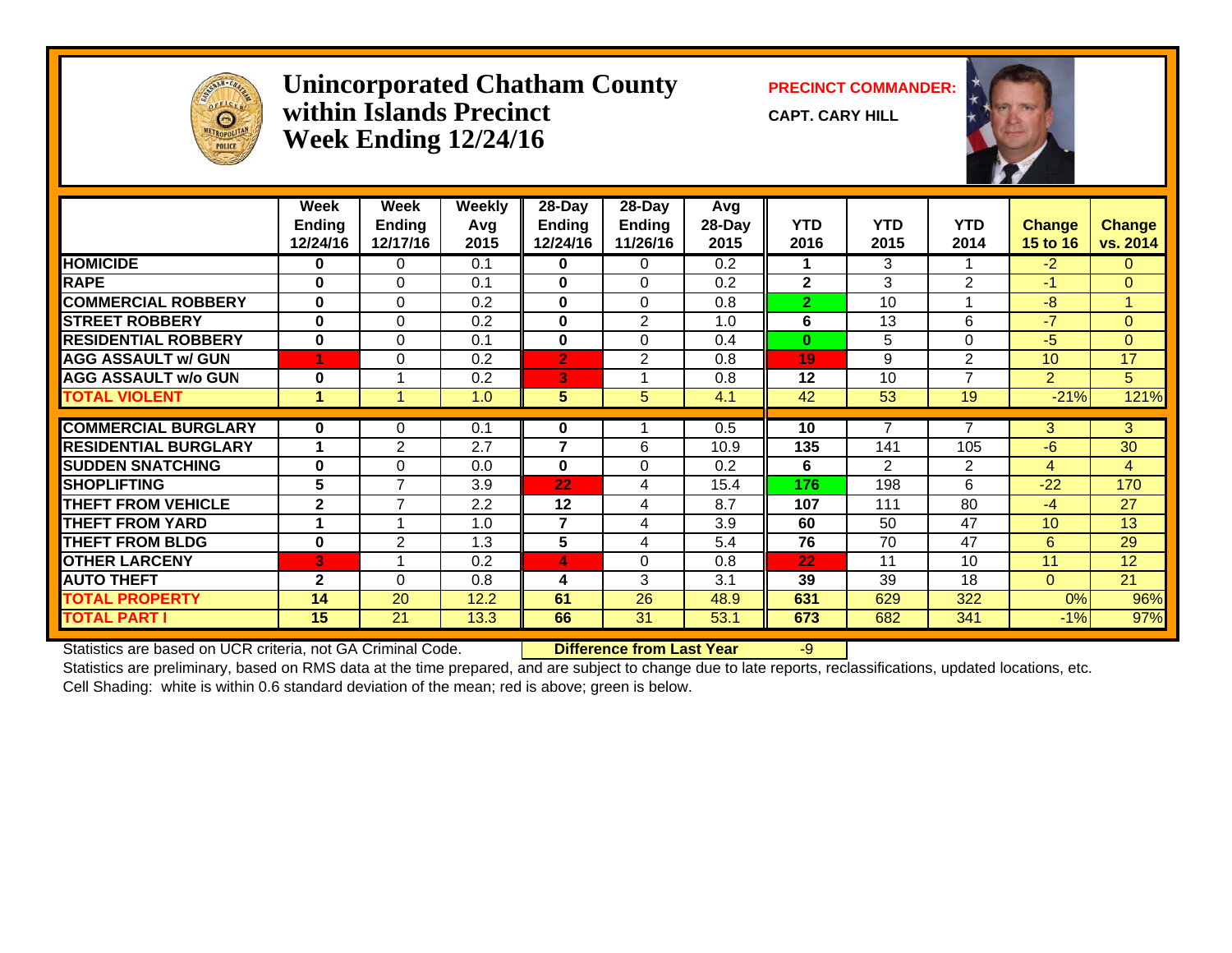

#### **Unincorporated Chatham County within Other Precincts (mostly 4, 89%) PRECINCT COMMANDERS: Week Ending 12/24/16 4 - CAPT. ASHLEY BROWN**



**2 - CAPT. JOY GELLATLY**



|                             | Week<br><b>Ending</b><br>12/24/16 | Week<br><b>Ending</b><br>12/17/16 | Weekly<br>Avg<br>2015 | $28 - Day$<br><b>Ending</b><br>12/24/16 | $28 - Day$<br><b>Ending</b><br>11/26/16 | Avg<br>28-Day<br>2015 | <b>YTD</b><br>2016 | <b>YTD</b><br>2015 | <b>YTD</b><br>2014 | <b>Change</b><br>15 to 16 | Change<br>vs. 2014 |
|-----------------------------|-----------------------------------|-----------------------------------|-----------------------|-----------------------------------------|-----------------------------------------|-----------------------|--------------------|--------------------|--------------------|---------------------------|--------------------|
| <b>HOMICIDE</b>             | 0                                 | 0                                 | 0.0                   | 0                                       | 0                                       | 0.1                   | 0                  |                    | 0                  | $-1$                      | 0                  |
| <b>RAPE</b>                 | 0                                 | $\Omega$                          | 0.0                   | 0                                       | $\Omega$                                | 0.2                   | $\bf{0}$           | $\overline{2}$     | 0                  | $-2$                      | 0                  |
| <b>COMMERCIAL ROBBERY</b>   | $\bf{0}$                          | $\Omega$                          | 0.0                   | 0                                       | $\Omega$                                | 0.0                   | $\bf{0}$           | $\Omega$           | $\Omega$           | $\Omega$                  | $\Omega$           |
| <b>STREET ROBBERY</b>       | 4                                 | $\Omega$                          | 0.0                   |                                         | 0                                       | 0.1                   | 1                  |                    | $\Omega$           | $\Omega$                  |                    |
| <b>RESIDENTIAL ROBBERY</b>  | $\bf{0}$                          | $\Omega$                          | 0.0                   | $\bf{0}$                                | $\Omega$                                | 0.0                   | $\bf{0}$           | $\Omega$           | 0                  | $\Omega$                  | $\Omega$           |
| <b>AGG ASSAULT w/ GUN</b>   | $\bf{0}$                          | $\Omega$                          | 0.1                   | 0                                       | $\Omega$                                | 0.3                   | $\bf{0}$           | 4                  |                    | $-4$                      | $-1$               |
| <b>AGG ASSAULT w/o GUN</b>  | $\bf{0}$                          | $\Omega$                          | 0.1                   | 0                                       | $\Omega$                                | 0.2                   | $\mathbf{2}$       | 3                  | 5                  | -1                        | $-3$               |
| <b>TOTAL VIOLENT</b>        |                                   | $\Omega$                          | 0.2                   |                                         | $\mathbf{0}$                            | 0.8                   | 3                  | 11                 | 6                  | $-73%$                    | $-50%$             |
| <b>COMMERCIAL BURGLARY</b>  | 0                                 | 0                                 | 0.0                   | 0                                       | 0                                       | 0.1                   |                    |                    | 0                  | $\Omega$                  |                    |
| <b>RESIDENTIAL BURGLARY</b> | $\bf{0}$                          |                                   | 0.7                   | 3                                       | $\overline{7}$                          | 2.9                   | 27                 | 38                 | 21                 | $-11$                     | 6                  |
| <b>ISUDDEN SNATCHING</b>    | 0                                 | $\Omega$                          | 0.0                   | 0                                       | $\Omega$                                | 0.1                   | 1                  |                    | $\Omega$           | $\Omega$                  |                    |
| <b>SHOPLIFTING</b>          | $\bf{0}$                          | $\Omega$                          | 0.0                   | $\bf{0}$                                | $\overline{\phantom{a}}$                | 0.0                   | 6                  | $\Omega$           | $\overline{ }$     | 6                         | 5                  |
| <b>THEFT FROM VEHICLE</b>   | 1                                 | 4                                 | 0.6                   | 10                                      | 10                                      | 2.5                   | 52                 | 32                 | 13                 | 20                        | 39                 |
| <b>THEFT FROM YARD</b>      | $\bf{0}$                          | $\Omega$                          | 0.3                   |                                         | 2                                       | 1.1                   | 27                 | 14                 | 18                 | 13                        | 9                  |
| <b>THEFT FROM BLDG</b>      | 0                                 | -1                                | 0.5                   | 4                                       | 3                                       | 1.9                   | 21                 | 24                 | 18                 | $-3$                      | 3                  |
| <b>OTHER LARCENY</b>        | 0                                 | $\Omega$                          | 0.0                   | 0                                       | $\Omega$                                | 0.2                   | 3                  | $\overline{2}$     | 4                  |                           | $-1$               |
| <b>AUTO THEFT</b>           | 0                                 | $\Omega$                          | 0.1                   | $\bf{0}$                                | 2                                       | 0.4                   | 9                  | 5.                 | 7                  | 4                         | $\overline{2}$     |
| <b>TOTAL PROPERTY</b>       | 4                                 | 6                                 | 2.3                   | 18                                      | 25                                      | 9.1                   | 147                | 117                | 82                 | 26%                       | 79%                |
| <b>TOTAL PART I</b>         | $\mathbf{2}$                      | 6                                 | 2.5                   | 19                                      | 25                                      | 10.0                  | 150                | 128                | 88                 | 17%                       | 70%                |

Statistics are based on UCR criteria, not GA Criminal Code. **Difference from Last Year** 22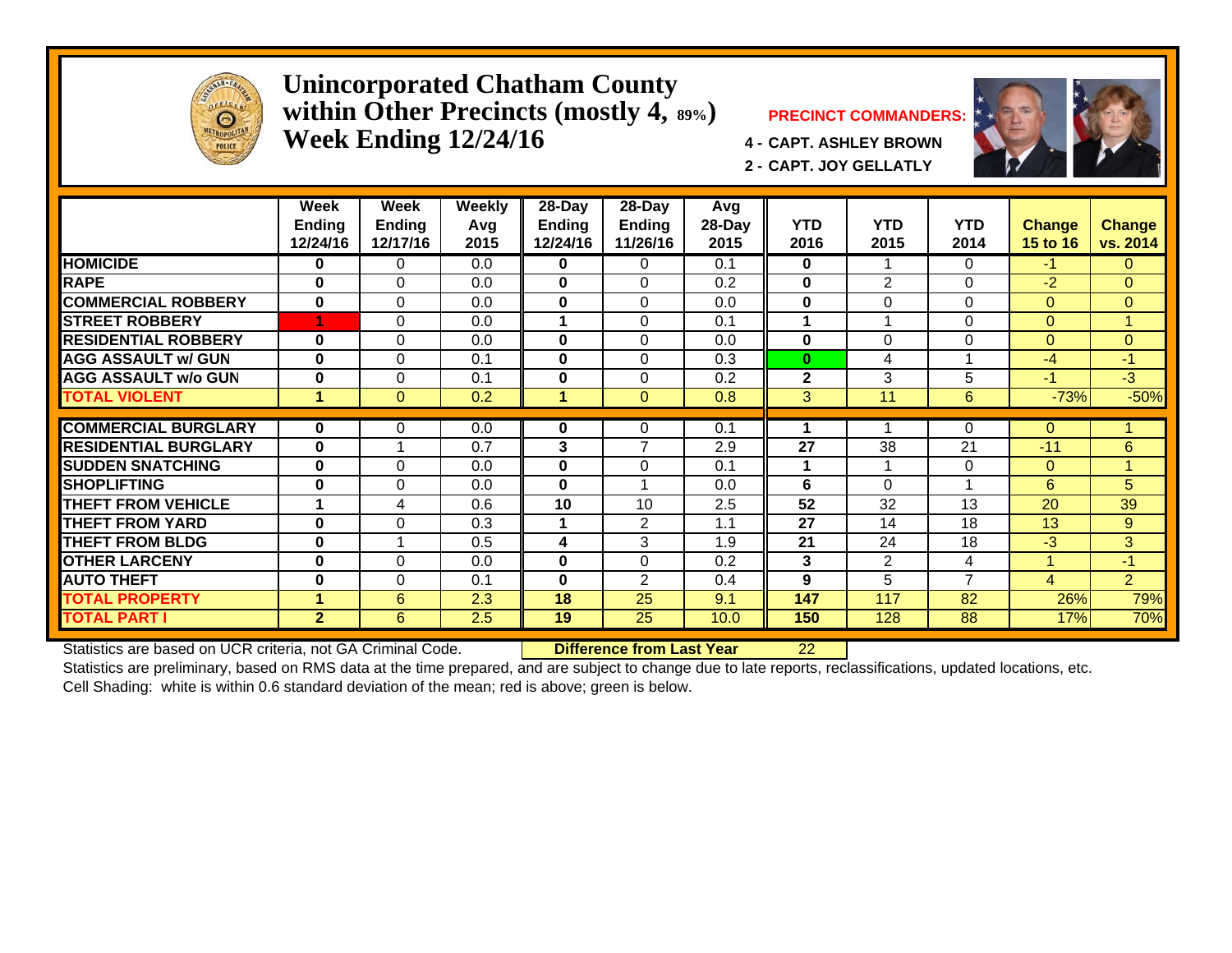

#### **Unincorporated Chatham County PATROL COMMANDER:**

**MAJOR KERRY THOMAS**



# **Week Ending 12/24/16**

|                             | Week<br>Ending<br>12/24/16 | Week<br><b>Ending</b><br>12/17/16 | <b>Weekly</b><br>Avg<br>2015 | $28-Day$<br><b>Ending</b><br>12/24/16 | $28 - Day$<br><b>Ending</b><br>11/26/16 | Avg<br>28-Day<br>2015 | <b>YTD</b><br>2016 | <b>YTD</b><br>2015 | YTD<br>2014 | <b>Change</b><br><b>15 to 16</b> | <b>Change</b><br>vs. 2014 |
|-----------------------------|----------------------------|-----------------------------------|------------------------------|---------------------------------------|-----------------------------------------|-----------------------|--------------------|--------------------|-------------|----------------------------------|---------------------------|
| <b>HOMICIDE</b>             |                            | 0                                 | 0.1                          |                                       | $\Omega$                                | 0.4                   | 6                  | 5.                 | 2           |                                  | 4                         |
| <b>RAPE</b>                 | $\bf{0}$                   | $\Omega$                          | 0.2                          |                                       | $\Omega$                                | 1.0                   | 6                  | 13                 | 11          | $-7$                             | $-5$                      |
| <b>COMMERCIAL ROBBERY</b>   | $\mathbf 0$                | $\Omega$                          | 0.3                          | $\bf{0}$                              |                                         | 1.2                   | 12                 | 15                 | 17          | $-3$                             | -5                        |
| <b>STREET ROBBERY</b>       |                            | $\overline{2}$                    | 0.5                          | 4                                     | 2                                       | 2.0                   | 28                 | 26                 | $\Omega$    | $\overline{2}$                   | 28                        |
| <b>RESIDENTIAL ROBBERY</b>  | $\bf{0}$                   | $\Omega$                          | 0.2                          | $\mathbf 0$                           | 0                                       | 0.6                   | 11                 | 8                  | 3           | 3                                | 8                         |
| <b>AGG ASSAULT w/ GUN</b>   |                            | $\Omega$                          | 0.4                          | 3                                     | 5                                       | 1.7                   | 42                 | 21                 | 8           | 21                               | 34                        |
| <b>AGG ASSAULT w/o GUN</b>  | $\bf{0}$                   |                                   | 0.6                          | 7                                     | 3                                       | 2.4                   | 41                 | 30                 | 24          | 11                               | 17                        |
| <b>TOTAL VIOLENT</b>        | 3                          | 3                                 | 2.3                          | 16                                    | 11                                      | 9.2                   | 146                | 118                | 65          | 24%                              | 125%                      |
|                             |                            |                                   |                              |                                       |                                         |                       |                    |                    |             |                                  |                           |
| <b>COMMERCIAL BURGLARY</b>  | $\bf{0}$                   | 0                                 | 0.4                          |                                       | $\overline{2}$                          | 1.6                   | 35                 | 21                 | 18          | 14                               | 17                        |
| <b>RESIDENTIAL BURGLARY</b> | $\overline{2}$             | 5                                 | 7.4                          | 22                                    | 18                                      | 29.5                  | 346                | 381                | 242         | $-35$                            | 104                       |
| <b>SUDDEN SNATCHING</b>     |                            | $\Omega$                          | 0.1                          |                                       |                                         | 0.2                   | 14                 | 3                  | 5           | 11                               | 9                         |
| <b>SHOPLIFTING</b>          | 8                          | 9                                 | 7.2                          | 32                                    | 15                                      | 28.6                  | 315                | 365                | 518         | $-50$                            | $-203$                    |
| <b>THEFT FROM VEHICLE</b>   | 9                          | 14                                | 6.2                          | 40                                    | 24                                      | 24.9                  | 368                | 317                | 241         | 51                               | 127                       |
| <b>THEFT FROM YARD</b>      |                            |                                   | 2.6                          | 12                                    | 9                                       | 10.4                  | 144                | 133                | 114         | 11                               | 30                        |
| <b>THEFT FROM BLDG</b>      | 6                          | 6                                 | 3.4                          | 27                                    | 16                                      | 13.6                  | 196                | 175                | 138         | 21                               | 58                        |
| <b>OTHER LARCENY</b>        | 5                          | 3                                 | 0.5                          | 9                                     | 2                                       | 2.1                   | 48                 | 28                 | 32          | 20                               | 16                        |
| <b>AUTO THEFT</b>           | 4                          | 4                                 | 2.9                          | 15                                    | 12                                      | 11.4                  | 156                | 144                | 86          | 12 <sup>2</sup>                  | 70                        |
| <b>TOTAL PROPERTY</b>       | 36                         | 42                                | 30.6                         | 159                                   | 99                                      | 122.5                 | 1622               | 1567               | 1394        | 4%                               | 16%                       |
| TOTAL PART I                | 39                         | 45                                | 32.9                         | $\overline{175}$                      | 110                                     | 131.7                 | 1768               | 1685               | 1459        | 5%                               | 21%                       |

Statistics are based on UCR criteria, not GA Criminal Code. **Difference from Last Year** 83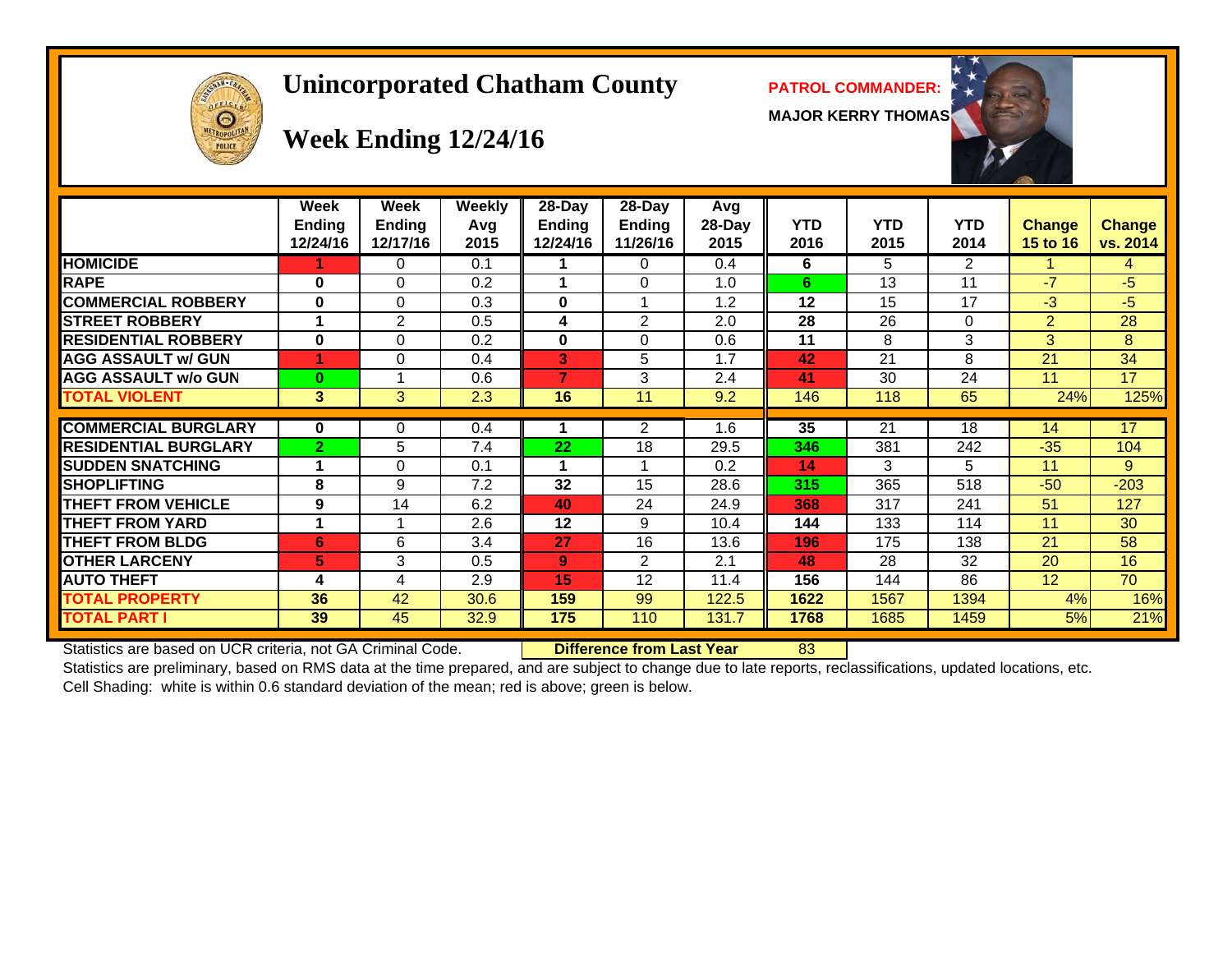

## **City of Savannah Only PATROL COMMANDER:**

**MAJOR KERRY THOMAS**



**Week Ending 12/24/16**

|                             | Week<br><b>Ending</b><br>12/24/16 | Week<br><b>Ending</b><br>12/17/16 | Weekly<br>Avg<br>2015 | 28-Day<br>Ending<br>12/24/16 | $28-Dav$<br><b>Ending</b><br>11/26/16 | Avg<br>$28-Day$<br>2015 | <b>YTD</b><br>2016 | <b>YTD</b><br>2015 | <b>YTD</b><br>2014 | <b>Change</b><br><b>15 to 16</b> | <b>Change</b><br>vs. 2014 |
|-----------------------------|-----------------------------------|-----------------------------------|-----------------------|------------------------------|---------------------------------------|-------------------------|--------------------|--------------------|--------------------|----------------------------------|---------------------------|
| <b>HOMICIDE</b>             |                                   |                                   |                       | 2                            | 2                                     | 4                       | 44                 | 47                 | 30                 | $-3$                             | 14                        |
| <b>RAPE</b>                 | 0                                 | 0                                 |                       | $\mathbf{2}$                 | 3                                     | 4                       | 43                 | 46                 | 53                 | -3                               | $-10$                     |
| <b>COMMERCIAL ROBBERY</b>   | $\mathbf{2}$                      |                                   | 2                     | 7                            | 3                                     | $\overline{ }$          | 76                 | 93                 | 73                 | $-17$                            | 3                         |
| <b>STREET ROBBERY</b>       | 12                                | 9                                 | 6                     | 39                           | 29                                    | 25                      | 362                | 320                | 317                | 42                               | 45                        |
| <b>RESIDENTIAL ROBBERY</b>  | $\bf{0}$                          |                                   |                       | 2                            | 3                                     | 3                       | 38                 | 45                 | 38                 | $-7$                             | $\Omega$                  |
| <b>AGG ASSAULT w/ GUN</b>   | $\overline{2}$                    | 3                                 | 5                     | 15                           | 23                                    | 22                      | 233                | 274                | 186                | $-41$                            | 47                        |
| <b>AGG ASSAULT w/o GUN</b>  | 5                                 | 4                                 | 4                     | 20                           | 14                                    | 15                      | 218                | 193                | 142                | 25                               | 76                        |
| <b>TOTAL VIOLENT</b>        | 22                                | 19                                | 20                    | 87                           | 77                                    | 80                      | 1014               | 1018               | 839                | $0\%$                            | 21%                       |
|                             |                                   |                                   |                       |                              |                                       |                         |                    |                    |                    |                                  |                           |
| <b>COMMERCIAL BURGLARY</b>  | 5                                 |                                   | 5                     | 20                           | 26                                    | 19                      | 312                | 234                | 204                | 78                               | 108                       |
| <b>RESIDENTIAL BURGLARY</b> | 26                                | 15                                | 23                    | 72                           | 88                                    | 94                      | 1130               | 1205               | 1188               | $-75$                            | $-58$                     |
| <b>SUDDEN SNATCHING</b>     | 4                                 |                                   | 2                     | 8                            | $\overline{7}$                        | 6                       | 98                 | 79                 | 71                 | 19                               | 27                        |
| <b>SHOPLIFTING</b>          | 35                                | 30                                | 27                    | 127                          | 110                                   | 109                     | 1299               | 1396               | 1207               | $-97$                            | 92                        |
| THEFT FROM VEHICLE          | 20                                | 38                                | 36                    | 158                          | 161                                   | 143                     | 1646               | 1845               | 1679               | $-199$                           | $-33$                     |
| THEFT FROM YARD             | 4                                 | 13                                | 14                    | 36                           | 45                                    | 58                      | 702                | 738                | 852                | $-36$                            | $-150$                    |
| THEFT FROM BLDG             | 16                                | 27                                | 19                    | 78                           | 83                                    | 75                      | 1009               | 966                | 972                | 43                               | 37                        |
| <b>OTHER LARCENY</b>        | 5                                 | 2                                 | 2                     | 18                           | 15                                    | 8                       | 110                | 105                | 124                | 5                                | $-14$                     |
| <b>AUTO THEFT</b>           | 17                                | 25                                | 19                    | 79                           | 67                                    | 75                      | 792                | 961                | 648                | $-169$                           | 144                       |
| <b>FOTAL PROPERTY</b>       | 132                               | 158                               | 147                   | 596                          | 602                                   | 586                     | 7098               | 7529               | 6945               | $-6%$                            | 2%                        |
| TOTAL PART I                | 154                               | 177                               | 167                   | 683                          | 679                                   | 666                     | 8112               | 8547               | 7784               | $-5%$                            | 4%                        |

Statistics are based on UCR criteria, not GA Criminal Code. **Difference from Last Year** -435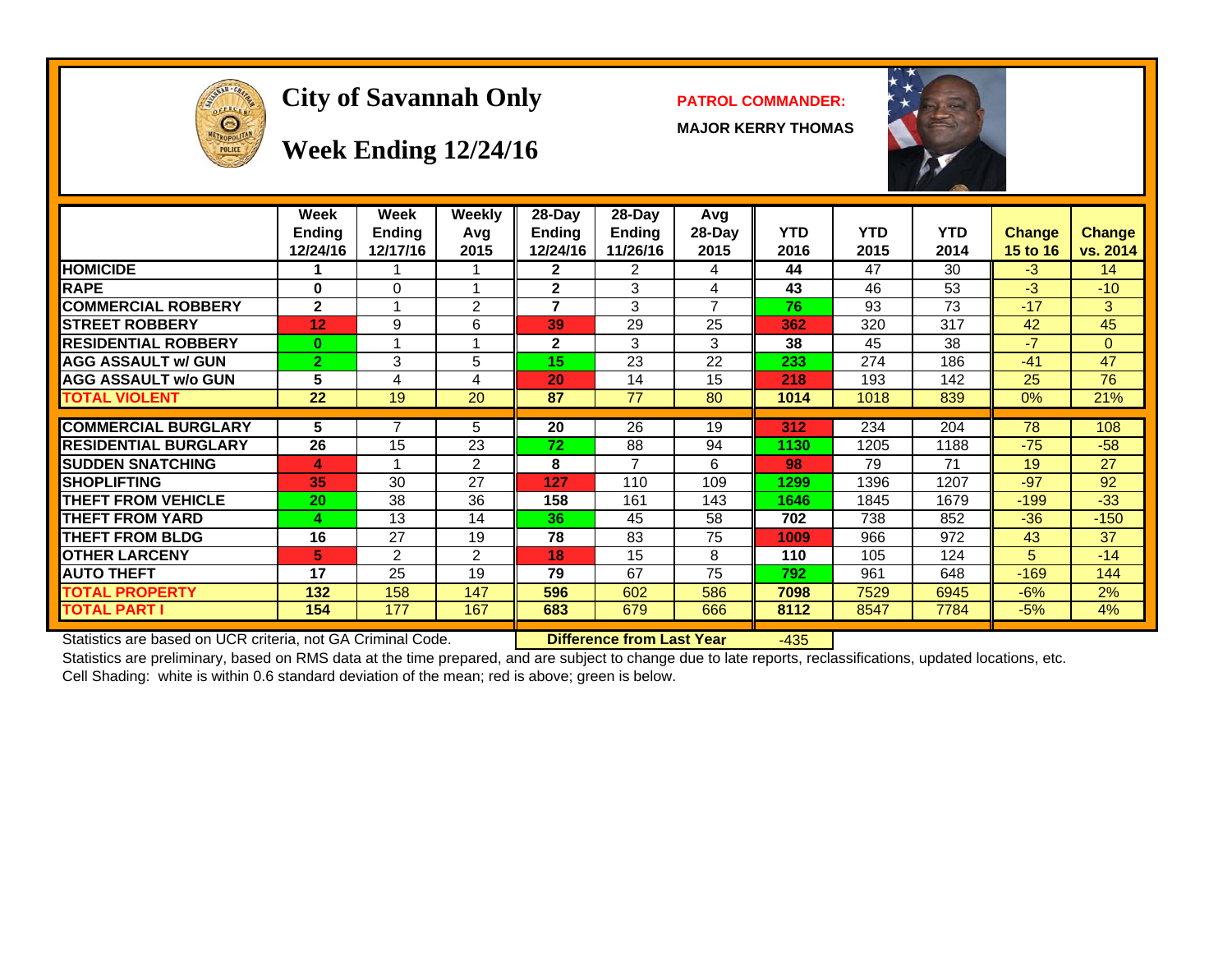

#### **COMPSTATWEST CHATHAM PRECINCTWeek Ending 12/24/16**

**PRECINCT COMMANDER:**

**CAPT. JOHN BEST**



|                             | Week<br><b>Ending</b> | Week<br><b>Ending</b> | Weekly<br>Avg  | $28-Day$<br><b>Ending</b> | $28 - Day$<br><b>Ending</b> | Avg<br>28-Day  | <b>YTD</b> | <b>YTD</b> | <b>YTD</b>     | <b>Change</b>   | <b>Change</b>  |
|-----------------------------|-----------------------|-----------------------|----------------|---------------------------|-----------------------------|----------------|------------|------------|----------------|-----------------|----------------|
|                             | 12/24/16              | 12/17/16              | 2015           | 12/24/16                  | 11/26/16                    | 2015           | 2016       | 2015       | 2014           | 15 to 16        | vs. 2014       |
| <b>HOMICIDE</b>             |                       |                       | 0              | $\mathbf{2}$              | $\Omega$                    | 0              | 6          | 4          | 3              | $\overline{2}$  | 3              |
| <b>RAPE</b>                 | $\bf{0}$              | $\Omega$              | 0              |                           | $\Omega$                    |                | 10         | 17         | 12             | $-7$            | $-2$           |
| <b>COMMERCIAL ROBBERY</b>   | $\bf{0}$              | 0                     | $\Omega$       | $\mathbf{2}$              | 2                           |                | 18         | 17         | 17             |                 | 1              |
| <b>STREET ROBBERY</b>       | $\overline{2}$        | 4                     | 1              | 8                         | $\Omega$                    | 2              | 39         | 26         | 32             | 13              | $\overline{7}$ |
| <b>RESIDENTIAL ROBBERY</b>  | $\bf{0}$              |                       | $\Omega$       | 1                         | $\Omega$                    |                | 18         | 9          | 14             | 9               | $\overline{4}$ |
| <b>AGG ASSAULT w/ GUN</b>   | $\bf{0}$              | $\Omega$              | 1              |                           | 5                           | $\overline{2}$ | 46         | 26         | 17             | 20              | 29             |
| <b>AGG ASSAULT w/o GUN</b>  | 3                     |                       | 1              | 7                         | 3                           | 3              | 52         | 39         | 23             | 13              | 29             |
| <b>TOTAL VIOLENT</b>        | 6                     | 7                     | 3              | 22                        | 10                          | 11             | 189        | 138        | 118            | 37%             | 60%            |
| <b>COMMERCIAL BURGLARY</b>  |                       | 0                     | 2              | 4                         | 6                           | 6              | 65         | 78         | 50             | $-13$           | 15             |
| <b>RESIDENTIAL BURGLARY</b> | 4                     | 4                     | $\overline{7}$ | 19                        | 15                          | 27             | 285        | 352        | 267            | $-67$           | 18             |
| <b>SUDDEN SNATCHING</b>     | $\overline{2}$        | 0                     | 0              | 3                         | 2                           | 0              | 14         | 4          | $\overline{7}$ | 10 <sup>°</sup> | $\overline{7}$ |
| <b>SHOPLIFTING</b>          | 5                     | 2                     | 4              | 14                        | 15                          | 16             | 179        | 200        | 246            | $-21$           | $-67$          |
| <b>THEFT FROM VEHICLE</b>   | 6                     | 5                     | 8              | 36                        | 35                          | 32             | 379        | 404        | 328            | $-25$           | 51             |
| <b>THEFT FROM YARD</b>      | $\bf{0}$              | $\overline{2}$        | 3              | 11                        | 9                           | 13             | 134        | 165        | 158            | $-31$           | $-24$          |
| <b>THEFT FROM BLDG</b>      | 7                     | 10                    | 4              | 29                        | 23                          | 16             | 200        | 206        | 173            | $-6$            | 27             |
| <b>OTHER LARCENY</b>        | 3                     | $\overline{2}$        | 1              | 8                         | 3                           | $\overline{2}$ | 42         | 25         | 36             | 17              | 6              |
| <b>AUTO THEFT</b>           | 4                     | 9                     | 5              | 24                        | 17                          | 20             | 211        | 259        | 155            | $-48$           | 56             |
| <b>TOTAL PROPERTY</b>       | 32                    | 34                    | 33             | 148                       | 125                         | 133            | 1509       | 1693       | 1420           | $-11%$          | 6%             |
| <b>TOTAL PART I</b>         | 38                    | 41                    | 36             | 170                       | 135                         | 144            | 1698       | 1831       | 1538           | $-7%$           | 10%            |

Statistics are based on UCR criteria, not GA Criminal Code. **Difference from Last Year** -133

| <b>Citizen Initiated Calls</b>  | Week<br><b>Ending</b><br>12/24/16 | Week<br><b>Ending</b><br>12/17/16 | Weekly<br>Avg<br>2015 | $28$ -Day<br><b>Ending</b><br>12/24/16 | $28$ -Day<br><b>Endina</b><br>11/26/16 | Avg<br>$28-Dav$<br>2015 | <b>YTD</b><br>2016 | YTD<br>2015 | YTD<br>2014 | <b>Change</b><br><b>15 to 16</b> | Change<br>vs. 2014 |
|---------------------------------|-----------------------------------|-----------------------------------|-----------------------|----------------------------------------|----------------------------------------|-------------------------|--------------------|-------------|-------------|----------------------------------|--------------------|
| <b>Midnight Shift</b>           | 116                               | 126                               | 114                   | 506                                    | 456                                    | 455                     | 5964               | 5821        | 5764        | 143                              | 200                |
| Day Shift                       | 267                               | 274                               | 282                   | 1099                                   | 128                                    | 1127                    | 14634              | 14438       | 14186       | 196                              | 448                |
| Afternoon Shift                 | 305                               | 273                               | 294                   | 1121                                   | 142                                    | 1177                    | 15106              | 15025       | 14793       | 81                               | 313                |
| <b>TOTAL CITIZEN CFS</b>        | 688                               | 688                               | 690                   | 2726                                   | 2726                                   | 2758                    | 35704              | 35284       | 34744       | .2%                              | 2.8%               |
| <b>53S ShotSpotter Calls</b>    |                                   |                                   | υ                     |                                        |                                        |                         | 3                  |             |             |                                  | ົ                  |
| <b>Sig 53 Shots Fired Calls</b> | 15                                |                                   |                       | 34                                     | 36                                     | 43                      | 471                | 497         | 852         | $-26$                            | $-381$             |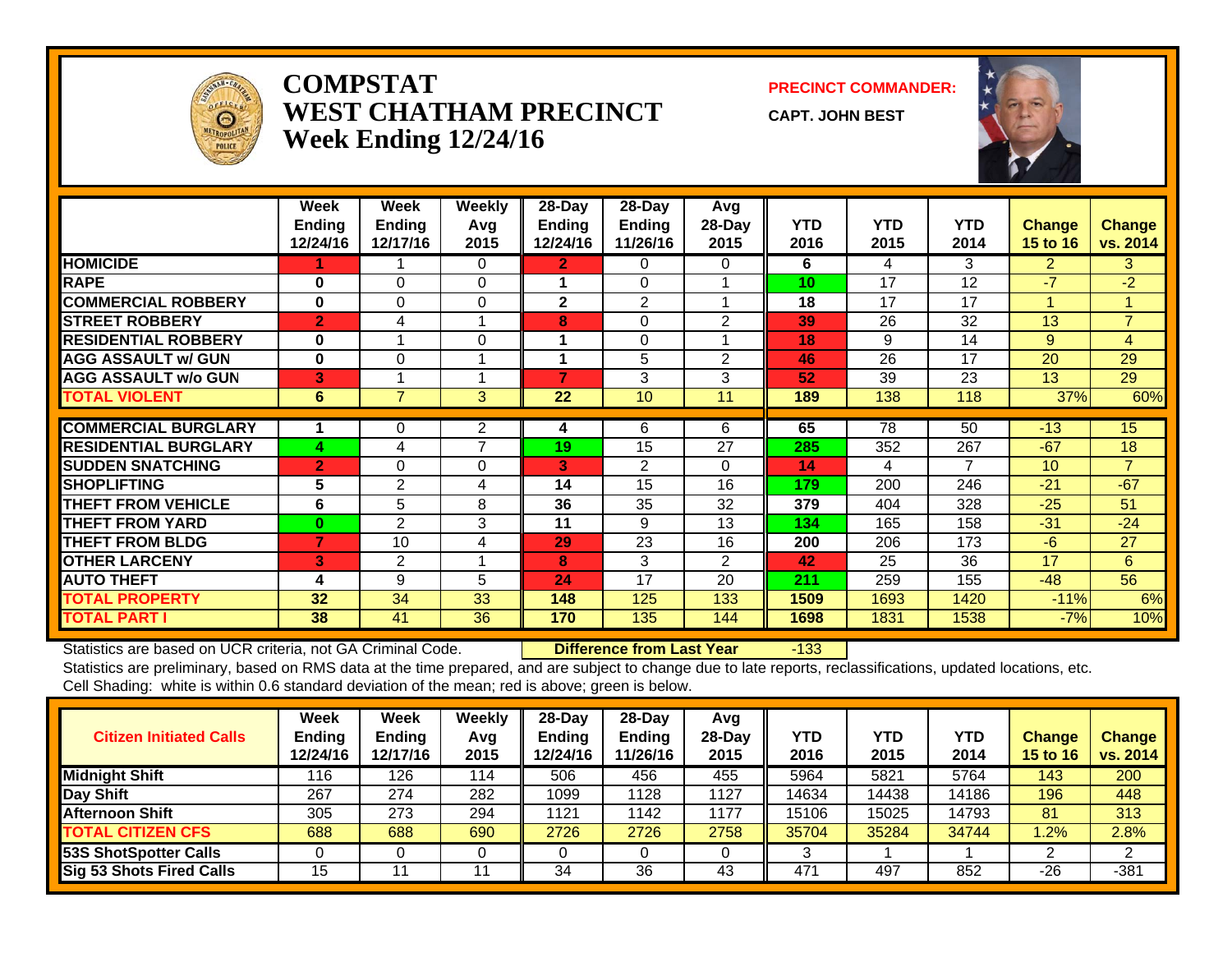### **BEAT 11 West Chatham Precinct Week Ending 12/24/16**



|                             |                           |                           | <b>Last 4 Weeks</b> |                           | 28 Days                   | 28 Day                 |                    |                    |                    |                           |                           |
|-----------------------------|---------------------------|---------------------------|---------------------|---------------------------|---------------------------|------------------------|--------------------|--------------------|--------------------|---------------------------|---------------------------|
|                             | <b>Ending</b><br>12/03/16 | <b>Ending</b><br>12/10/16 | Ending<br>12/17/16  | <b>Ending</b><br>12/24/16 | <b>Ending</b><br>12/24/16 | <b>Average</b><br>2015 | <b>YTD</b><br>2016 | <b>YTD</b><br>2015 | <b>YTD</b><br>2014 | <b>Change</b><br>15 to 16 | <b>Change</b><br>vs. 2014 |
| <b>HOMICIDE</b>             | 0                         | 0                         | 0                   | 0                         | 0                         | 0.0                    | $\Omega$           | 0                  | 0                  | $\Omega$                  | $\Omega$                  |
| <b>RAPE</b>                 | 0                         | $\Omega$                  | $\Omega$            | 0                         | $\Omega$                  | 0.1                    | 1                  | $\mathbf{1}$       | $\Omega$           | $\Omega$                  | 1                         |
| <b>COMMERCIAL ROBBERY</b>   | $\Omega$                  | $\Omega$                  | $\Omega$            | $\Omega$                  | $\Omega$                  | 0.2                    | 4                  | 3                  | 2                  | $\mathbf{1}$              | $\overline{2}$            |
| <b>STREET ROBBERY</b>       | 0                         | 0                         | $\mathbf{1}$        | $\Omega$                  | $\mathbf{1}$              | 0.3                    | 3                  | 4                  | 6                  | $-1$                      | $-3$                      |
| <b>RESIDENTIAL ROBBERY</b>  | 0                         | $\Omega$                  | $\Omega$            | $\Omega$                  | 0                         | 0.0                    | 1                  | $\Omega$           | 0                  | 1                         | $\blacktriangleleft$      |
| <b>AGG ASSAULT w/ GUN</b>   | 0                         | $\Omega$                  | $\Omega$            | $\Omega$                  | $\Omega$                  | 0.1                    | 1                  | $\mathbf{1}$       | $\mathbf 1$        | $\Omega$                  | $\Omega$                  |
| <b>AGG ASSAULT w/o GUN</b>  | 0                         | 0                         | $\Omega$            | 1                         | $\mathbf{1}$              | 0.2                    | 6                  | $\overline{2}$     | $\overline{2}$     | 4                         | $\overline{4}$            |
| <b>TOTAL VIOLENT</b>        | $\mathbf{0}$              | $\mathbf{0}$              | $\mathbf{1}$        | $\mathbf{1}$              | $\overline{2}$            | 0.8                    | 16                 | 11                 | 11                 | 45%                       | 45%                       |
| <b>COMMERCIAL BURGLARY</b>  | $\Omega$                  | 0                         | $\Omega$            | 0                         | 0                         | 1.0                    | 5                  | 13                 | 9                  | $-8$                      | $-4$                      |
| <b>RESIDENTIAL BURGLARY</b> | 0                         | $\Omega$                  | $\Omega$            | $\Omega$                  | 0                         | 1.7                    | 13                 | 22                 | 28                 | $-9$                      | $-15$                     |
| <b>SUDDEN SNATCHING</b>     | 0                         | $\Omega$                  | $\Omega$            | $\Omega$                  | $\Omega$                  | 0.0                    | 1                  | $\Omega$           | 0                  | 1                         | 1                         |
| <b>SHOPLIFTING</b>          | 0                         | 0                         | $\Omega$            | 0                         | $\Omega$                  | 0.2                    | 3                  | $\overline{2}$     | $\overline{2}$     | 1                         | 1                         |
| <b>THEFT FROM VEHICLE</b>   | 7                         | 1                         | $\overline{2}$      | $\Omega$                  | 10                        | 3.3                    | 47                 | 42                 | 47                 | 5                         | $\Omega$                  |
| <b>THEFT FROM YARD</b>      | 1                         | 0                         | $\Omega$            | 0                         | 1                         | 1.8                    | 25                 | 24                 | 26                 | 1                         | $-1$                      |
| <b>THEFT FROM BLDG</b>      | 0                         | $\mathbf{1}$              | $\overline{2}$      | $\mathbf{1}$              | 4                         | 4.0                    | 42                 | 52                 | 36                 | $-10$                     | 6                         |
| <b>OTHER LARCENY</b>        | 0                         | 0                         | $\Omega$            | $\Omega$                  | 0                         | 0.3                    | 8                  | $\overline{2}$     | 6                  | 6                         | $\overline{2}$            |
| <b>AUTO THEFT</b>           | 4                         | 0                         | $\Omega$            | 0                         | 4                         | 3.4                    | 30                 | 44                 | 19                 | $-14$                     | 11                        |
| <b>TOTAL PROPERTY</b>       | 12                        | $\overline{2}$            | 4                   | $\mathbf{1}$              | 19                        | 15.6                   | 174                | 201                | 173                | $-13%$                    | 1%                        |
| <b>TOTAL PART I</b>         | 12                        | $\overline{2}$            | 5                   | 2                         | 21                        | 16.5                   | 190                | 212                | 184                | $-10%$                    | 3%                        |

 **Difference from Last Year**‐22

Statistics are based on UCR criteria, not GA Criminal Code.

| <b>Shots Fired Calls</b>        | Week<br><b>Ending</b><br>12/03/16 | Week<br><b>Ending</b><br>12/10/16 | Week<br><b>Ending</b><br>12/17/16 | Week<br>Ending | 28 Days<br><b>Ending</b><br>12/24/16 12/24/16 | 28 Day<br><b>Average II</b><br>2015 | <b>YTD</b><br>2016 | YTD<br>2015 | <b>YTD</b><br>2014 | <b>Change</b> | <b>Change</b><br>15 to 16   vs. 2014 |
|---------------------------------|-----------------------------------|-----------------------------------|-----------------------------------|----------------|-----------------------------------------------|-------------------------------------|--------------------|-------------|--------------------|---------------|--------------------------------------|
| <b>53S ShotSpotter Calls</b>    |                                   |                                   |                                   |                |                                               | 0.0                                 |                    |             |                    | 0%            | 0%                                   |
| <b>Sig 53 Shots Fired Calls</b> |                                   |                                   |                                   |                |                                               | 2.9                                 | 16                 | 35          | 68                 | $-54%$        | $-76%$                               |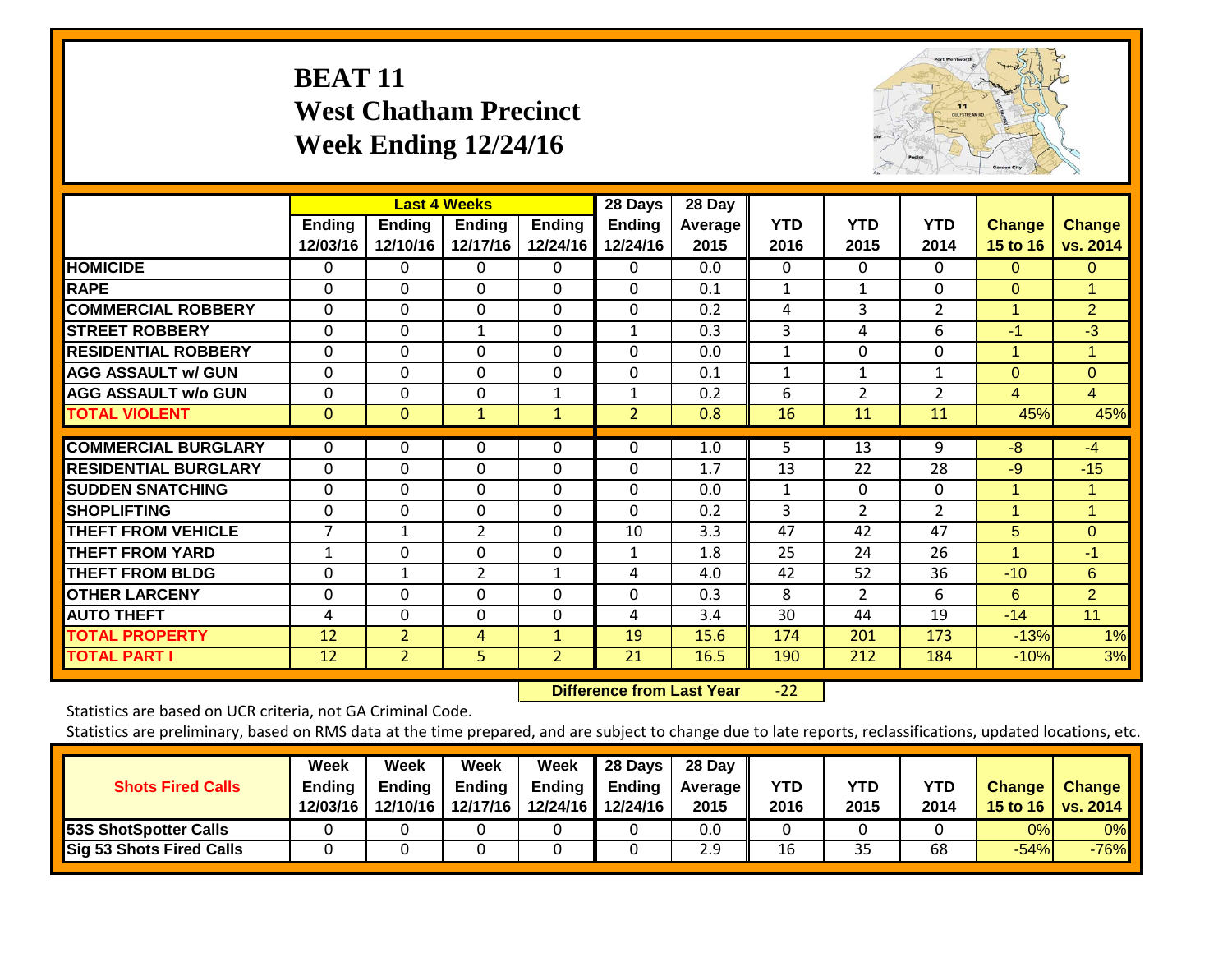## **BEAT 12 West Chatham Precinct Week Ending 12/24/16**



|                             |                           |                           | <b>Last 4 Weeks</b>       |                           | 28 Days                   | 28 Day            |                    |                    |                    |                           |                           |
|-----------------------------|---------------------------|---------------------------|---------------------------|---------------------------|---------------------------|-------------------|--------------------|--------------------|--------------------|---------------------------|---------------------------|
|                             | <b>Ending</b><br>12/03/16 | <b>Ending</b><br>12/10/16 | <b>Ending</b><br>12/17/16 | <b>Ending</b><br>12/24/16 | <b>Ending</b><br>12/24/16 | Average I<br>2015 | <b>YTD</b><br>2016 | <b>YTD</b><br>2015 | <b>YTD</b><br>2014 | <b>Change</b><br>15 to 16 | <b>Change</b><br>vs. 2014 |
| <b>HOMICIDE</b>             | 0                         | 0                         | 0                         | 0                         | 0                         | 0.0               | 1                  | $\Omega$           | 0                  | 1.                        | 1.                        |
| <b>RAPE</b>                 | 1                         | 0                         | $\Omega$                  | 0                         | $\mathbf{1}$              | 0.3               | 2                  | 4                  | 5                  | $-2$                      | $-3$                      |
| <b>COMMERCIAL ROBBERY</b>   | $\Omega$                  | $\Omega$                  | $\Omega$                  | 0                         | $\Omega$                  | 0.2               | 4                  | $\overline{2}$     | $\overline{2}$     | $\overline{2}$            | $\overline{2}$            |
| <b>STREET ROBBERY</b>       | $\mathbf{1}$              | 0                         | $\mathbf{1}$              | 0                         | $\overline{2}$            | 0.5               | 8                  | 7                  | 3                  | $\overline{1}$            | 5                         |
| <b>RESIDENTIAL ROBBERY</b>  | 0                         | $\Omega$                  | $\Omega$                  | 0                         | 0                         | 0.2               | 4                  | 3                  | $\overline{2}$     | 1                         | $\overline{2}$            |
| <b>AGG ASSAULT w/ GUN</b>   | 1                         | 0                         | $\Omega$                  | 0                         |                           | 0.2               | 9                  | 3                  | 2                  | 6                         | $\overline{7}$            |
| <b>AGG ASSAULT w/o GUN</b>  | 0                         | 1                         | $\Omega$                  | $\mathbf{1}$              | $\overline{2}$            | 0.8               | 11                 | 11                 | 8                  | $\Omega$                  | 3                         |
| <b>TOTAL VIOLENT</b>        | 3                         | $\mathbf{1}$              | $\mathbf{1}$              | $\mathbf{1}$              | 6                         | 2.3               | 39                 | 30                 | 22                 | 30%                       | 77%                       |
| <b>COMMERCIAL BURGLARY</b>  | 0                         | 0                         | 0                         | 1                         |                           | 0.6               | 6                  | 8                  | 6                  | $-2$                      | $\mathbf{0}$              |
| <b>RESIDENTIAL BURGLARY</b> | 0                         | $\overline{2}$            | $\mathbf{1}$              | 0                         | 3                         | 9.7               | 92                 | 125                | 81                 | $-33$                     | 11                        |
| <b>SUDDEN SNATCHING</b>     | 0                         | 0                         | $\Omega$                  | $\mathbf{1}$              | 1                         | 0.0               | 4                  | $\Omega$           | $\mathbf{1}$       | 4                         | 3                         |
| <b>SHOPLIFTING</b>          | 0                         | 3                         | $\Omega$                  | 0                         | 3                         | 2.4               | 36                 | 29                 | 42                 | $\overline{7}$            | $-6$                      |
| <b>THEFT FROM VEHICLE</b>   | 1                         | 3                         | $\mathbf{1}$              | 3                         | 8                         | 8.4               | 112                | 109                | 100                | 3                         | 12                        |
| <b>THEFT FROM YARD</b>      | 0                         | $\mathbf 0$               | $\Omega$                  | $\Omega$                  | $\mathbf 0$               | 3.1               | 33                 | 40                 | 32                 | $-7$                      | $\mathbf{1}$              |
| <b>THEFT FROM BLDG</b>      | 0                         | $\mathbf{1}$              | 3                         | $\overline{2}$            | 6                         | 2.9               | 35                 | 38                 | 30                 | $-3$                      | 5                         |
| <b>OTHER LARCENY</b>        | 0                         | 0                         | $\mathbf{1}$              | 3                         | 4                         | 0.3               | 12                 | 4                  | 6                  | 8                         | 6                         |
| <b>AUTO THEFT</b>           | 1                         | $\mathbf{1}$              | 4                         | $\overline{2}$            | 8                         | 4.7               | 50                 | 60                 | 32                 | $-10$                     | 18                        |
| <b>TOTAL PROPERTY</b>       | $\overline{2}$            | 10                        | 10                        | 12                        | 34                        | 32.2              | 380                | 413                | 330                | $-8%$                     | 15%                       |
| <b>TOTAL PART I</b>         | 5                         | 11                        | 11                        | 13                        | 40                        | 34.5              | 419                | 443                | 352                | $-5%$                     | 19%                       |

 **Difference from Last Year**‐24

Statistics are based on UCR criteria, not GA Criminal Code.

| <b>Shots Fired Calls</b>        | Week<br><b>Ending</b><br>12/03/16 | Week<br><b>Ending</b><br>12/10/16 | Week<br><b>Ending</b><br>12/17/16 | Week<br><b>Ending</b> | 28 Days<br>Ending<br>12/24/16 12/24/16 | 28 Day<br><b>Average II</b><br>2015 | YTD<br>2016 | <b>YTD</b><br>2015 | <b>YTD</b><br>2014 | <b>Change</b> | <b>Change</b><br>15 to 16   vs. 2014 |
|---------------------------------|-----------------------------------|-----------------------------------|-----------------------------------|-----------------------|----------------------------------------|-------------------------------------|-------------|--------------------|--------------------|---------------|--------------------------------------|
| <b>53S ShotSpotter Calls</b>    |                                   |                                   |                                   |                       |                                        | 0.0                                 |             |                    |                    | 0%            | 0%                                   |
| <b>Sig 53 Shots Fired Calls</b> |                                   |                                   |                                   | 4                     |                                        | 6.2                                 | 83          | 76                 | 136                | 9%            | $-39%$                               |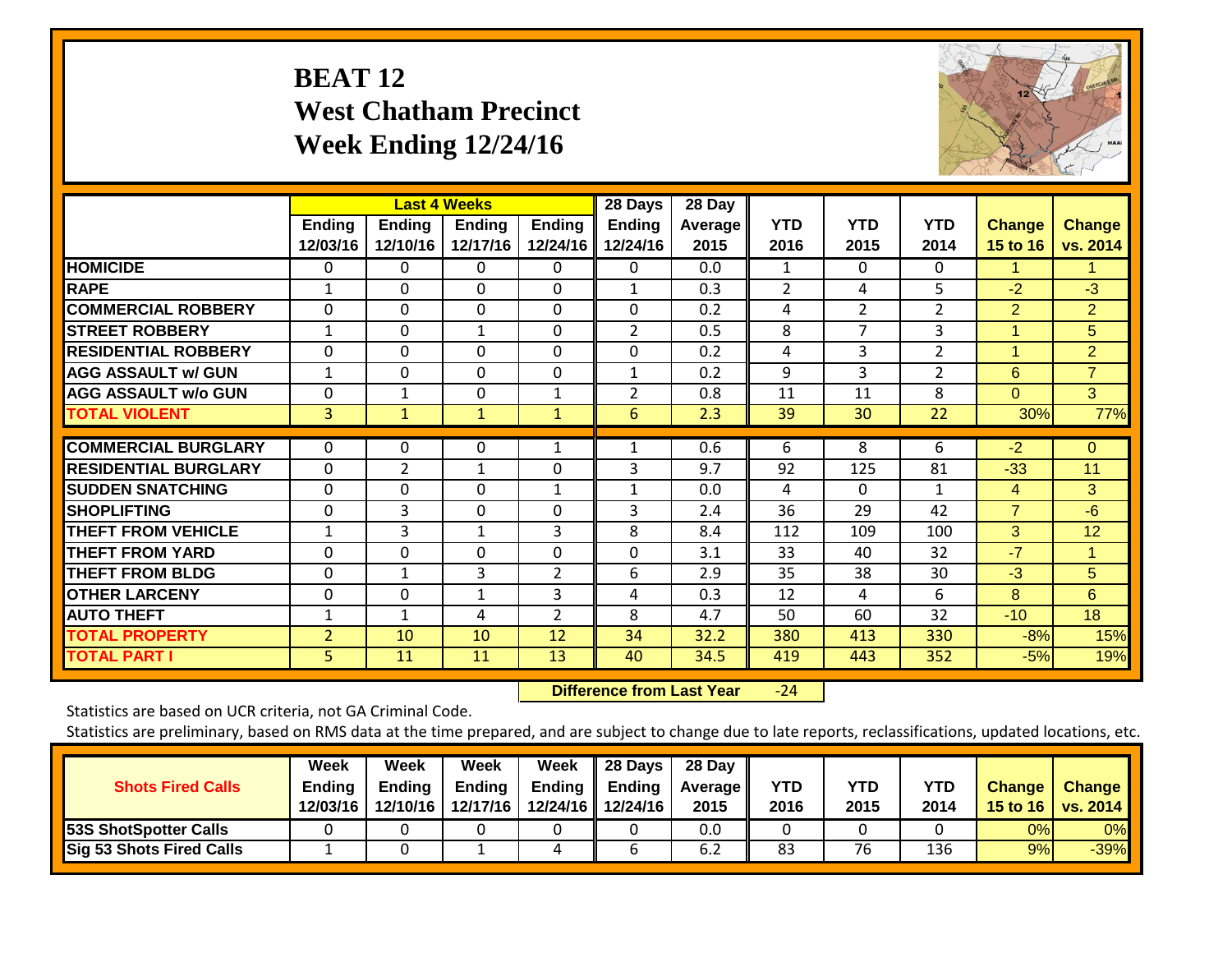### **BEAT 13 West Chatham Precinct Week Ending 12/24/16**



|                             |                    |                           | <b>Last 4 Weeks</b>       |                           | 28 Days            | 28 Day                 |                    |                    |                    |                           |                           |
|-----------------------------|--------------------|---------------------------|---------------------------|---------------------------|--------------------|------------------------|--------------------|--------------------|--------------------|---------------------------|---------------------------|
|                             | Ending<br>12/03/16 | <b>Ending</b><br>12/10/16 | <b>Endina</b><br>12/17/16 | <b>Ending</b><br>12/24/16 | Ending<br>12/24/16 | <b>Average</b><br>2015 | <b>YTD</b><br>2016 | <b>YTD</b><br>2015 | <b>YTD</b><br>2014 | <b>Change</b><br>15 to 16 | <b>Change</b><br>vs. 2014 |
| <b>HOMICIDE</b>             | 0                  | 0                         | 1                         | $\Omega$                  | 1                  | 0.2                    | 1                  | 3                  | 1                  | $-2$                      | $\Omega$                  |
| <b>RAPE</b>                 | 0                  | $\Omega$                  | $\Omega$                  | 0                         | $\Omega$           | 0.2                    | 4                  | 3                  | $\mathbf{1}$       | 1                         | 3                         |
| <b>COMMERCIAL ROBBERY</b>   | $\Omega$           | $\Omega$                  | $\Omega$                  | $\Omega$                  | $\Omega$           | 0.2                    | $\mathbf{1}$       | 3                  | 0                  | $-2$                      | $\blacktriangleleft$      |
| <b>STREET ROBBERY</b>       | $\mathbf 0$        | $\mathbf{1}$              | $\mathbf{1}$              | $\overline{2}$            | 4                  | 0.4                    | 10                 | 4                  | 10                 | 6                         | $\overline{0}$            |
| <b>RESIDENTIAL ROBBERY</b>  | $\Omega$           | $\Omega$                  | $\Omega$                  | 0                         | $\Omega$           | 0.2                    | 2                  | 2                  | 3                  | $\Omega$                  | $-1$                      |
| <b>AGG ASSAULT w/ GUN</b>   | $\Omega$           | $\Omega$                  | $\Omega$                  | 0                         | $\Omega$           | 0.7                    | 15                 | 9                  | 6                  | 6                         | 9                         |
| <b>AGG ASSAULT w/o GUN</b>  | 0                  | 0                         | $\mathbf{1}$              | 0                         | 1                  | 0.8                    | 11                 | 11                 | 4                  | $\Omega$                  | $\overline{7}$            |
| <b>TOTAL VIOLENT</b>        | $\mathbf{0}$       | $\mathbf{1}$              | 3                         | $\overline{2}$            | 6                  | 2.8                    | 44                 | 35                 | 25                 | 26%                       | 76%                       |
| <b>COMMERCIAL BURGLARY</b>  | $\Omega$           |                           | 0                         | $\Omega$                  |                    | 2.0                    | 14                 | 24                 | 20                 | $-10$                     | $-6$                      |
| <b>RESIDENTIAL BURGLARY</b> | $\Omega$           | $\Omega$                  | 1                         | $\overline{2}$            | 3                  | 4.0                    | 40                 | 52                 | 43                 | $-12$                     | $-3$                      |
| <b>ISUDDEN SNATCHING</b>    | $\mathbf 1$        | $\Omega$                  | $\Omega$                  | $\mathbf{1}$              | 2                  | 0.3                    | 4                  | 4                  | $\overline{2}$     | $\Omega$                  | $\overline{2}$            |
| <b>SHOPLIFTING</b>          | $\Omega$           | $\Omega$                  | $\mathbf{0}$              | 1                         | $\mathbf{1}$       | 0.5                    | 21                 | 7                  | 6                  | 14                        | 15                        |
| <b>THEFT FROM VEHICLE</b>   | $\Omega$           | $\mathbf{1}$              | $\Omega$                  | 0                         | 1                  | 5.7                    | 55                 | 72                 | 40                 | $-17$                     | 15                        |
| <b>THEFT FROM YARD</b>      | 3                  | $\mathbf 0$               | $\mathbf{1}$              | 0                         |                    | 2.3                    | 25                 | 30                 | 34                 | $-5$                      | $-9$                      |
|                             |                    |                           |                           |                           | 4                  |                        |                    |                    |                    |                           |                           |
| <b>THEFT FROM BLDG</b>      | $\Omega$           | $\mathbf{1}$              | $\overline{2}$            | $\Omega$                  | 3                  | 2.0                    | 28                 | 26                 | 25                 | 2                         | 3                         |
| <b>OTHER LARCENY</b>        | $\Omega$           | $\Omega$                  | $\Omega$                  | $\Omega$                  | $\Omega$           | 0.3                    | 1                  | 4                  | $\overline{2}$     | $-3$                      | $-1$                      |
| <b>AUTO THEFT</b>           | 1                  | 1                         | $\mathbf{1}$              | $\overline{2}$            | 5                  | 2.8                    | 35                 | 37                 | 33                 | $-2$                      | $\overline{2}$            |
| <b>TOTAL PROPERTY</b>       | 5                  | 4                         | 5                         | 6                         | 20                 | 19.9                   | 223                | 256                | 205                | $-13%$                    | 9%                        |
| <b>TOTAL PART I</b>         | 5                  | 5                         | 8                         | 8                         | 26                 | 22.7                   | 267                | 291                | 230                | $-8%$                     | 16%                       |

 **Difference from Last Year**‐24

Statistics are based on UCR criteria, not GA Criminal Code.

| <b>Shots Fired Calls</b>     | Week<br><b>Ending</b><br>12/03/16 | Week<br><b>Ending</b><br>12/10/16 | Week<br><b>Ending</b><br>12/17/16 | Week<br><b>Ending</b> | 28 Days<br>Ending<br>12/24/16 12/24/16 | 28 Day<br><b>Average II</b><br>2015 | YTD<br>2016 | <b>YTD</b><br>2015 | <b>YTD</b><br>2014 | <b>Change</b> | <b>Change</b><br>15 to 16   vs. 2014 |
|------------------------------|-----------------------------------|-----------------------------------|-----------------------------------|-----------------------|----------------------------------------|-------------------------------------|-------------|--------------------|--------------------|---------------|--------------------------------------|
| <b>53S ShotSpotter Calls</b> |                                   |                                   |                                   |                       |                                        | 0.0                                 |             |                    |                    | 0%            | 0%                                   |
| Sig 53 Shots Fired Calls     |                                   |                                   |                                   |                       |                                        | 10.6                                | 102         | 114                | 174                | $-11%$        | $-41%$                               |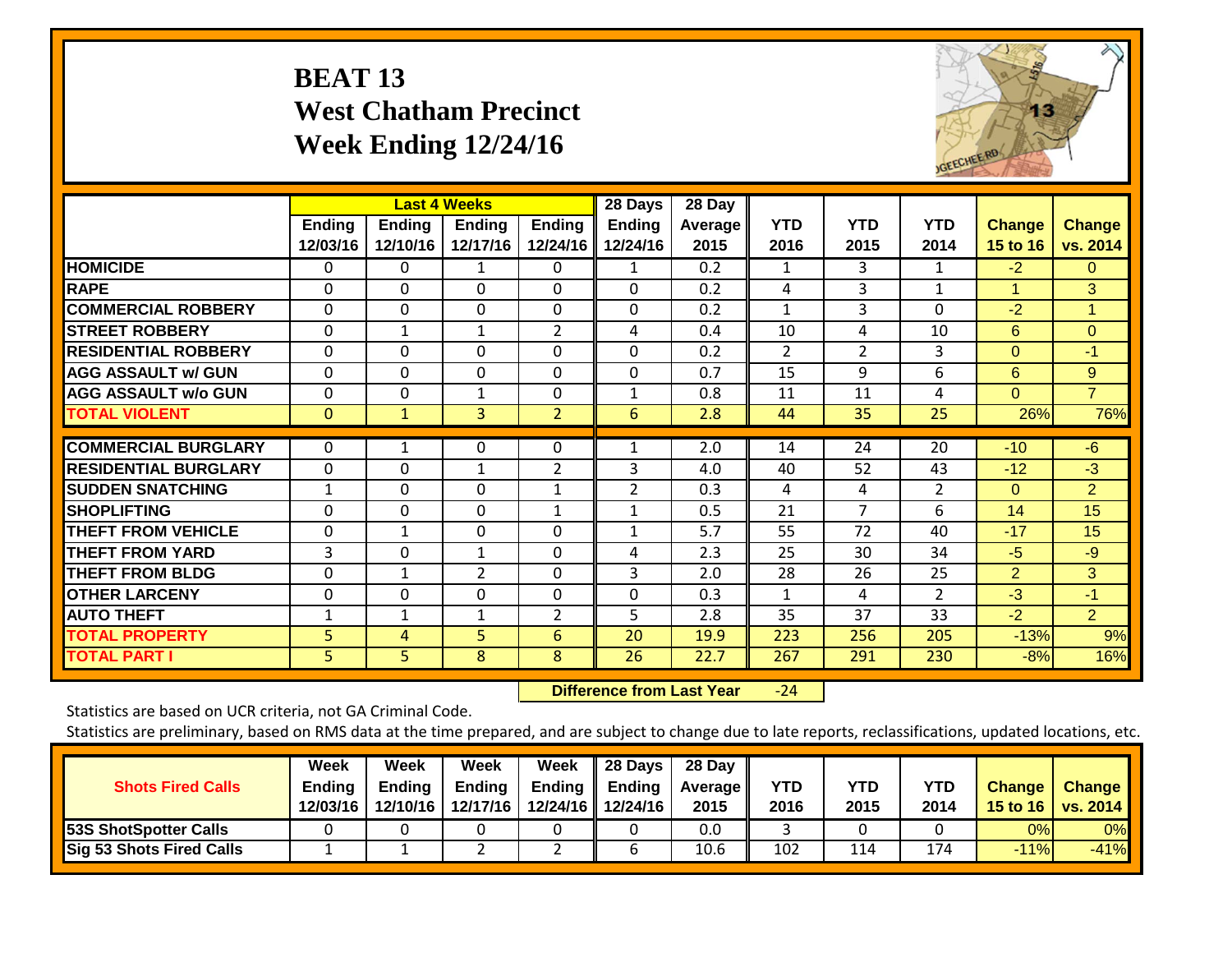## **BEAT 14 West Chatham Precinct Week Ending 12/24/16**



|                             |                           |                           | <b>Last 4 Weeks</b>       |                           | 28 Days            | 28 Day                 |                    |                    |                    |                           |                      |
|-----------------------------|---------------------------|---------------------------|---------------------------|---------------------------|--------------------|------------------------|--------------------|--------------------|--------------------|---------------------------|----------------------|
|                             | <b>Ending</b><br>12/03/16 | <b>Ending</b><br>12/10/16 | <b>Ending</b><br>12/17/16 | <b>Ending</b><br>12/24/16 | Ending<br>12/24/16 | <b>Average</b><br>2015 | <b>YTD</b><br>2016 | <b>YTD</b><br>2015 | <b>YTD</b><br>2014 | <b>Change</b><br>15 to 16 | Change<br>vs. 2014   |
| <b>HOMICIDE</b>             | $\Omega$                  | 0                         | $\Omega$                  | $\mathbf{1}$              | 1                  | 0.1                    | $\overline{2}$     | 1                  | 1                  | 1.                        |                      |
| <b>RAPE</b>                 | $\Omega$                  | $\Omega$                  | $\Omega$                  | 0                         | $\Omega$           | 0.5                    | $\Omega$           | 6                  | 3                  | $-6$                      | $-3$                 |
| <b>COMMERCIAL ROBBERY</b>   | $\Omega$                  | $\Omega$                  | $\Omega$                  | $\Omega$                  | $\Omega$           | 0.2                    | $\overline{2}$     | 3                  | $\overline{2}$     | $-1$                      | $\Omega$             |
| <b>STREET ROBBERY</b>       | $\mathbf 0$               | 0                         | $\mathbf{1}$              | $\mathbf 0$               | $\mathbf{1}$       | 0.1                    | 5                  | 1                  | 4                  | 4                         | $\blacktriangleleft$ |
| <b>RESIDENTIAL ROBBERY</b>  | $\Omega$                  | $\Omega$                  | $\Omega$                  | $\Omega$                  | $\Omega$           | 0.0                    | $\overline{2}$     | $\Omega$           | 5                  | $\overline{2}$            | $-3$                 |
| <b>AGG ASSAULT w/ GUN</b>   | $\mathbf 0$               | $\Omega$                  | $\mathbf 0$               | $\mathbf 0$               | $\Omega$           | 0.0                    | $\overline{3}$     | $\Omega$           | 2                  | 3                         | 1                    |
| <b>AGG ASSAULT w/o GUN</b>  | $\Omega$                  | 1                         | $\Omega$                  | 0                         | 1                  | 0.1                    | 5                  |                    | $\overline{2}$     | 4                         | 3                    |
| <b>TOTAL VIOLENT</b>        | $\mathbf{0}$              | 1                         | $\mathbf{1}$              | $\mathbf{1}$              | 3                  | 0.9                    | 19                 | 12                 | 19                 | 58%                       | 0%                   |
| <b>COMMERCIAL BURGLARY</b>  | 0                         | 0                         | 0                         | 0                         | $\Omega$           | 0.7                    | 11                 | 8                  | 6                  | 3                         | 5                    |
| <b>RESIDENTIAL BURGLARY</b> | $\overline{3}$            | $\Omega$                  | $\overline{0}$            | $\Omega$                  | 3                  | 3.5                    | 51                 | 45                 | 38                 | 6                         | 13                   |
| <b>SUDDEN SNATCHING</b>     | $\Omega$                  | $\Omega$                  | $\Omega$                  | $\Omega$                  | $\Omega$           | 0.0                    | $\mathbf{1}$       | $\Omega$           | $\mathbf{1}$       | 1                         | $\Omega$             |
| <b>SHOPLIFTING</b>          | $\Omega$                  | 0                         | $\Omega$                  | $\Omega$                  | $\Omega$           | 0.6                    | 8                  | 8                  | 10                 | $\Omega$                  | $-2$                 |
| <b>THEFT FROM VEHICLE</b>   | $\Omega$                  | $\overline{2}$            | 1                         | 1                         | 4                  | 4.4                    | 46                 | 58                 | 52                 | $-12$                     | $-6$                 |
| <b>THEFT FROM YARD</b>      | $\Omega$                  | $\Omega$                  | $\mathbf{1}$              | 0                         | 1                  | 2.1                    | 21                 | 26                 | 17                 | $-5$                      | $\overline{4}$       |
| <b>THEFT FROM BLDG</b>      | $\mathbf 1$               | 2                         | $\mathbf{1}$              | $\overline{2}$            | 6                  | 2.7                    | 23                 | 34                 | 29                 | $-11$                     | $-6$                 |
| <b>OTHER LARCENY</b>        | $\overline{2}$            | 1                         | 1                         | 0                         | 4                  | 0.8                    | 14                 | 10                 | 7                  | 4                         | $\overline{7}$       |
| <b>AUTO THEFT</b>           | 0                         | 1                         | $\overline{2}$            | $\Omega$                  | 3                  | 3.5                    | 34                 | 43                 | 25                 | $-9$                      | 9                    |
| <b>TOTAL PROPERTY</b>       | 6                         | 6                         | 6                         | 3                         | 21                 | 18.2                   | 209                | 232                | 185                | $-10%$                    | 13%                  |
| <b>TOTAL PART I</b>         | 6                         | $\overline{7}$            | 7                         | 4                         | 24                 | 19.1                   | 228                | 244                | 204                | $-7%$                     | 12%                  |

 **Difference from Last Year**r -16

Statistics are based on UCR criteria, not GA Criminal Code.

| <b>Shots Fired Calls</b>        | Week<br><b>Ending</b><br>12/03/16 | Week<br>Endina<br>12/10/16 | Week<br><b>Ending</b><br>12/17/16 | Week<br>Ending | 28 Days<br>Ending<br>12/24/16 12/24/16 | 28 Day<br><b>Average II</b><br>2015 | YTD<br>2016 | YTD<br>2015 | <b>YTD</b><br>2014 | <b>Change</b> | <b>Change</b><br>15 to 16   vs. 2014 |
|---------------------------------|-----------------------------------|----------------------------|-----------------------------------|----------------|----------------------------------------|-------------------------------------|-------------|-------------|--------------------|---------------|--------------------------------------|
| 53S ShotSpotter Calls           |                                   |                            |                                   |                |                                        | 0.1                                 |             |             |                    | 0%            | 0%                                   |
| <b>Sig 53 Shots Fired Calls</b> |                                   |                            |                                   | 4              | 11                                     | 8.4                                 | 92          | 100         | 177                | $-8%$         | $-48%$                               |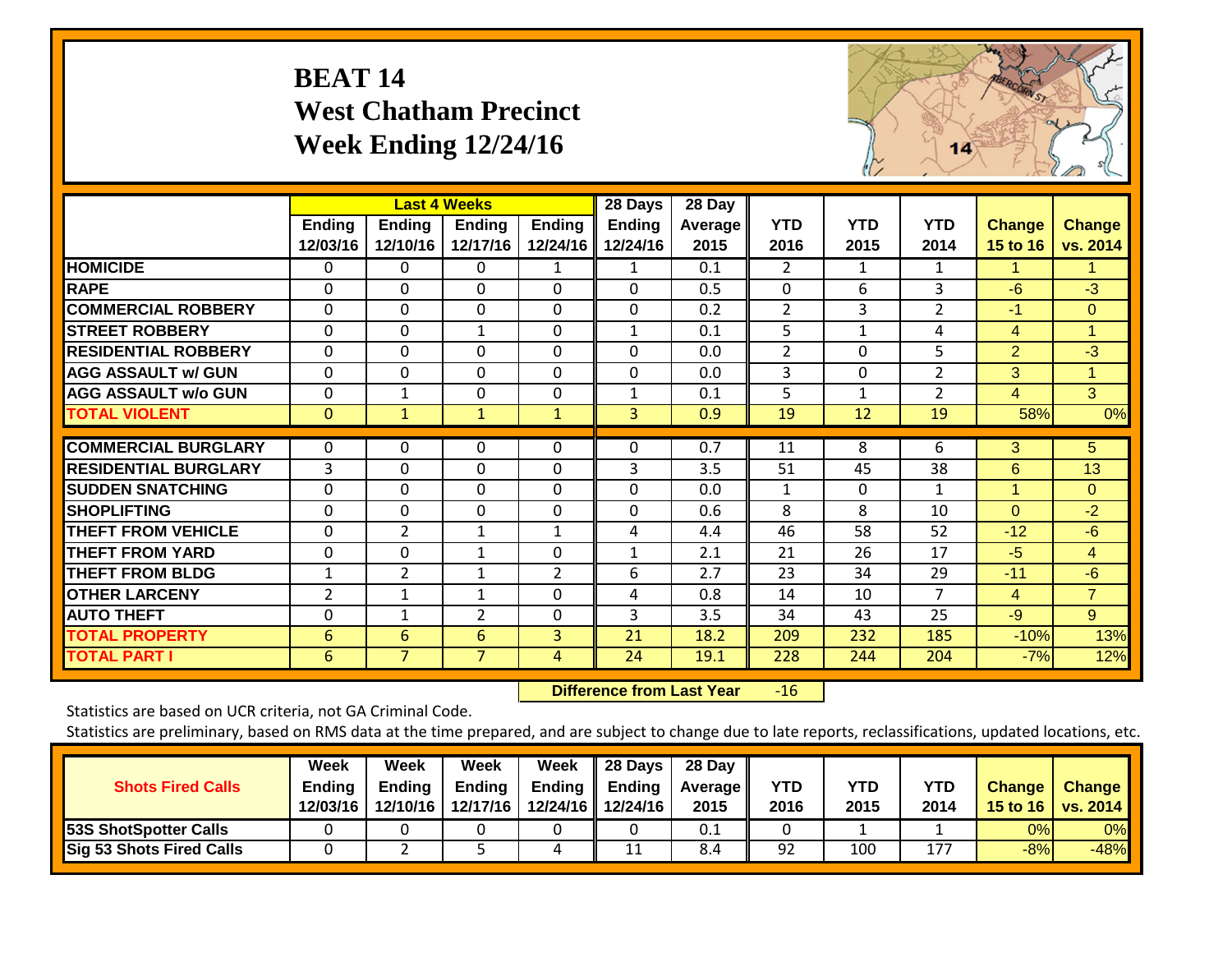### **BEAT 15 West Chatham Precinct Week Ending 12/24/16**



|                             |                           |                           | <b>Last 4 Weeks</b>       |                           | 28 Days                   | 28 Day                 |                    |                    |                    |                           |                           |
|-----------------------------|---------------------------|---------------------------|---------------------------|---------------------------|---------------------------|------------------------|--------------------|--------------------|--------------------|---------------------------|---------------------------|
|                             | <b>Ending</b><br>12/03/16 | <b>Ending</b><br>12/10/16 | <b>Ending</b><br>12/17/16 | <b>Ending</b><br>12/24/16 | <b>Ending</b><br>12/24/16 | <b>Average</b><br>2015 | <b>YTD</b><br>2016 | <b>YTD</b><br>2015 | <b>YTD</b><br>2014 | <b>Change</b><br>15 to 16 | <b>Change</b><br>vs. 2014 |
| <b>HOMICIDE</b>             | 0                         | 0                         | 0                         | 0                         | 0                         | 0.0                    | 2                  | 0                  | 1                  | $\overline{2}$            | 1.                        |
| <b>RAPE</b>                 | $\Omega$                  | $\Omega$                  | $\Omega$                  | $\Omega$                  | $\Omega$                  | 0.2                    | 1                  | $\overline{2}$     | $\overline{2}$     | -1                        | $-1$                      |
| <b>COMMERCIAL ROBBERY</b>   | $\Omega$                  | $\overline{2}$            | $\Omega$                  | $\Omega$                  | $\overline{2}$            | 0.2                    | 6                  | $\overline{2}$     | $\Omega$           | 4                         | 6                         |
| <b>STREET ROBBERY</b>       | 0                         | $\mathbf 0$               | $\mathbf 0$               | $\mathbf 0$               | $\mathbf 0$               | 0.5                    | 8                  | 6                  | 5                  | $\overline{2}$            | 3                         |
| <b>RESIDENTIAL ROBBERY</b>  | 0                         | $\Omega$                  | $\Omega$                  | $\Omega$                  | 0                         | 0.1                    | 4                  | $\mathbf{1}$       | 3                  | 3 <sup>1</sup>            | 1                         |
| <b>AGG ASSAULT w/ GUN</b>   | $\Omega$                  | $\Omega$                  | $\Omega$                  | $\Omega$                  | $\Omega$                  | 1.0                    | 12                 | 12                 | 5                  | $\Omega$                  | $\overline{7}$            |
| <b>AGG ASSAULT w/o GUN</b>  | 1                         | $\Omega$                  | $\Omega$                  | 0                         | $\mathbf{1}$              | 0.5                    | 12                 | 6                  | 4                  | 6                         | 8                         |
| <b>TOTAL VIOLENT</b>        | 1                         | $\overline{2}$            | $\mathbf{0}$              | $\mathbf{0}$              | $\overline{3}$            | 2.4                    | 45                 | 29                 | 20                 | 55%                       | 125%                      |
| <b>COMMERCIAL BURGLARY</b>  | $\mathbf 1$               | 0                         | $\Omega$                  | $\Omega$                  |                           | 1.5                    | 17                 | 19                 | 4                  | $-2$                      | 13                        |
| <b>RESIDENTIAL BURGLARY</b> | 1                         | $\Omega$                  | 2                         | $\mathbf{1}$              | 4                         | 5.1                    | 50                 | 65                 | 59                 | $-15$                     | $-9$                      |
| <b>ISUDDEN SNATCHING</b>    | 0                         | 0                         | $\Omega$                  | 0                         | 0                         | 0.0                    | 3                  | $\Omega$           | 1                  | 3                         | $\overline{2}$            |
| <b>SHOPLIFTING</b>          | 0                         | 0                         | $\Omega$                  | 1                         | $\mathbf{1}$              | 0.8                    | 19                 | 10                 | 5                  | 9                         | 14                        |
| <b>THEFT FROM VEHICLE</b>   | $\mathbf{1}$              | 1                         | $\Omega$                  | $\Omega$                  | $\overline{2}$            | 4.5                    | 38                 | 56                 | 35                 | $-18$                     | 3                         |
| <b>THEFT FROM YARD</b>      | 0                         | $\mathbf{1}$              | $\Omega$                  | $\Omega$                  | $\mathbf{1}$              | 0.9                    | 12                 | 11                 | 25                 | $\mathbf{1}$              | $-13$                     |
| <b>THEFT FROM BLDG</b>      | 0                         | $\Omega$                  | $\mathbf{1}$              | $\Omega$                  | $\mathbf{1}$              | 1.5                    | 27                 | 19                 | 18                 | 8                         | 9                         |
| <b>OTHER LARCENY</b>        | 0                         | 0                         | $\Omega$                  | 0                         | 0                         | 0.0                    | 4                  | $\Omega$           | 5                  | 4                         | $-1$                      |
| <b>AUTO THEFT</b>           | 1                         | 0                         | $\Omega$                  | $\Omega$                  |                           | 3.0                    | 24                 | 38                 | 25                 | $-14$                     | $-1$                      |
| <b>TOTAL PROPERTY</b>       | 4                         | $\overline{2}$            | 3                         | $\overline{2}$            | 11                        | 17.3                   | 194                | 218                | 177                | $-11%$                    | 10%                       |
| <b>TOTAL PART I</b>         | 5                         | 4                         | $\overline{3}$            | $\overline{2}$            | 14                        | 19.6                   | 239                | 247                | 197                | $-3%$                     | 21%                       |

 **Difference from Last Year**‐8

Statistics are based on UCR criteria, not GA Criminal Code.

| <b>Shots Fired Calls</b>        | Week<br><b>Ending</b><br>12/03/16 | Week<br><b>Ending</b><br>12/10/16 | Week<br><b>Ending</b><br>12/17/16 | Week<br><b>Ending</b> | 28 Days<br>Ending<br>12/24/16 12/24/16 | 28 Day<br><b>Average II</b><br>2015 | YTD<br>2016 | <b>YTD</b><br>2015 | <b>YTD</b><br>2014 | <b>Change</b> | <b>Change</b><br>15 to 16   vs. 2014 |
|---------------------------------|-----------------------------------|-----------------------------------|-----------------------------------|-----------------------|----------------------------------------|-------------------------------------|-------------|--------------------|--------------------|---------------|--------------------------------------|
| <b>53S ShotSpotter Calls</b>    |                                   |                                   |                                   |                       |                                        | 0.0                                 |             |                    |                    | 0%            | 0%                                   |
| <b>Sig 53 Shots Fired Calls</b> |                                   |                                   |                                   |                       |                                        |                                     | 101         | 111                | 196                | $-9%$         | $-48%$                               |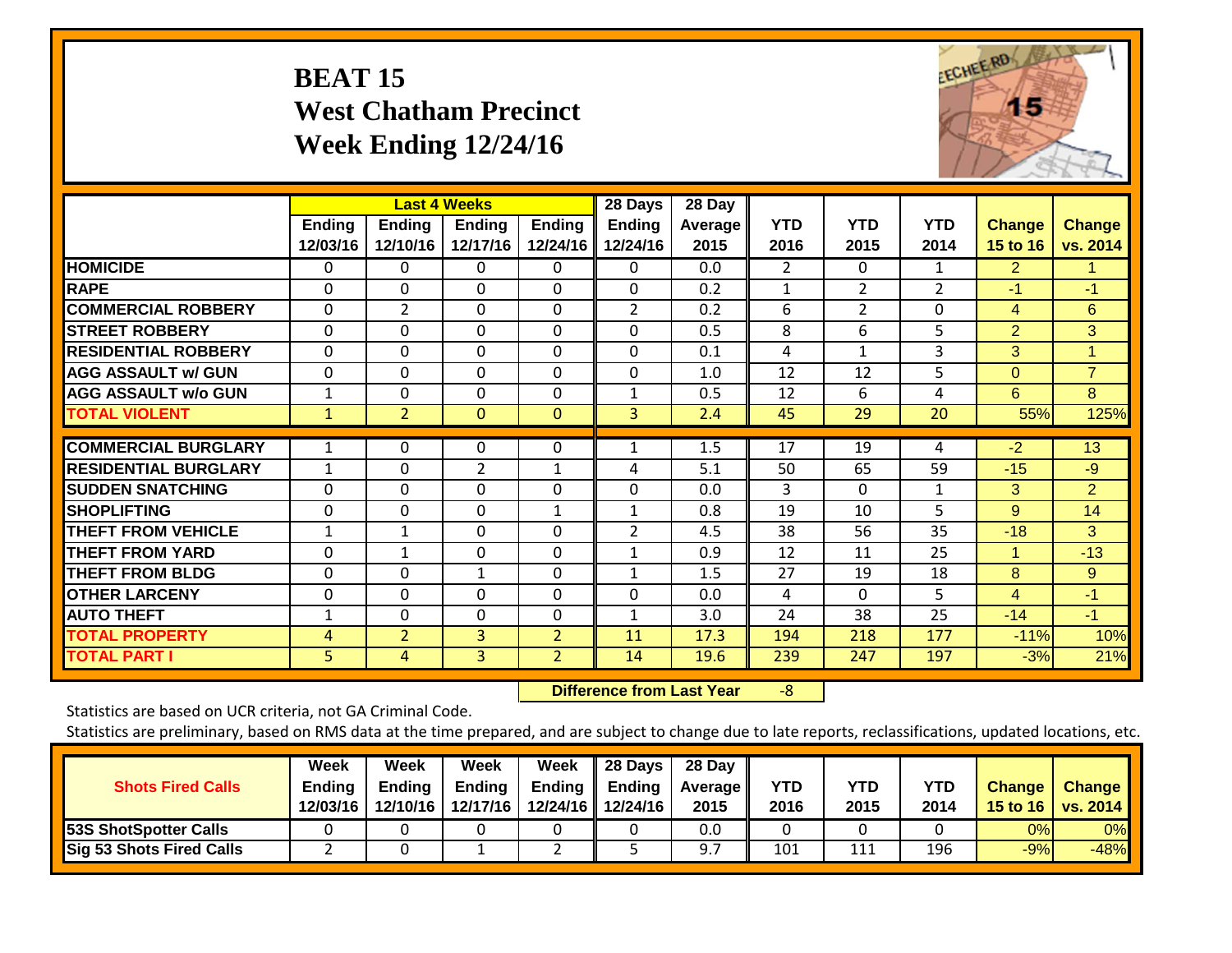### **BEAT 16 West Chatham Precinct Week Ending 12/24/16**



|                             |                           |                           | <b>Last 4 Weeks</b>       |                           | 28 Days            | 28 Day          |                    |                    |                    |                           |                           |
|-----------------------------|---------------------------|---------------------------|---------------------------|---------------------------|--------------------|-----------------|--------------------|--------------------|--------------------|---------------------------|---------------------------|
|                             | <b>Ending</b><br>12/03/16 | <b>Ending</b><br>12/10/16 | <b>Endina</b><br>12/17/16 | <b>Ending</b><br>12/24/16 | Ending<br>12/24/16 | Average<br>2015 | <b>YTD</b><br>2016 | <b>YTD</b><br>2015 | <b>YTD</b><br>2014 | <b>Change</b><br>15 to 16 | <b>Change</b><br>vs. 2014 |
| <b>HOMICIDE</b>             | 0                         | 0                         | $\Omega$                  | $\Omega$                  | 0                  | 0.0             | $\Omega$           | $\Omega$           | 0                  | $\Omega$                  | $\Omega$                  |
| <b>RAPE</b>                 | $\Omega$                  | $\Omega$                  | $\Omega$                  | 0                         | $\Omega$           | 0.1             | $\overline{2}$     | $\mathbf 1$        | $\mathbf{1}$       | $\blacktriangleleft$      | 1                         |
| <b>COMMERCIAL ROBBERY</b>   | 0                         | $\Omega$                  | $\Omega$                  | $\Omega$                  | $\Omega$           | 0.3             | $\mathbf{1}$       | 4                  | 11                 | $-3$                      | $-10$                     |
| <b>STREET ROBBERY</b>       | 0                         | 0                         | $\mathbf 0$               | $\Omega$                  | 0                  | 0.4             | 5                  | 4                  | 4                  | 1                         | 1                         |
| <b>RESIDENTIAL ROBBERY</b>  | 0                         | $\Omega$                  | $\mathbf{1}$              | 0                         | 1                  | 0.2             | 5                  | 3                  | $\mathbf{1}$       | 2                         | $\overline{4}$            |
| <b>AGG ASSAULT w/ GUN</b>   | $\Omega$                  | $\Omega$                  | $\mathbf 0$               | 0                         | $\Omega$           | 0.1             | 6                  | 1                  | 1                  | 5                         | 5                         |
| <b>AGG ASSAULT w/o GUN</b>  | 0                         | 0                         | $\mathbf{0}$              | 1                         | 1                  | 0.6             | $\overline{7}$     | 8                  | 3                  | $-1$                      | $\overline{4}$            |
| <b>TOTAL VIOLENT</b>        | $\mathbf{0}$              | 0                         | $\mathbf{1}$              | $\mathbf{1}$              | $\overline{2}$     | 1.7             | 26                 | 21                 | 21                 | 24%                       | 24%                       |
| <b>COMMERCIAL BURGLARY</b>  | $\Omega$                  |                           | $\Omega$                  | $\Omega$                  |                    | 0.5             | 12                 | 6                  | 5                  | 6                         | $\overline{7}$            |
| <b>RESIDENTIAL BURGLARY</b> | $\overline{2}$            | 3                         | $\Omega$                  | $\mathbf{1}$              | 6                  | 3.4             | 39                 | 43                 | 18                 | $-4$                      | 21                        |
| <b>SUDDEN SNATCHING</b>     | 0                         | $\Omega$                  | $\Omega$                  | 0                         | $\Omega$           | 0.0             | 1                  | 0                  | $\overline{2}$     | -1                        | -1                        |
| <b>SHOPLIFTING</b>          | 0                         | 4                         | $\overline{2}$            | 3                         | 9                  | 11.4            | 92                 | 144                | 181                | $-52$                     | $-89$                     |
| <b>THEFT FROM VEHICLE</b>   | 8                         | $\Omega$                  | $\mathbf{1}$              | 2                         | 11                 | 5.3             | 81                 | 67                 | 54                 | 14                        | 27                        |
| <b>THEFT FROM YARD</b>      | $\overline{2}$            | $\overline{2}$            | $\mathbf 0$               | 0                         | 4                  | 2.6             | 18                 | 34                 | 24                 | $-16$                     | $-6$                      |
| <b>THEFT FROM BLDG</b>      | 5                         | $\mathbf{1}$              | 1                         | $\overline{2}$            | 9                  | 2.8             | 45                 | 37                 | 35                 | 8                         | 10                        |
| <b>OTHER LARCENY</b>        | 0                         | $\Omega$                  | $\Omega$                  | 0                         | $\Omega$           | 0.4             | 3                  | 5.                 | 10                 | $-2$                      | $-7$                      |
| <b>AUTO THEFT</b>           | $\mathbf 1$               | $\Omega$                  | $\overline{2}$            | 0                         | 3                  | 3.0             | 38                 | 37                 | 21                 | и                         | 17                        |
| <b>TOTAL PROPERTY</b>       | 18                        | 11                        | 6                         | 8                         | 43                 | 29.4            | 329                | 373                | 350                | $-12%$                    | $-6%$                     |
| <b>TOTAL PART I</b>         | 18                        | 11                        | $\overline{7}$            | 9                         | 45                 | 31.1            | 355                | 394                | 371                | $-10%$                    | $-4%$                     |

 **Difference from Last Year**r -39

Statistics are based on UCR criteria, not GA Criminal Code.

| <b>Shots Fired Calls</b>        | Week<br><b>Ending</b><br>12/03/16 | Week<br><b>Ending</b><br>12/10/16 | Week<br><b>Ending</b><br>12/17/16 | Week<br><b>Ending</b> | 28 Days<br>Ending<br>12/24/16 12/24/16 | 28 Day<br><b>Average II</b><br>2015 | YTD<br>2016 | <b>YTD</b><br>2015 | <b>YTD</b><br>2014 | <b>Change</b> | <b>Change</b><br>15 to 16   vs. 2014 |
|---------------------------------|-----------------------------------|-----------------------------------|-----------------------------------|-----------------------|----------------------------------------|-------------------------------------|-------------|--------------------|--------------------|---------------|--------------------------------------|
| <b>53S ShotSpotter Calls</b>    |                                   |                                   |                                   |                       |                                        | 0.0                                 |             |                    |                    | 0%            | 0%                                   |
| <b>Sig 53 Shots Fired Calls</b> |                                   |                                   |                                   |                       |                                        | 5.2                                 | 77          | 61                 | 101                | 26%           | $-24%$                               |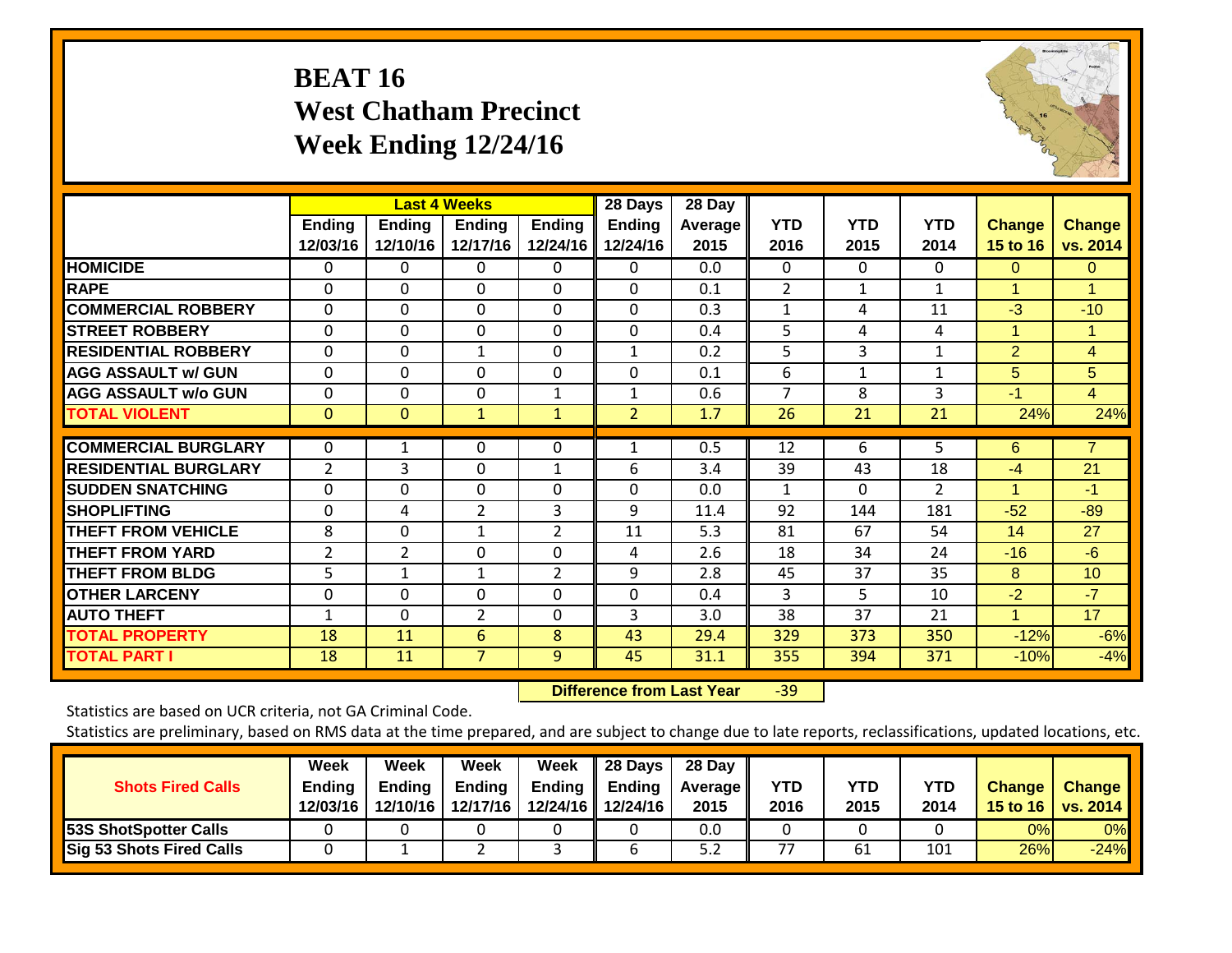

#### **COMPSTATDOWNTOWN PRECINCTWeek Ending 12/24/16**

**PRECINCT COMMANDER:**

**CAPT. JOY GELLATLY**



|                             | Week          | Week           | <b>Weekly</b> | $28$ -Day      | 28-Day        | Avg            |                |            |            |                 |                |
|-----------------------------|---------------|----------------|---------------|----------------|---------------|----------------|----------------|------------|------------|-----------------|----------------|
|                             | <b>Endina</b> | <b>Endina</b>  | Avq           | Ending         | <b>Ending</b> | $28-Day$       | <b>YTD</b>     | <b>YTD</b> | <b>YTD</b> | <b>Change</b>   | <b>Change</b>  |
|                             | 12/24/16      | 12/17/16       | 2015          | 12/24/16       | 11/26/16      | 2015           | 2016           | 2015       | 2014       | <b>15 to 16</b> | vs. 2014       |
| <b>HOMICIDE</b>             | 0             | 0              | 0             | 0              | 0             |                | 5.             | 10         | 7          | $-5$            | $-2$           |
| <b>RAPE</b>                 | $\bf{0}$      | $\Omega$       | $\Omega$      |                |               |                | 11             | 15         | 14         | $-4$            | $-3$           |
| <b>COMMERCIAL ROBBERY</b>   | $\bf{0}$      | $\Omega$       | $\Omega$      | $\bf{0}$       | 0             |                | $\overline{7}$ | 12         | 7          | $-5$            | $\Omega$       |
| <b>STREET ROBBERY</b>       | 3             | 2              | 2             | 12             | 16            | 9              | 168            | 112        | 88         | 56              | 80             |
| <b>RESIDENTIAL ROBBERY</b>  | $\bf{0}$      | $\Omega$       | $\Omega$      | 0              | 1             |                | 6              | 9          | 4          | $-3$            | $\overline{2}$ |
| <b>AGG ASSAULT w/ GUN</b>   | $\mathbf{0}$  | $\Omega$       |               | 6              | 10            | 4              | 74             | 55         | 40         | 19              | 34             |
| <b>AGG ASSAULT w/o GUN</b>  | $\bf{0}$      | $\overline{2}$ |               | $\overline{ }$ | 5             | 4              | 68             | 46         | 38         | 22              | 30             |
| <b>TOTAL VIOLENT</b>        | 3             | 4              | 5             | 26             | 33            | 21             | 339            | 259        | 198        | 31%             | 71%            |
| <b>COMMERCIAL BURGLARY</b>  | $\mathbf{2}$  |                |               | 4              | 2             | 2              | 65             | 26         | 44         | 39              | 21             |
| <b>RESIDENTIAL BURGLARY</b> | 3             | 2              | 3             | 8              | 8             | 11             | 140            | 136        | 134        | 4               | 6              |
| <b>SUDDEN SNATCHING</b>     |               |                |               | 3              | 4             | 3              | 53             | 36         | 31         | 17              | 22             |
| <b>SHOPLIFTING</b>          | 5             | 5              | 5             | 18             | 25            | 19             | 236            | 244        | 228        | $-8$            | 8              |
| <b>THEFT FROM VEHICLE</b>   | 3             | 14             | 8             | 46             | 54            | 32             | 543            | 411        | 464        | 132             | 79             |
| <b>THEFT FROM YARD</b>      | 3             | 8              | 4             | 13             | 15            | 17             | 204            | 217        | 261        | $-13$           | $-57$          |
| <b>THEFT FROM BLDG</b>      | 3             | $\overline{7}$ | 4             | 15             | 16            | 18             | 270            | 227        | 272        | 43              | $-2$           |
| <b>OTHER LARCENY</b>        | 4             | 2              | $\mathbf 0$   | 4              | 4             | $\overline{2}$ | 29             | 20         | 28         | 9               | 1              |
| <b>AUTO THEFT</b>           | 4             | 5              | 4             | 24             | 22            | 16             | 210            | 203        | 136        | $\overline{7}$  | 74             |
| <b>TOTAL PROPERTY</b>       | 25            | 45             | 30            | 135            | 150           | 119            | 1750           | 1520       | 1598       | 15%             | 10%            |
| <b>TOTAL PART I</b>         | 28            | 49             | 35            | 161            | 183           | 139            | 2089           | 1779       | 1796       | 17%             | 16%            |

Statistics are based on UCR criteria, not GA Criminal Code. **Difference from Last Year** 310

| <b>Citizen Initiated Calls</b>  | <b>Week</b><br><b>Ending</b><br>12/24/16 | <b>Week</b><br><b>Ending</b><br>12/17/16 | Weekly<br>Avg<br>2015 | $28-Dav$<br><b>Ending</b><br>2/24/16 | 28-Day<br><b>Ending</b><br>11/26/16 | Avg<br>$28-Day$<br>2015 | YTD<br>2016 | YTD<br>2015       | YTD<br>2014 | <b>Change</b><br><b>15 to 16</b> | <b>Change</b><br>vs. 2014 |
|---------------------------------|------------------------------------------|------------------------------------------|-----------------------|--------------------------------------|-------------------------------------|-------------------------|-------------|-------------------|-------------|----------------------------------|---------------------------|
| <b>Midnight Shift</b>           | 120                                      | 98                                       | 121                   | 409                                  | 495                                 | 484                     | 6035        | $61\overline{94}$ | 6031        | $-159$                           | 4                         |
| Day Shift                       | 172                                      | 225                                      | 233                   | 799                                  | 880                                 | 931                     | 11218       | 11946             | 11521       | $-728$                           | $-303$                    |
| <b>Afternoon Shift</b>          | 176                                      | 211                                      | 252                   | 783                                  | 958                                 | 1010                    | 12282       | 12896             | 12555       | $-614$                           | $-273$                    |
| <b>TOTAL CITIZEN CFS</b>        | 468                                      | 534                                      | 606                   | 1991                                 | 2333                                | 2425                    | 29535       | 31036             | 30107       | $-4.8%$                          | $-1.9%$                   |
| <b>53S ShotSpotter Calls</b>    |                                          |                                          | 6                     | 19                                   | 41                                  | 25                      | 380         | 285               | 299         | 95                               | 81                        |
| <b>Sig 53 Shots Fired Calls</b> |                                          |                                          | 10                    | 40                                   | 46                                  | 38                      | 552         | 439               | 812         | 113                              | $-260$                    |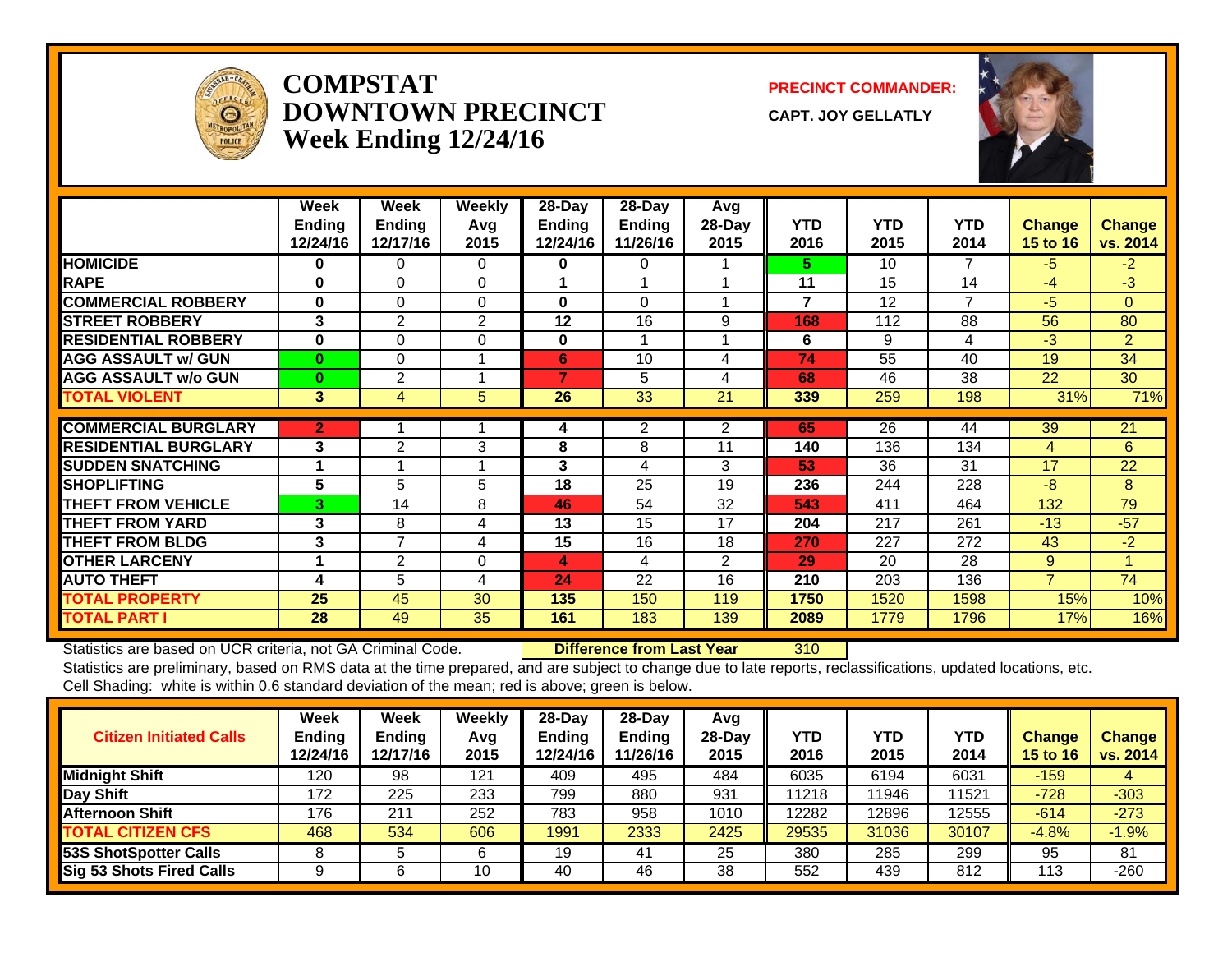## **BEAT 21 Downtown Precinct Week Ending 12/24/16**



|                             |                           |                           | <b>Last 4 Weeks</b>       |                           | 28 Days            | 28 Day          |                    |                    |                    |                           |                           |
|-----------------------------|---------------------------|---------------------------|---------------------------|---------------------------|--------------------|-----------------|--------------------|--------------------|--------------------|---------------------------|---------------------------|
|                             | <b>Ending</b><br>12/03/16 | <b>Ending</b><br>12/10/16 | <b>Ending</b><br>12/17/16 | <b>Ending</b><br>12/24/16 | Ending<br>12/24/16 | Average<br>2015 | <b>YTD</b><br>2016 | <b>YTD</b><br>2015 | <b>YTD</b><br>2014 | <b>Change</b><br>15 to 16 | <b>Change</b><br>vs. 2014 |
| <b>HOMICIDE</b>             | $\Omega$                  | 0                         | $\Omega$                  | $\Omega$                  | 0                  | 0.2             | 2                  | $\overline{2}$     | $\overline{2}$     | $\Omega$                  | 0                         |
| <b>RAPE</b>                 | $\Omega$                  | $\Omega$                  | $\Omega$                  | 0                         | $\Omega$           | 0.2             | 1                  | $\overline{2}$     | 3                  | -1                        | $-2$                      |
| <b>COMMERCIAL ROBBERY</b>   | $\Omega$                  | $\Omega$                  | $\Omega$                  | $\Omega$                  | $\Omega$           | 0.2             | 4                  | 3                  | $\overline{2}$     | 1                         | $\overline{2}$            |
| <b>STREET ROBBERY</b>       | $\Omega$                  | $\mathbf 0$               | $\mathbf 0$               | $\Omega$                  | $\mathbf 0$        | 1.0             | 9                  | 13                 | 9                  | $-4$                      | $\overline{0}$            |
| <b>RESIDENTIAL ROBBERY</b>  | $\Omega$                  | 0                         | $\mathbf 0$               | $\Omega$                  | 0                  | 0.2             | 1                  | 3                  | $\overline{2}$     | $-2$                      | $-1$                      |
| <b>AGG ASSAULT w/ GUN</b>   | $\overline{2}$            | $\overline{2}$            | $\mathbf{0}$              | $\Omega$                  | 4                  | 1.3             | 15                 | 16                 | 12                 | $-1$                      | 3                         |
| <b>AGG ASSAULT w/o GUN</b>  | 1                         | 0                         | $\Omega$                  | $\Omega$                  | $\mathbf{1}$       | 0.7             | 17                 | 9                  | 13                 | 8                         | $\overline{4}$            |
| <b>TOTAL VIOLENT</b>        | 3                         | $\overline{2}$            | $\mathbf{0}$              | $\mathbf{0}$              | 5                  | 3.8             | 49                 | 48                 | 43                 | 2%                        | 14%                       |
| <b>COMMERCIAL BURGLARY</b>  | 0                         | 0                         | $\mathbf 0$               | 0                         | 0                  | 0.3             | 8                  | 3                  | 9                  | 5                         | $-1$                      |
| <b>RESIDENTIAL BURGLARY</b> | $\Omega$                  | 0                         | $\mathbf{1}$              | 0                         | 1                  | 3.4             | 25                 | 44                 | 35                 | $-19$                     | $-10$                     |
| <b>SUDDEN SNATCHING</b>     | $\Omega$                  | $\mathbf 0$               | $\mathbf{0}$              | $\Omega$                  | $\Omega$           | 0.1             | 1                  | $\mathbf{1}$       | 3                  | $\Omega$                  | $-2$                      |
| <b>SHOPLIFTING</b>          | 1                         | 1                         | $\mathbf{0}$              | $\mathbf{1}$              | 3                  | 2.1             | 26                 | 28                 | 30                 | $-2$                      | $-4$                      |
| <b>THEFT FROM VEHICLE</b>   | 3                         | $\mathbf{1}$              | $\mathbf{1}$              | 1                         | 6                  | 3.5             | 33                 | 44                 | 29                 | $-11$                     | $\overline{4}$            |
| <b>THEFT FROM YARD</b>      | $\Omega$                  | 0                         | $\mathbf{1}$              | $\mathbf{1}$              | $\overline{2}$     | 1.0             | 22                 | 13                 | 20                 | 9                         | $\overline{2}$            |
| <b>THEFT FROM BLDG</b>      | 0                         | 0                         | $\Omega$                  | 0                         | $\Omega$           | 2.1             | 24                 | 28                 | 28                 | $-4$                      | $-4$                      |
| <b>OTHER LARCENY</b>        | $\Omega$                  | 0                         | $\mathbf{0}$              | $\Omega$                  | $\Omega$           | 0.1             | $\overline{2}$     | $\mathbf{1}$       | 4                  | 1                         | $-2$                      |
| <b>AUTO THEFT</b>           | $\mathbf{1}$              | 1                         | $\mathbf{0}$              | 0                         | $\overline{2}$     | 3.4             | 32                 | 43                 | 20                 | $-11$                     | 12                        |
| <b>TOTAL PROPERTY</b>       | 5                         | 3                         | $\overline{3}$            | 3                         | 14                 | 16.0            | 173                | 205                | 178                | $-16%$                    | $-3%$                     |
| <b>TOTAL PART I</b>         | 8                         | 5 <sup>1</sup>            | $\overline{3}$            | 3                         | 19                 | 19.7            | 222                | 253                | 221                | $-12%$                    | 0%                        |

 **Difference from Last Year**‐31

Statistics are based on UCR criteria, not GA Criminal Code.

| <b>Shots Fired Calls</b>        | Week<br><b>Ending</b><br>12/03/16 | Week<br><b>Ending</b><br>12/10/16 | Week<br><b>Ending</b><br>12/17/16 | Week<br><b>Ending</b> | 28 Days<br>Ending<br>12/24/16 12/24/16 | 28 Day<br><b>Average II</b><br>2015 | YTD<br>2016 | <b>YTD</b><br>2015 | <b>YTD</b><br>2014 | <b>Change</b> | <b>Change</b><br>15 to 16   vs. 2014 |
|---------------------------------|-----------------------------------|-----------------------------------|-----------------------------------|-----------------------|----------------------------------------|-------------------------------------|-------------|--------------------|--------------------|---------------|--------------------------------------|
| <b>53S ShotSpotter Calls</b>    |                                   |                                   |                                   |                       |                                        | 0.0                                 |             |                    |                    | 0%            | $0\%$                                |
| <b>Sig 53 Shots Fired Calls</b> |                                   |                                   |                                   |                       | 14                                     |                                     | 117         | 109                | 193                | 7%            | $-39%$                               |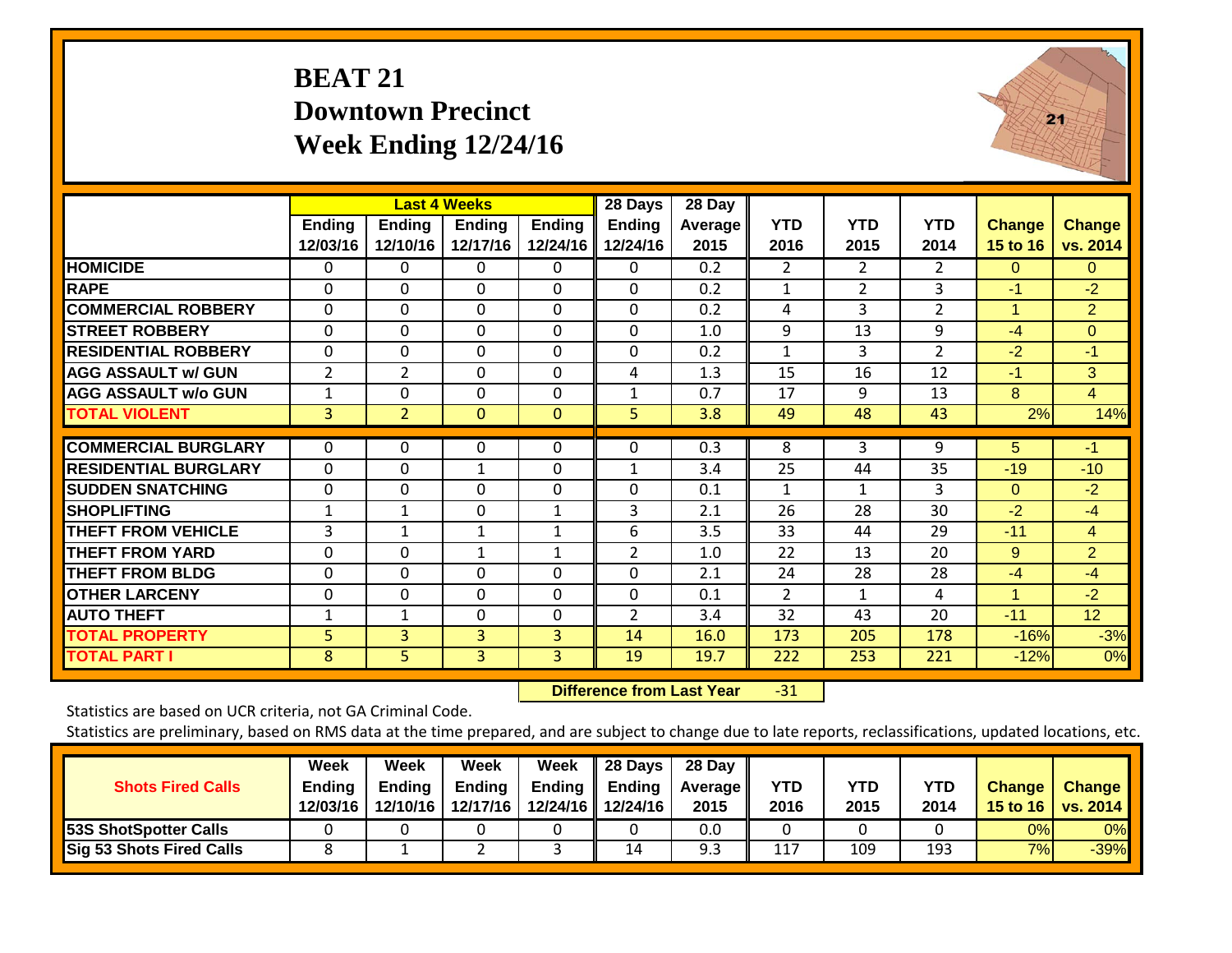## **BEAT 22 Downtown Precinct Week Ending 12/24/16**



|                             |                           |                           | <b>Last 4 Weeks</b> |                           | 28 Days                   | 28 Day          |                    |                    |                    |                           |                           |
|-----------------------------|---------------------------|---------------------------|---------------------|---------------------------|---------------------------|-----------------|--------------------|--------------------|--------------------|---------------------------|---------------------------|
|                             | <b>Ending</b><br>12/03/16 | <b>Ending</b><br>12/10/16 | Ending<br>12/17/16  | <b>Ending</b><br>12/24/16 | <b>Ending</b><br>12/24/16 | Average<br>2015 | <b>YTD</b><br>2016 | <b>YTD</b><br>2015 | <b>YTD</b><br>2014 | <b>Change</b><br>15 to 16 | <b>Change</b><br>vs. 2014 |
| <b>HOMICIDE</b>             | 0                         | 0                         | $\mathbf 0$         | 0                         | $\Omega$                  | 0.1             | $\Omega$           | $\mathbf{1}$       | $\Omega$           | $-1$                      | $\Omega$                  |
| <b>RAPE</b>                 | $\Omega$                  | $\Omega$                  | $\Omega$            | $\Omega$                  | $\Omega$                  | 0.4             | 5                  | 5                  | $\overline{2}$     | $\Omega$                  | 3                         |
| <b>COMMERCIAL ROBBERY</b>   | $\Omega$                  | $\Omega$                  | $\mathbf 0$         | $\Omega$                  | 0                         | 0.2             | 1                  | $\overline{2}$     | $\Omega$           | -1                        | 1                         |
| <b>STREET ROBBERY</b>       | $\mathbf{1}$              | $\Omega$                  | $\overline{2}$      | 3                         | 6                         | 2.3             | 45                 | 29                 | 19                 | 16                        | 26                        |
| <b>RESIDENTIAL ROBBERY</b>  | $\mathbf 0$               | $\mathbf 0$               | $\mathbf 0$         | $\Omega$                  | $\mathbf 0$               | 0.0             | $\mathbf{0}$       | 0                  | $\Omega$           | $\Omega$                  | $\Omega$                  |
| <b>AGG ASSAULT w/ GUN</b>   | $\mathbf 0$               | $\mathbf 1$               | $\mathbf{0}$        | $\Omega$                  | $\mathbf{1}$              | 0.5             | 8                  | 6                  | 4                  | $\overline{2}$            | $\overline{4}$            |
| <b>AGG ASSAULT w/o GUN</b>  | $\Omega$                  | 1                         | 1                   | $\Omega$                  | $\overline{2}$            | 0.7             | 11                 | 8                  | 8                  | 3                         | 3                         |
| <b>TOTAL VIOLENT</b>        | $\mathbf{1}$              | $\overline{2}$            | 3                   | 3                         | 9                         | 4.1             | 70                 | 51                 | 33                 | 37%                       | 112%                      |
| <b>COMMERCIAL BURGLARY</b>  | $\Omega$                  | 0                         | 1                   | 0                         | 1                         | 0.5             | 11                 | $\overline{7}$     | 9                  | 4                         | $\overline{2}$            |
| <b>RESIDENTIAL BURGLARY</b> | $\mathbf 0$               | $\mathbf 0$               | 0                   | 0                         | $\mathbf 0$               | 0.0             | 7                  | $\Omega$           | 3                  | $\overline{7}$            | $\overline{4}$            |
| <b>SUDDEN SNATCHING</b>     | $\mathbf{1}$              | $\mathbf 0$               | $\mathbf{1}$        | 1                         | $\overline{3}$            | 1.3             | 38                 | 17                 | 18                 | 21                        | 20                        |
| <b>SHOPLIFTING</b>          | $\Omega$                  | $\Omega$                  | $\mathbf{1}$        | 1                         | $\overline{2}$            | 2.1             | 38                 | 27                 | 34                 | 11                        | $\overline{4}$            |
| <b>THEFT FROM VEHICLE</b>   | $\overline{2}$            | 4                         | $\overline{2}$      | 1                         | 9                         | 5.8             | 137                | 73                 | 89                 | 64                        | 48                        |
| <b>THEFT FROM YARD</b>      | $\Omega$                  | $\Omega$                  | $\mathbf{0}$        | 0                         | $\Omega$                  | 4.1             | 41                 | 54                 | 42                 | $-13$                     | $-1$                      |
| <b>THEFT FROM BLDG</b>      | $\mathbf{1}$              | $\Omega$                  | $\overline{2}$      | $\overline{2}$            | 5                         | 5.8             | 102                | 74                 | 92                 | 28                        | 10                        |
| <b>OTHER LARCENY</b>        | 0                         | $\Omega$                  | $\Omega$            | $\Omega$                  | $\Omega$                  | 0.1             | 3                  | 1                  | 11                 | $\overline{2}$            | $-8$                      |
| <b>AUTO THEFT</b>           | $\overline{2}$            | $\mathbf{1}$              | $\overline{2}$      | 1                         | 6                         | 1.8             | 40                 | 23                 | 15                 | 17                        | 25                        |
| <b>TOTAL PROPERTY</b>       | 6                         | 5                         | 9                   | 6                         | 26                        | 21.4            | 417                | 276                | 313                | 51%                       | 33%                       |
| <b>TOTAL PART I</b>         | $\overline{7}$            | $\overline{7}$            | 12                  | 9                         | 35                        | 25.5            | 487                | 327                | 346                | 49%                       | 41%                       |

 **Difference from Last Year**r 160

Statistics are based on UCR criteria, not GA Criminal Code.

| <b>Shots Fired Calls</b>        | Week<br><b>Ending</b><br>12/03/16 | Week<br>Endina<br>12/10/16 | Week<br><b>Ending</b><br>12/17/16 | Week<br>Ending | 28 Days<br><b>Ending</b><br>12/24/16 12/24/16 | 28 Day<br><b>Average II</b><br>2015 | YTD<br>2016 | YTD<br>2015 | <b>YTD</b><br>2014 | <b>Change</b> | <b>Change</b><br>15 to 16   vs. 2014 |
|---------------------------------|-----------------------------------|----------------------------|-----------------------------------|----------------|-----------------------------------------------|-------------------------------------|-------------|-------------|--------------------|---------------|--------------------------------------|
| <b>53S ShotSpotter Calls</b>    |                                   |                            |                                   |                |                                               | 1.1                                 | 16          | 11          | ᆠ                  | 0%            | 0%                                   |
| <b>Sig 53 Shots Fired Calls</b> |                                   |                            |                                   |                |                                               | 2.4                                 | 23          | 29          | 50                 | $-21%$        | $-54%$                               |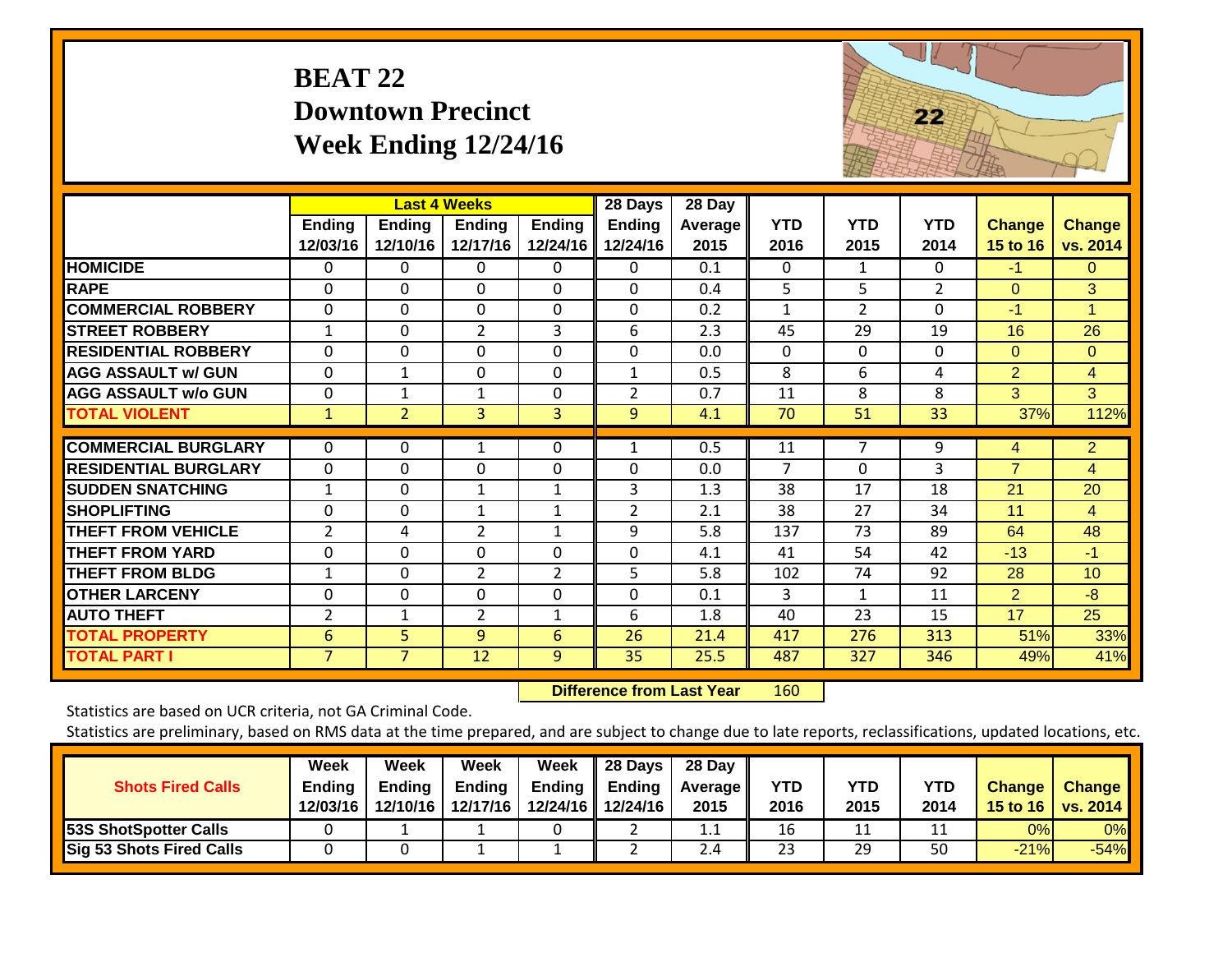## **BEAT 23 Downtown Precinct Week Ending 12/24/16**



|                             |                |                | <b>Last 4 Weeks</b> |              | 28 Days        | 28 Day           |                |                |                |                |                |
|-----------------------------|----------------|----------------|---------------------|--------------|----------------|------------------|----------------|----------------|----------------|----------------|----------------|
|                             | <b>Ending</b>  | Ending         | Ending              | Ending       | <b>Ending</b>  | Average          | <b>YTD</b>     | <b>YTD</b>     | <b>YTD</b>     | <b>Change</b>  | <b>Change</b>  |
|                             | 12/03/16       | 12/10/16       | 12/17/16            | 12/24/16     | 12/24/16       | 2015             | 2016           | 2015           | 2014           | 15 to 16       | vs. 2014       |
| <b>HOMICIDE</b>             | 0              | 0              | $\Omega$            | $\Omega$     | 0              | $\overline{0.2}$ | $\Omega$       | 2              | $\overline{2}$ | $-2$           | $-2$           |
| <b>RAPE</b>                 | 0              | 0              | $\Omega$            | $\Omega$     | $\Omega$       | 0.2              | $\mathbf{1}$   | $\overline{2}$ | $\mathbf{1}$   | $-1$           | $\Omega$       |
| <b>COMMERCIAL ROBBERY</b>   | $\Omega$       | 0              | $\mathbf{0}$        | $\Omega$     | $\Omega$       | 0.0              | $\Omega$       | 0              | $\Omega$       | $\Omega$       | $\Omega$       |
| <b>STREET ROBBERY</b>       | 1              | 0              | $\Omega$            | $\Omega$     | $\mathbf{1}$   | 1.3              | 21             | 17             | 6              | 4              | 15             |
| <b>RESIDENTIAL ROBBERY</b>  | $\Omega$       | 0              | $\mathbf{0}$        | $\Omega$     | $\Omega$       | 0.2              | $\overline{2}$ | 2              | $\Omega$       | $\Omega$       | $\overline{2}$ |
| <b>AGG ASSAULT w/ GUN</b>   | $\mathbf 0$    | 0              | $\mathbf 0$         | $\mathbf 0$  | 0              | 0.8              | 8              | 11             | 3              | $-3$           | 5 <sup>5</sup> |
| <b>AGG ASSAULT w/o GUN</b>  | 1              | 0              | 0                   | 0            | 1              | 0.5              | 10             | 6              | 3              | 4              | $\overline{7}$ |
| <b>TOTAL VIOLENT</b>        | $\overline{2}$ | $\Omega$       | $\mathbf{0}$        | $\mathbf 0$  | $\overline{2}$ | 3.1              | 42             | 40             | 15             | 5%             | 180%           |
| <b>COMMERCIAL BURGLARY</b>  | $\Omega$       | 0              | 0                   | $\Omega$     | 0              | 0.0              | 1              | 0              | $\overline{2}$ | 1              | $-1$           |
| <b>RESIDENTIAL BURGLARY</b> | $\mathbf{1}$   | $\mathbf{1}$   | 1                   | $\Omega$     | 3              | 0.9              | 17             | 12             | 13             | 5              | $\overline{4}$ |
| <b>SUDDEN SNATCHING</b>     | $\mathbf 0$    | 0              | $\mathbf 0$         | $\mathbf 0$  | $\Omega$       | 0.2              | 5              | 3              | 3              | $\overline{2}$ | $\overline{2}$ |
| <b>SHOPLIFTING</b>          | 0              | 1              | 1                   | 0            | $\overline{2}$ | 2.2              | 26             | 28             | 13             | $-2$           | 13             |
| <b>THEFT FROM VEHICLE</b>   | $\overline{2}$ | 1              | 1                   | $\Omega$     | 4              | 4.3              | 57             | 55             | 46             | 2              | 11             |
| <b>THEFT FROM YARD</b>      | 0              | 1              | 2                   | $\Omega$     | 3              | 1.0              | 22             | 13             | 18             | 9              | $\overline{4}$ |
| <b>THEFT FROM BLDG</b>      | 0              | 1              | $\overline{2}$      | 0            | 3              | 2.5              | 41             | 31             | 28             | 10             | 13             |
| <b>OTHER LARCENY</b>        | 0              | $\mathbf{1}$   | $\Omega$            | $\mathbf{1}$ | 2              | 0.1              | 4              | $\mathbf{1}$   | $\Omega$       | 3              | $\overline{4}$ |
| <b>AUTO THEFT</b>           | $\overline{2}$ | 1              | 1                   | $\Omega$     | 4              | 1.8              | 26             | 23             | 6              | 3              | 20             |
| <b>TOTAL PROPERTY</b>       | 5 <sup>1</sup> | $\overline{7}$ | 8                   | $\mathbf{1}$ | 21             | 13.0             | 199            | 166            | 129            | 20%            | 54%            |
| <b>TOTAL PART I</b>         | $\overline{7}$ | $\overline{7}$ | 8                   | $\mathbf{1}$ | 23             | 16.0             | 241            | 206            | 144            | 17%            | 67%            |

 **Difference from Last Year**r 35

Statistics are based on UCR criteria, not GA Criminal Code.

| <b>Shots Fired Calls</b>     | Week<br>Ending<br>12/03/16 | Week<br><b>Ending</b><br>12/10/16 | Week<br><b>Ending</b><br>12/17/16 | Week<br><b>Ending</b> | 28 Days<br><b>Ending</b><br>12/24/16 12/24/16 | 28 Day<br>Average II<br>2015 | <b>YTD</b><br>2016 | <b>YTD</b><br>2015 | YTD<br>2014 | <b>Change</b> | <b>Change</b><br>15 to 16   vs. 2014 |
|------------------------------|----------------------------|-----------------------------------|-----------------------------------|-----------------------|-----------------------------------------------|------------------------------|--------------------|--------------------|-------------|---------------|--------------------------------------|
| <b>53S ShotSpotter Calls</b> |                            |                                   |                                   |                       |                                               | ر.ر                          | 41                 | 65                 | 71          | 0%            | $0\%$                                |
| Sig 53 Shots Fired Calls     |                            |                                   |                                   |                       |                                               | ۲.۱ د                        | 43                 | 38                 | 59          | 13%           | $-27%$                               |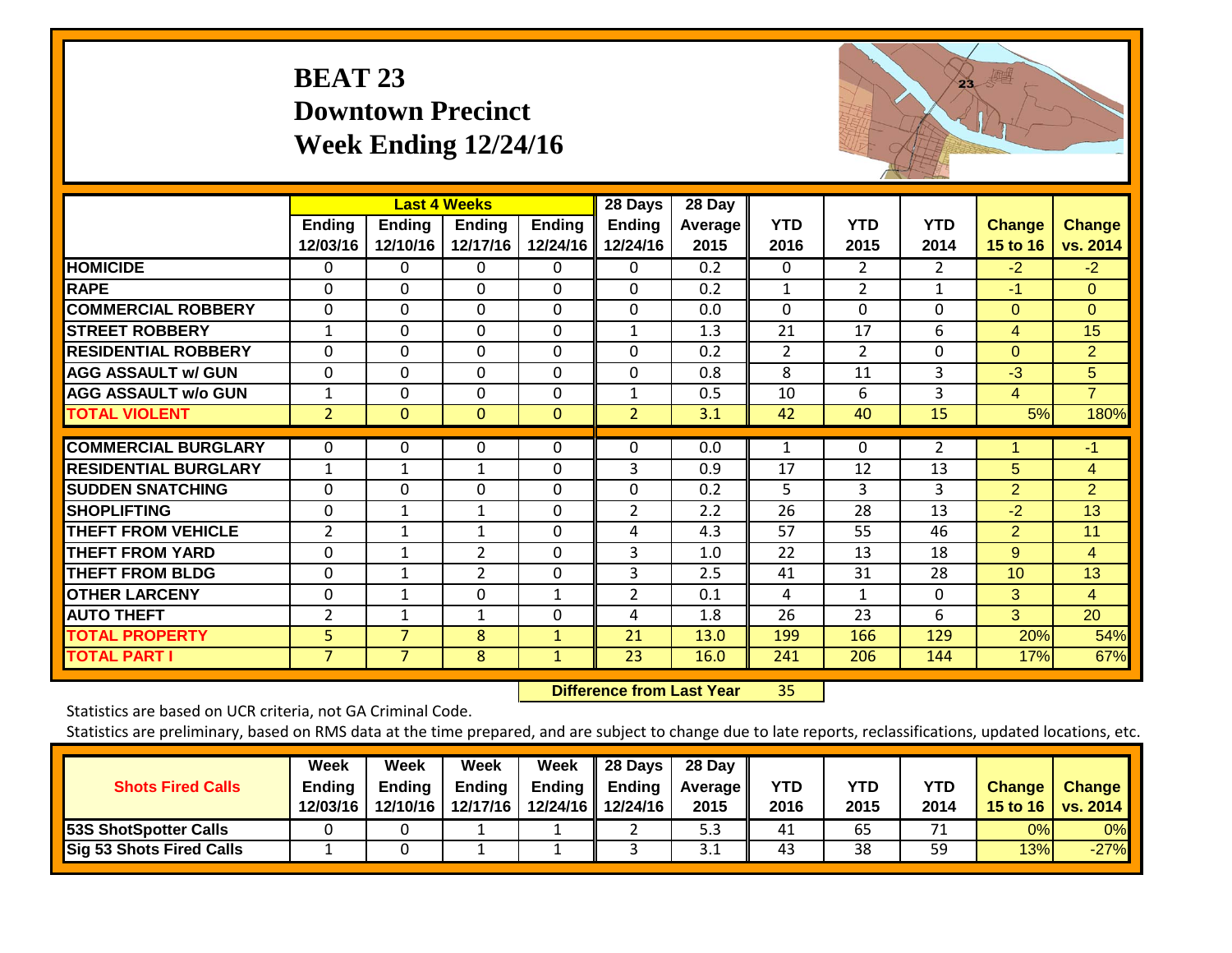### **BEAT 24 Downtown Precinct Week Ending 12/24/16**



|                             |                           |                           | <b>Last 4 Weeks</b>       |                           | 28 Days                   | 28 Day                 |                    |                    |                    |                           |                           |
|-----------------------------|---------------------------|---------------------------|---------------------------|---------------------------|---------------------------|------------------------|--------------------|--------------------|--------------------|---------------------------|---------------------------|
|                             | <b>Ending</b><br>12/03/16 | <b>Ending</b><br>12/10/16 | <b>Ending</b><br>12/17/16 | <b>Ending</b><br>12/24/16 | <b>Ending</b><br>12/24/16 | <b>Average</b><br>2015 | <b>YTD</b><br>2016 | <b>YTD</b><br>2015 | <b>YTD</b><br>2014 | <b>Change</b><br>15 to 16 | <b>Change</b><br>vs. 2014 |
| <b>HOMICIDE</b>             | 0                         | 0                         | 0                         | 0                         | 0                         | 0.0                    | 1                  | $\Omega$           | 1                  | 1.                        | $\Omega$                  |
| <b>RAPE</b>                 | $\Omega$                  | $\mathbf{1}$              | $\Omega$                  | 0                         | 1                         | 0.4                    | 2                  | 4                  | 3                  | $-2$                      | $-1$                      |
| <b>COMMERCIAL ROBBERY</b>   | $\Omega$                  | $\Omega$                  | $\mathbf{0}$              | $\Omega$                  | $\Omega$                  | 0.1                    | 1                  | 1                  | $\Omega$           | $\Omega$                  | 1                         |
| <b>STREET ROBBERY</b>       | $\mathbf 0$               | $\mathbf 0$               | $\mathbf 0$               | $\mathbf 0$               | 0                         | 1.6                    | 41                 | 21                 | 20                 | 20                        | 21                        |
| <b>RESIDENTIAL ROBBERY</b>  | $\Omega$                  | $\Omega$                  | $\Omega$                  | $\Omega$                  | $\Omega$                  | 0.2                    | 2                  | 2                  | 1                  | $\Omega$                  | 1                         |
| <b>AGG ASSAULT w/ GUN</b>   | 0                         | $\Omega$                  | $\Omega$                  | 0                         | $\Omega$                  | 0.2                    | 1                  | 2                  | 4                  | $-1$                      | $-3$                      |
| <b>AGG ASSAULT w/o GUN</b>  | $\Omega$                  | 1                         | 0                         | $\Omega$                  | $\mathbf{1}$              | 0.3                    | 6                  | 4                  | 3                  | $\overline{2}$            | 3                         |
| <b>TOTAL VIOLENT</b>        | $\mathbf{0}$              | $\overline{2}$            | $\mathbf{0}$              | $\mathbf 0$               | $\overline{2}$            | 2.7                    | 54                 | 34                 | 32                 | 59%                       | 69%                       |
| <b>COMMERCIAL BURGLARY</b>  | $\Omega$                  | 1                         | 0                         | $\Omega$                  | 1                         | 0.1                    | 7                  | 1                  | 12                 | 6                         | $-5$                      |
| <b>RESIDENTIAL BURGLARY</b> | $\Omega$                  |                           | $\Omega$                  | 0                         | $\mathbf{1}$              | 1.5                    | 18                 | 19                 | 27                 | $-1$                      | -9                        |
| <b>SUDDEN SNATCHING</b>     | 0                         | $\Omega$                  | $\Omega$                  | 0                         | $\Omega$                  | 0.5                    | 7                  | 7                  | 3                  | $\Omega$                  | 4                         |
| <b>SHOPLIFTING</b>          | $\overline{2}$            | $\Omega$                  | $\overline{2}$            | $\Omega$                  | 4                         | 7.7                    | 65                 | 100                | 80                 | $-35$                     | $-15$                     |
| <b>THEFT FROM VEHICLE</b>   | 3                         | 1                         | 5                         | $\Omega$                  | 9                         | 9.5                    | 133                | 121                | 135                | 12                        | $-2$                      |
| <b>THEFT FROM YARD</b>      | $\Omega$                  | $\Omega$                  | 3                         | $\mathbf{1}$              | 4                         | 6.5                    | 67                 | 82                 | 103                | $-15$                     | $-36$                     |
| <b>THEFT FROM BLDG</b>      | $\mathbf 1$               | 1                         | $\overline{2}$            | 0                         | 4                         | 3.8                    | 48                 | 47                 | 57                 | 1                         | $-9$                      |
| <b>OTHER LARCENY</b>        | $\Omega$                  | $\Omega$                  | $\overline{2}$            | $\Omega$                  | $\overline{2}$            | 1.1                    | 10                 | 14                 | 10                 | $-4$                      | $\Omega$                  |
| <b>AUTO THEFT</b>           | 1                         | $\mathbf{1}$              | $\mathbf{1}$              | $\mathbf{1}$              | 4                         | 2.9                    | 43                 | 38                 | 36                 | 5                         | $\overline{7}$            |
| <b>TOTAL PROPERTY</b>       | $\overline{7}$            | 5                         | 15                        | $\overline{2}$            | 29                        | 33.6                   | 398                | 429                | 463                | $-7%$                     | $-14%$                    |
| <b>TOTAL PART I</b>         | 7                         | $\overline{7}$            | 15                        | $\overline{2}$            | 31                        | 36.3                   | 452                | 463                | 495                | $-2%$                     | $-9%$                     |

 **Difference from Last Year**r -11

Statistics are based on UCR criteria, not GA Criminal Code.

| <b>Shots Fired Calls</b>     | Week<br>Ending<br>12/03/16 | Week<br><b>Ending</b><br>12/10/16 | Week<br><b>Ending</b><br>12/17/16 | Week<br><b>Ending</b> | 28 Days<br><b>Ending</b><br>12/24/16 12/24/16 | 28 Day<br>Average II<br>2015 | <b>YTD</b><br>2016 | <b>YTD</b><br>2015 | YTD<br>2014 | <b>Change</b> | <b>Change</b><br>15 to 16   vs. 2014 |
|------------------------------|----------------------------|-----------------------------------|-----------------------------------|-----------------------|-----------------------------------------------|------------------------------|--------------------|--------------------|-------------|---------------|--------------------------------------|
| <b>53S ShotSpotter Calls</b> |                            |                                   |                                   |                       |                                               | $\pm .4$                     | 46                 | 17                 | ว1          | 0%            | $0\%$                                |
| Sig 53 Shots Fired Calls     |                            |                                   |                                   |                       |                                               | ے.د                          | 113                | 61                 | 103         | 85%           | 10%                                  |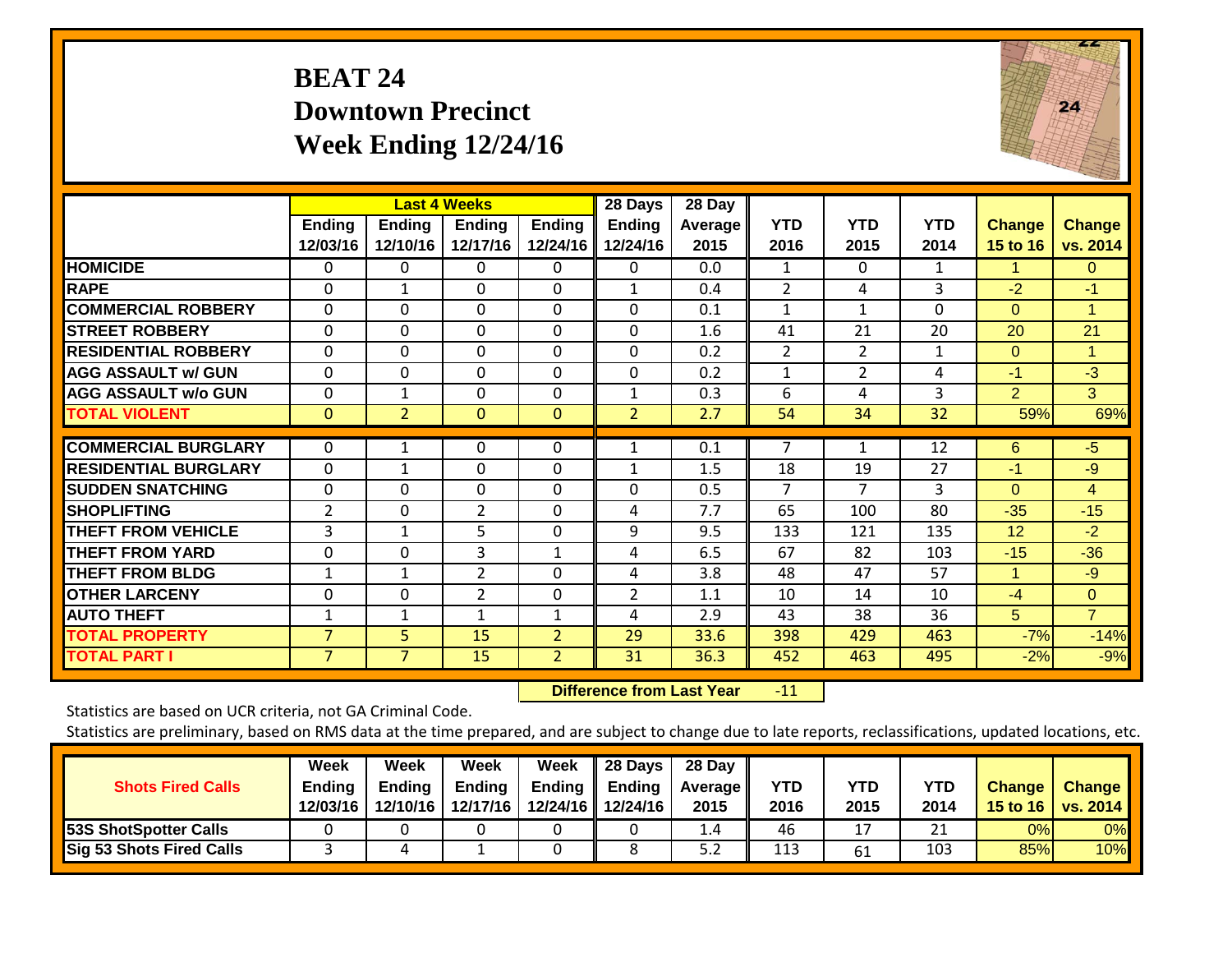## **BEAT 25 Downtown Precinct Week Ending 12/24/16**



|                             |                           |                           | <b>Last 4 Weeks</b> |                           | 28 Days                   | 28 Day          |                    |                    |                    |                           |                           |
|-----------------------------|---------------------------|---------------------------|---------------------|---------------------------|---------------------------|-----------------|--------------------|--------------------|--------------------|---------------------------|---------------------------|
|                             | <b>Ending</b><br>12/03/16 | <b>Ending</b><br>12/10/16 | Ending<br>12/17/16  | <b>Ending</b><br>12/24/16 | <b>Ending</b><br>12/24/16 | Average<br>2015 | <b>YTD</b><br>2016 | <b>YTD</b><br>2015 | <b>YTD</b><br>2014 | <b>Change</b><br>15 to 16 | <b>Change</b><br>vs. 2014 |
| <b>HOMICIDE</b>             | 0                         | 0                         | 0                   | 0                         | 0                         | 0.1             | $\Omega$           | 1                  | $\Omega$           | $-1$                      | $\Omega$                  |
| <b>RAPE</b>                 | $\Omega$                  | $\Omega$                  | $\Omega$            | $\Omega$                  | $\Omega$                  | 0.2             | 1                  | $\overline{2}$     | 1                  | $-1$                      | $\Omega$                  |
| <b>COMMERCIAL ROBBERY</b>   | $\Omega$                  | $\Omega$                  | $\Omega$            | $\Omega$                  | 0                         | 0.4             | 1                  | 5                  | 3                  | $-4$                      | $-2$                      |
| <b>STREET ROBBERY</b>       | $\overline{2}$            | $\overline{2}$            | $\Omega$            | $\Omega$                  | 4                         | 1.7             | 31                 | 20                 | 24                 | 11                        | $\overline{7}$            |
| <b>RESIDENTIAL ROBBERY</b>  | $\Omega$                  | $\Omega$                  | $\Omega$            | 0                         | 0                         | 0.0             | $\Omega$           | 0                  | $\mathbf{1}$       | $\Omega$                  | $-1$                      |
| <b>AGG ASSAULT w/ GUN</b>   | 1                         | $\Omega$                  | $\Omega$            | $\Omega$                  | $\mathbf{1}$              | 0.9             | 12                 | 12                 | 8                  | $\Omega$                  | $\overline{4}$            |
| <b>AGG ASSAULT w/o GUN</b>  | 0                         | $\Omega$                  | 1                   | 0                         | $\mathbf{1}$              | 0.7             | 10                 | 9                  | 5                  | 1                         | 5                         |
| <b>TOTAL VIOLENT</b>        | 3                         | $\overline{2}$            | $\mathbf{1}$        | $\mathbf{0}$              | 6                         | 3.9             | 55                 | 49                 | 42                 | 12%                       | 31%                       |
| <b>COMMERCIAL BURGLARY</b>  | 0                         | $\Omega$                  | 0                   | 1                         | 1                         | 0.8             | 21                 | 10                 | 3                  | 11                        | 18                        |
| <b>RESIDENTIAL BURGLARY</b> | $\Omega$                  | $\Omega$                  | $\Omega$            | 1                         | $\mathbf{1}$              | 1.4             | 21                 | 18                 | 14                 | 3                         | $\overline{7}$            |
| <b>SUDDEN SNATCHING</b>     | $\Omega$                  | $\Omega$                  | $\Omega$            | 0                         | 0                         | 0.5             | $\overline{2}$     | 6                  | $\mathbf{1}$       | $-4$                      | 1                         |
| <b>SHOPLIFTING</b>          | $\overline{2}$            | $\mathbf{1}$              | $\mathbf{1}$        | $\mathbf{1}$              | 5                         | 1.7             | 52                 | 22                 | 40                 | 30                        | 12                        |
| <b>THEFT FROM VEHICLE</b>   | 5                         | $\overline{2}$            | 4                   | 1                         | 12                        | 5.1             | 123                | 65                 | 93                 | 58                        | 30                        |
| <b>THEFT FROM YARD</b>      | 1                         | $\Omega$                  | $\overline{2}$      | $\mathbf{1}$              | 4                         | 1.5             | 30                 | 19                 | 47                 | 11                        | $-17$                     |
| <b>THEFT FROM BLDG</b>      | $\mathbf{1}$              | $\Omega$                  | 1                   | 1                         | 3                         | 1.8             | 30                 | 24                 | 35                 | 6                         | $-5$                      |
| <b>OTHER LARCENY</b>        | 0                         | $\Omega$                  | $\Omega$            | 0                         | 0                         | 0.2             | 4                  | $\overline{2}$     | 1                  | $\overline{2}$            | 3                         |
| <b>AUTO THEFT</b>           | 3                         | 1                         | $\mathbf{1}$        | $\Omega$                  | 5                         | 3.0             | 42                 | 38                 | 23                 | 4                         | 19                        |
| <b>TOTAL PROPERTY</b>       | 12                        | 4                         | 9                   | 6                         | 31                        | 15.9            | 325                | 204                | 257                | 59%                       | 26%                       |
| <b>TOTAL PART I</b>         | 15                        | 6                         | 10                  | 6                         | 37                        | 19.8            | 380                | 253                | 299                | 50%                       | 27%                       |

 **Difference from Last Year**r 127

Statistics are based on UCR criteria, not GA Criminal Code.

| <b>Shots Fired Calls</b>        | Week<br><b>Ending</b><br>12/03/16 | Week<br>Endina<br>12/10/16 | Week<br><b>Ending</b><br>12/17/16 | Week<br>Ending | 28 Days<br>Ending<br>12/24/16 12/24/16 | 28 Day<br><b>Average II</b><br>2015 | YTD<br>2016 | YTD<br>2015 | <b>YTD</b><br>2014 | <b>Change</b> | <b>Change</b><br>15 to 16   vs. 2014 |
|---------------------------------|-----------------------------------|----------------------------|-----------------------------------|----------------|----------------------------------------|-------------------------------------|-------------|-------------|--------------------|---------------|--------------------------------------|
| <b>53S ShotSpotter Calls</b>    |                                   |                            |                                   | 4              |                                        | ـ .                                 | 80          | 77          | 79                 | 0%            | 0%                                   |
| <b>Sig 53 Shots Fired Calls</b> |                                   |                            |                                   |                |                                        | '.0                                 | 84          | 75          | 142                | 12%           | $-41%$                               |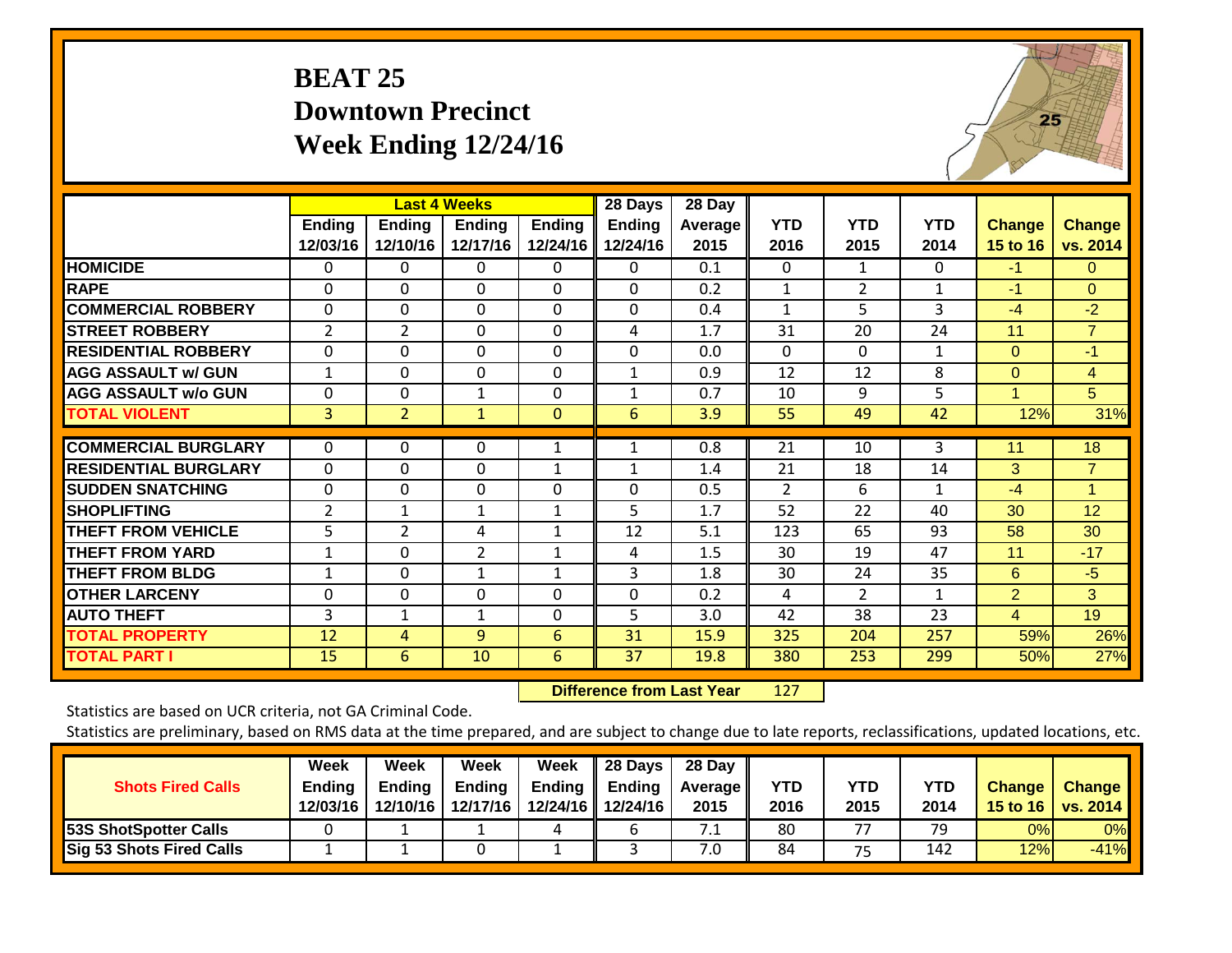## **BEAT 26 Downtown Precinct Week Ending 12/24/16**



|                             |                           |                           | <b>Last 4 Weeks</b> |                           | 28 Days                   | 28 Day            |                    |                    |                    |                           |                           |
|-----------------------------|---------------------------|---------------------------|---------------------|---------------------------|---------------------------|-------------------|--------------------|--------------------|--------------------|---------------------------|---------------------------|
|                             | <b>Ending</b><br>12/03/16 | <b>Ending</b><br>12/10/16 | Ending<br>12/17/16  | <b>Ending</b><br>12/24/16 | <b>Ending</b><br>12/24/16 | Average I<br>2015 | <b>YTD</b><br>2016 | <b>YTD</b><br>2015 | <b>YTD</b><br>2014 | <b>Change</b><br>15 to 16 | <b>Change</b><br>vs. 2014 |
| <b>HOMICIDE</b>             | 0                         | 0                         | 0                   | 0                         | 0                         | 0.3               | 2                  | 4                  | $\overline{2}$     | $-2$                      | 0                         |
| <b>RAPE</b>                 | 0                         | 0                         | $\Omega$            | 0                         | 0                         | 0.0               | $\mathbf{1}$       | $\Omega$           | 4                  | 1                         | $-3$                      |
| <b>COMMERCIAL ROBBERY</b>   | $\Omega$                  | $\Omega$                  | $\Omega$            | $\mathbf{0}$              | $\Omega$                  | 0.1               | $\Omega$           | $\mathbf{1}$       | 2                  | $-1$                      | $-2$                      |
| <b>STREET ROBBERY</b>       | $\mathbf 0$               | $\mathbf{1}$              | $\Omega$            | $\mathbf 0$               | $\mathbf{1}$              | 1.1               | 21                 | 12                 | 10                 | 9                         | 11                        |
| <b>RESIDENTIAL ROBBERY</b>  | 0                         | $\Omega$                  | $\Omega$            | $\Omega$                  | 0                         | 0.2               | 1                  | $\overline{2}$     | 0                  | -1                        | $\mathbf 1$               |
| <b>AGG ASSAULT w/ GUN</b>   | $\Omega$                  | $\Omega$                  | $\Omega$            | 0                         | 0                         | 0.8               | 30                 | 8                  | 9                  | 22                        | 21                        |
| <b>AGG ASSAULT w/o GUN</b>  | 0                         | 1                         | $\Omega$            | 0                         | $\mathbf{1}$              | 0.8               | 14                 | 10                 | 6                  | 4                         | 8                         |
| <b>TOTAL VIOLENT</b>        | $\mathbf{0}$              | 2                         | $\mathbf{0}$        | $\mathbf{0}$              | $\overline{2}$            | 3.1               | 69                 | 37                 | 33                 | 86%                       | 109%                      |
| <b>COMMERCIAL BURGLARY</b>  | $\Omega$                  | 0                         | $\Omega$            |                           |                           | 0.4               |                    |                    | 9                  |                           | 8                         |
|                             |                           |                           |                     | 1                         |                           |                   | 17                 | 5                  |                    | 12                        |                           |
| <b>RESIDENTIAL BURGLARY</b> | 0                         | 0                         | $\Omega$            | 2                         | 2                         | 3.6               | 52                 | 43                 | 42                 | 9                         | 10                        |
| <b>SUDDEN SNATCHING</b>     | $\Omega$                  | 0                         | $\Omega$            | $\Omega$                  | 0                         | 0.2               | $\Omega$           | $\overline{2}$     | 3                  | $-2$                      | $-3$                      |
| <b>SHOPLIFTING</b>          | $\Omega$                  | 0                         | $\Omega$            | $\overline{2}$            | $\overline{2}$            | 3.0               | 29                 | 39                 | 31                 | $-10$                     | $-2$                      |
| <b>THEFT FROM VEHICLE</b>   | 4                         | $\mathbf{1}$              | $\mathbf{1}$        | $\mathbf 0$               | 6                         | 4.1               | 60                 | 53                 | 72                 | $\overline{7}$            | $-12$                     |
| <b>THEFT FROM YARD</b>      | 0                         | 0                         | $\mathbf 0$         | 0                         | 0                         | 2.8               | 22                 | 36                 | 31                 | $-14$                     | $-9$                      |
| <b>THEFT FROM BLDG</b>      | $\Omega$                  | $\Omega$                  | $\Omega$            | $\Omega$                  | $\Omega$                  | 1.8               | 25                 | 23                 | 32                 | 2                         | $-7$                      |
| <b>OTHER LARCENY</b>        | $\Omega$                  | $\Omega$                  | $\Omega$            | $\Omega$                  | $\Omega$                  | 0.1               | 6                  | 1                  | $\overline{2}$     | 5                         | $\overline{4}$            |
| <b>AUTO THEFT</b>           | 1                         | 0                         | $\Omega$            | $\overline{2}$            | 3                         | 2.9               | 27                 | 38                 | 36                 | $-11$                     | $-9$                      |
| <b>TOTAL PROPERTY</b>       | 5                         | $\mathbf{1}$              | $\mathbf{1}$        | 7                         | 14                        | 18.8              | 238                | 240                | 258                | $-1%$                     | $-8%$                     |
| <b>TOTAL PART I</b>         | 5                         | $\overline{3}$            | $\mathbf{1}$        | 7                         | 16                        | 21.9              | 307                | 277                | 291                | 11%                       | 5%                        |

 **Difference from Last Year**r 30

Statistics are based on UCR criteria, not GA Criminal Code.

| <b>Shots Fired Calls</b>        | Week<br><b>Ending</b><br>12/03/16 | Week<br><b>Ending</b><br>12/10/16 | Week<br><b>Ending</b><br>12/17/16 | <b>Week</b><br>Ending | 28 Days<br><b>Ending</b><br>12/24/16 12/24/16 | 28 Day<br><b>Average II</b><br>2015 | <b>YTD</b><br>2016 | YTD<br>2015 | <b>YTD</b><br>2014 | <b>Change</b> | <b>Change</b><br>15 to 16   vs. 2014 |
|---------------------------------|-----------------------------------|-----------------------------------|-----------------------------------|-----------------------|-----------------------------------------------|-------------------------------------|--------------------|-------------|--------------------|---------------|--------------------------------------|
| <b>53S ShotSpotter Calls</b>    |                                   |                                   |                                   |                       |                                               | 10.1                                | 197                | 115         | 117                | 0%            | 0%                                   |
| <b>Sig 53 Shots Fired Calls</b> |                                   |                                   |                                   |                       | 10                                            | 11.0                                | 172                | 127         | 265                | 35%           | $-35%$                               |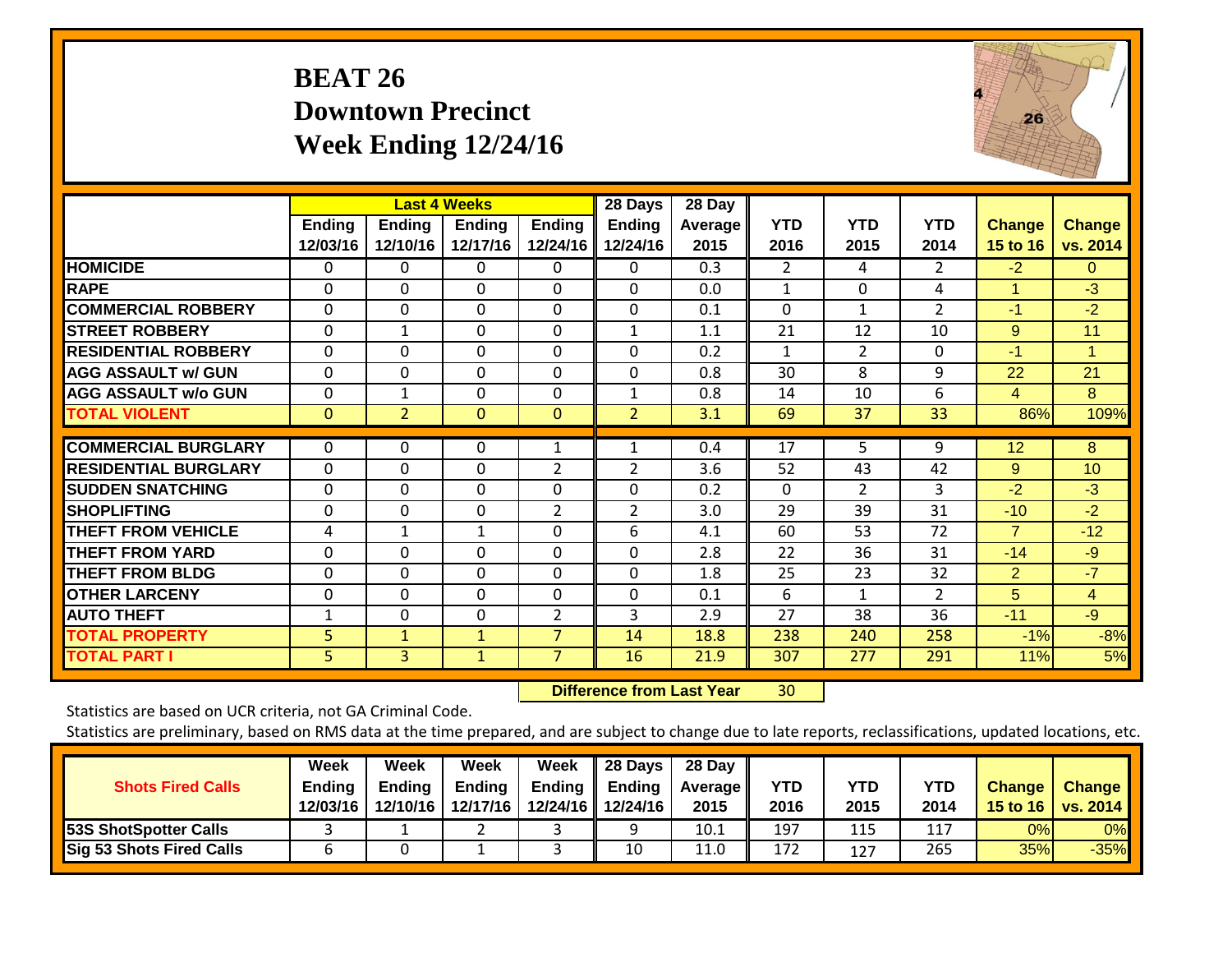

#### **COMPSTATCENTRAL PRECINCTWeek Ending 12/24/16**

**PRECINCT COMMANDER:**

**CAPT. BEN HERRON**



|                             | Week<br><b>Endina</b><br>12/24/16 | Week<br><b>Endina</b><br>12/17/16 | <b>Weekly</b><br>Avg<br>2015 | 28-Day<br><b>Ending</b><br>12/24/16 | 28-Day<br><b>Ending</b><br>11/26/16 | Avg<br>28-Day<br>2015 | <b>YTD</b><br>2016 | <b>YTD</b><br>2015 | <b>YTD</b><br>2014 | Change<br><b>15 to 16</b> | <b>Change</b><br>vs. 2014 |
|-----------------------------|-----------------------------------|-----------------------------------|------------------------------|-------------------------------------|-------------------------------------|-----------------------|--------------------|--------------------|--------------------|---------------------------|---------------------------|
| <b>HOMICIDE</b>             |                                   | 0                                 | 0                            |                                     | 0                                   |                       | 24                 | 18                 | 14                 | 6.                        | 10 <sup>°</sup>           |
| <b>RAPE</b>                 | $\bf{0}$                          | $\Omega$                          | $\Omega$                     | $\mathbf 0$                         |                                     |                       | 11                 | 9                  | 13                 | $\overline{2}$            | $-2$                      |
| <b>COMMERCIAL ROBBERY</b>   | $\bf{0}$                          | $\Omega$                          | $\Omega$                     | 1                                   | $\Omega$                            |                       | 14                 | 19                 | 15                 | -5                        | $-1$                      |
| <b>STREET ROBBERY</b>       | $\mathbf{2}$                      | 3                                 | $\overline{2}$               | 11                                  | $\overline{7}$                      | 8                     | 100                | 103                | 104                | $-3$                      | $-4$                      |
| <b>RESIDENTIAL ROBBERY</b>  | $\bf{0}$                          | $\Omega$                          | $\Omega$                     | 1                                   | $\overline{2}$                      |                       | 11                 | 11                 | 3                  | $\Omega$                  | 8                         |
| <b>AGG ASSAULT w/ GUN</b>   |                                   | 0                                 | 2                            | 3.                                  | 6                                   | 8                     | 65                 | 106                | 78                 | $-41$                     | $-13$                     |
| <b>AGG ASSAULT w/o GUN</b>  | $\bf{0}$                          | 0                                 |                              | 3.                                  | 3                                   | 5                     | 52                 | 55                 | 43                 | $-3$                      | 9                         |
| <b>TOTAL VIOLENT</b>        | 4                                 | 3                                 | 6                            | 20                                  | 19                                  | 26                    | 277                | 321                | 270                | $-14%$                    | 3%                        |
|                             |                                   |                                   |                              |                                     |                                     |                       |                    |                    |                    |                           |                           |
| <b>COMMERCIAL BURGLARY</b>  | 0                                 | $\overline{2}$                    |                              | 5                                   | 7                                   | 6                     | 109                | 71                 | 49                 | 38                        | 60                        |
| <b>RESIDENTIAL BURGLARY</b> | 8                                 | $\overline{2}$                    | 8                            | 21                                  | 40                                  | 31                    | 381                | 406                | 440                | $-25$                     | $-59$                     |
| <b>ISUDDEN SNATCHING</b>    | $\bf{0}$                          | 0                                 | $\Omega$                     | 0                                   | 1                                   |                       | 18                 | 15                 | 17                 | 3                         | 1                         |
| <b>SHOPLIFTING</b>          | 4                                 |                                   | 2                            | 13                                  | 14                                  | 8                     | 161                | 98                 | 99                 | 63                        | 62                        |
| <b>THEFT FROM VEHICLE</b>   | 3                                 | $\overline{ }$                    | 11                           | 39                                  | 49                                  | 43                    | 445                | 559                | 456                | $-114$                    | $-11$                     |
| <b>THEFT FROM YARD</b>      |                                   |                                   | 4                            | 6.                                  | 9                                   | 16                    | 224                | 204                | 256                | 20                        | $-32$                     |
| <b>THEFT FROM BLDG</b>      | 5                                 | 4                                 | 4                            | 19                                  | 24                                  | 17                    | 290                | 217                | 232                | 73                        | 58                        |
| <b>OTHER LARCENY</b>        | 1                                 | 0                                 |                              | 3                                   | 4                                   | 3                     | 21                 | 40                 | 31                 | $-19$                     | $-10$                     |
| <b>AUTO THEFT</b>           | 3                                 | 9                                 | 5                            | 18                                  | 14                                  | 21                    | 231                | 266                | 221                | $-35$                     | 10 <sup>°</sup>           |
| <b>TOTAL PROPERTY</b>       | 25                                | 26                                | 36                           | 124                                 | 162                                 | 146                   | 1880               | 1876               | 1801               | 0%                        | 4%                        |
| <b>TOTAL PART I</b>         | 29                                | 29                                | 43                           | 144                                 | 181                                 | 171                   | 2157               | 2197               | 2071               | $-2%$                     | 4%                        |

Statistics are based on UCR criteria, not GA Criminal Code. **Difference from Last Year** -40

| <b>Citizen Initiated Calls</b>  | Week<br><b>Ending</b><br>12/24/16 | <b>Week</b><br><b>Ending</b><br>12/17/16 | Weekly<br>Avg<br>2015 | $28-Dav$<br><b>Ending</b><br>12/24/16 | 28-Dav<br><b>Ending</b><br>11/26/16 | Avg<br>$28-Dav$<br>2015 | <b>YTD</b><br>2016 | YTD<br>2015 | <b>YTD</b><br>2014 | <b>Change</b><br><b>15 to 16</b> | <b>Change</b><br>vs. 2014 |
|---------------------------------|-----------------------------------|------------------------------------------|-----------------------|---------------------------------------|-------------------------------------|-------------------------|--------------------|-------------|--------------------|----------------------------------|---------------------------|
| <b>Midnight Shift</b>           | 92                                | 90                                       | 126                   | 366                                   | 511                                 | 503                     | 6228               | 6465        | 6209               | $-237$                           | 19                        |
| <b>Day Shift</b>                | 225                               | 226                                      | 271                   | 957                                   | 1073                                | 1085                    | 13231              | 3911        | 13610              | $-680$                           | $-379$                    |
| <b>Afternoon Shift</b>          | 247                               | 230                                      | 294                   | 954                                   | 991                                 | 1176                    | 14073              | 14999       | 14366              | $-926$                           | $-293$                    |
| <b>TOTAL CITIZEN CFS</b>        | 564                               | 546                                      | 691                   | 2277                                  | 2575                                | 2764                    | 33532              | 35375       | 34186              | $-5.2%$                          | $-1.9%$                   |
| <b>53S ShotSpotter Calls</b>    |                                   |                                          | 13                    | 23                                    | 41                                  | 52                      | 497                | 596         | 599                | -99                              | $-102$                    |
| <b>Sig 53 Shots Fired Calls</b> | 29                                |                                          | 21                    | 64                                    | 68                                  | 85                      | 920                | 993         | 1691               | -73                              | $-771$                    |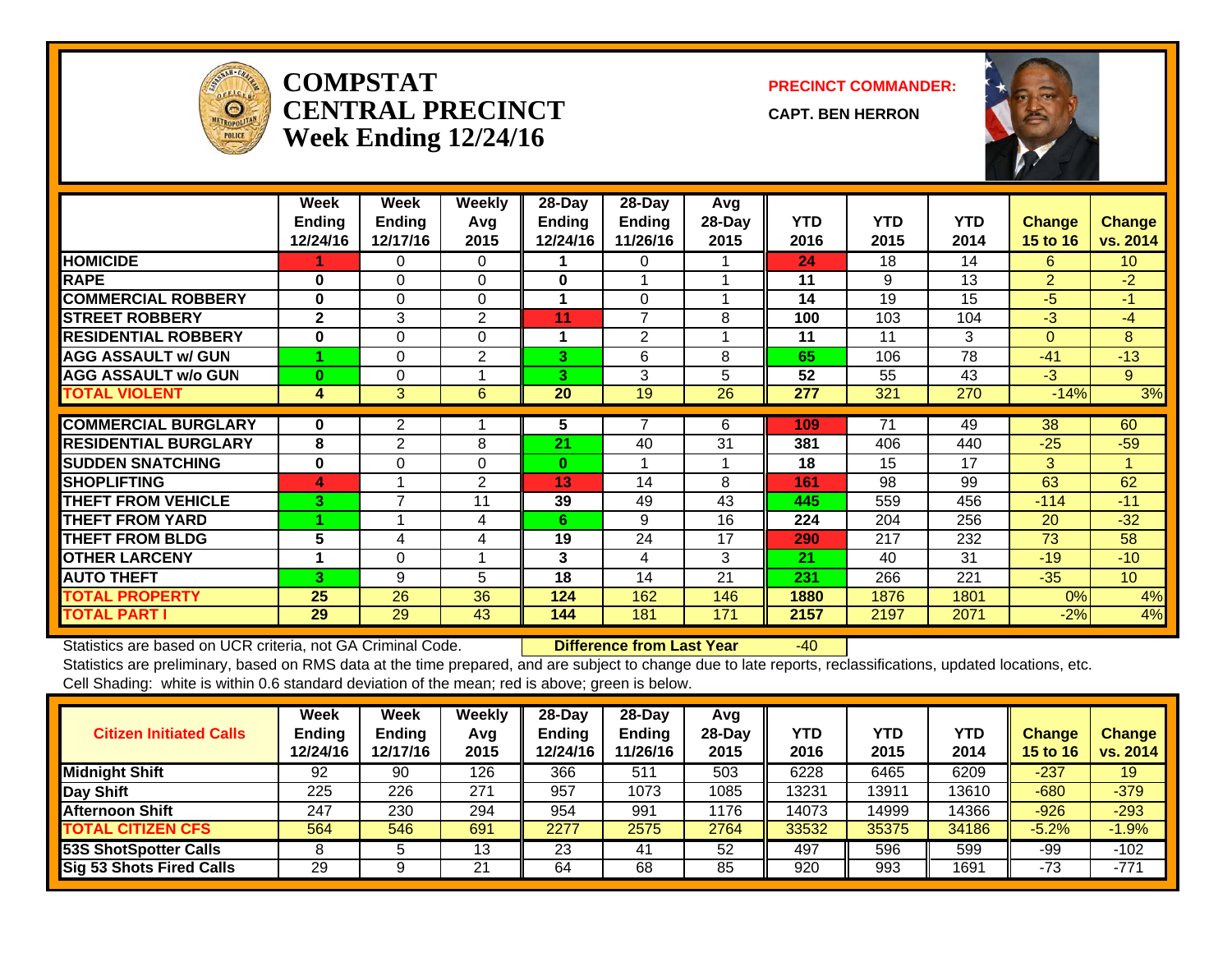## **BEAT 31 Central Precinct Week Ending 12/24/16**



|                             |                           |                           | <b>Last 4 Weeks</b>       |                           | 28 Days                   | 28 Day                 |                    |                    |                    |                           |                           |
|-----------------------------|---------------------------|---------------------------|---------------------------|---------------------------|---------------------------|------------------------|--------------------|--------------------|--------------------|---------------------------|---------------------------|
|                             | <b>Ending</b><br>12/03/16 | <b>Ending</b><br>12/10/16 | <b>Ending</b><br>12/17/16 | <b>Ending</b><br>12/24/16 | <b>Ending</b><br>12/24/16 | <b>Average</b><br>2015 | <b>YTD</b><br>2016 | <b>YTD</b><br>2015 | <b>YTD</b><br>2014 | <b>Change</b><br>15 to 16 | <b>Change</b><br>vs. 2014 |
| <b>HOMICIDE</b>             | $\Omega$                  | $\Omega$                  | $\Omega$                  | 0                         | 0                         | 0.2                    | 3                  | 3                  | 1                  | $\Omega$                  | 2 <sup>1</sup>            |
| <b>RAPE</b>                 | 0                         | $\Omega$                  | $\Omega$                  | $\Omega$                  | 0                         | 0.1                    | $\Omega$           | 1                  | 3                  | $-1$                      | $-3$                      |
| <b>COMMERCIAL ROBBERY</b>   | $\Omega$                  | $\Omega$                  | $\Omega$                  | $\Omega$                  | 0                         | 0.0                    | $\mathbf{1}$       | $\Omega$           | $\Omega$           | 1                         | 1                         |
| <b>STREET ROBBERY</b>       | 0                         | $\Omega$                  | $\Omega$                  | $\Omega$                  | $\Omega$                  | 1.5                    | 11                 | 19                 | 19                 | -8                        | $-8$                      |
| <b>RESIDENTIAL ROBBERY</b>  | $\Omega$                  | $\Omega$                  | $\Omega$                  | $\Omega$                  | 0                         | 0.3                    | 3                  | 4                  | $\Omega$           | $-1$                      | 3                         |
| <b>AGG ASSAULT w/ GUN</b>   | $\Omega$                  | $\Omega$                  | $\Omega$                  | $\Omega$                  | 0                         | 2.9                    | 19                 | 38                 | 20                 | $-19$                     | -1                        |
| <b>AGG ASSAULT w/o GUN</b>  | $\Omega$                  | $\Omega$                  | $\Omega$                  | 0                         | 0                         | 0.7                    | 12                 | 9                  | 11                 | 3                         | 1                         |
| <b>TOTAL VIOLENT</b>        | $\mathbf{0}$              | $\Omega$                  | $\Omega$                  | $\Omega$                  | $\Omega$                  | 5.8                    | 49                 | 74                 | 54                 | $-34%$                    | $-9%$                     |
| <b>COMMERCIAL BURGLARY</b>  | $\Omega$                  | 0                         | $\Omega$                  | 0                         | 0                         | 0.5                    | 7                  | $\overline{ }$     | 10                 | $\Omega$                  | $-3$                      |
| <b>RESIDENTIAL BURGLARY</b> | $\Omega$                  | $\mathbf{1}$              | $\Omega$                  | $\overline{2}$            | 3                         | 7.0                    | 76                 | 90                 | 113                | $-14$                     | $-37$                     |
| <b>SUDDEN SNATCHING</b>     | $\mathbf 0$               | $\Omega$                  | $\Omega$                  | $\Omega$                  | 0                         | 0.2                    | 4                  | 3                  | 3                  | -1                        | 1                         |
| <b>SHOPLIFTING</b>          | 1                         | $\Omega$                  | $\Omega$                  | $\Omega$                  | $\mathbf{1}$              | 0.2                    | 6                  | 3                  | 9                  | 3                         | $-3$                      |
| <b>THEFT FROM VEHICLE</b>   | 0                         | $\Omega$                  | 1                         | $\Omega$                  | 1                         | 4.4                    | 35                 | 58                 | 81                 | $-23$                     | $-46$                     |
| <b>THEFT FROM YARD</b>      | 1                         | $\Omega$                  | $\Omega$                  | 0                         | 1                         | 1.6                    | 22                 | 20                 | 27                 | 2                         | $-5$                      |
| <b>THEFT FROM BLDG</b>      | 1                         | $\mathbf{1}$              | $\Omega$                  | $\Omega$                  | $\overline{2}$            | 2.4                    | 31                 | 31                 | 32                 | $\mathbf{0}$              | $-1$                      |
| <b>OTHER LARCENY</b>        | 0                         | $\Omega$                  | $\Omega$                  | $\Omega$                  | 0                         | 0.1                    | 4                  | $\mathbf{1}$       | 3                  | 3                         | $\mathbf 1$               |
| <b>AUTO THEFT</b>           | 0                         | $\Omega$                  | 3                         | $\Omega$                  | 3                         | 3.5                    | 38                 | 44                 | 46                 | $-6$                      | $-8$                      |
| <b>TOTAL PROPERTY</b>       | 3                         | 2                         | 4                         | $\overline{2}$            | 11                        | 20.0                   | 223                | 257                | 324                | $-13%$                    | $-31%$                    |
| <b>TOTAL PART I</b>         | 3                         | $\overline{2}$            | 4                         | 2 <sup>1</sup>            | 11                        | 25.8                   | 272                | 331                | 378                | $-18%$                    | $-28%$                    |

 **Difference from Last Year**r -59

Statistics are based on UCR criteria, not GA Criminal Code.

| <b>Shots Fired Calls</b>        | Week<br><b>Ending</b><br>12/03/16 | Week<br><b>Ending</b><br>12/10/16 | Week<br><b>Ending</b><br>12/17/16 | <b>Week</b><br>Ending | 28 Days<br><b>Ending</b><br>12/24/16   12/24/16 | 28 Day<br><b>Average II</b><br>2015 | <b>YTD</b><br>2016 | YTD<br>2015 | <b>YTD</b><br>2014 | <b>Change</b> | <b>Change</b><br>15 to 16   vs. 2014 |
|---------------------------------|-----------------------------------|-----------------------------------|-----------------------------------|-----------------------|-------------------------------------------------|-------------------------------------|--------------------|-------------|--------------------|---------------|--------------------------------------|
| <b>53S ShotSpotter Calls</b>    |                                   |                                   |                                   |                       |                                                 | 20.9                                | 208                | 244         | 246                | 0%            | 0%                                   |
| <b>Sig 53 Shots Fired Calls</b> |                                   |                                   |                                   |                       | 17                                              | 18.3                                | 173                | 212         | 383                | $-18%$        | $-55%$                               |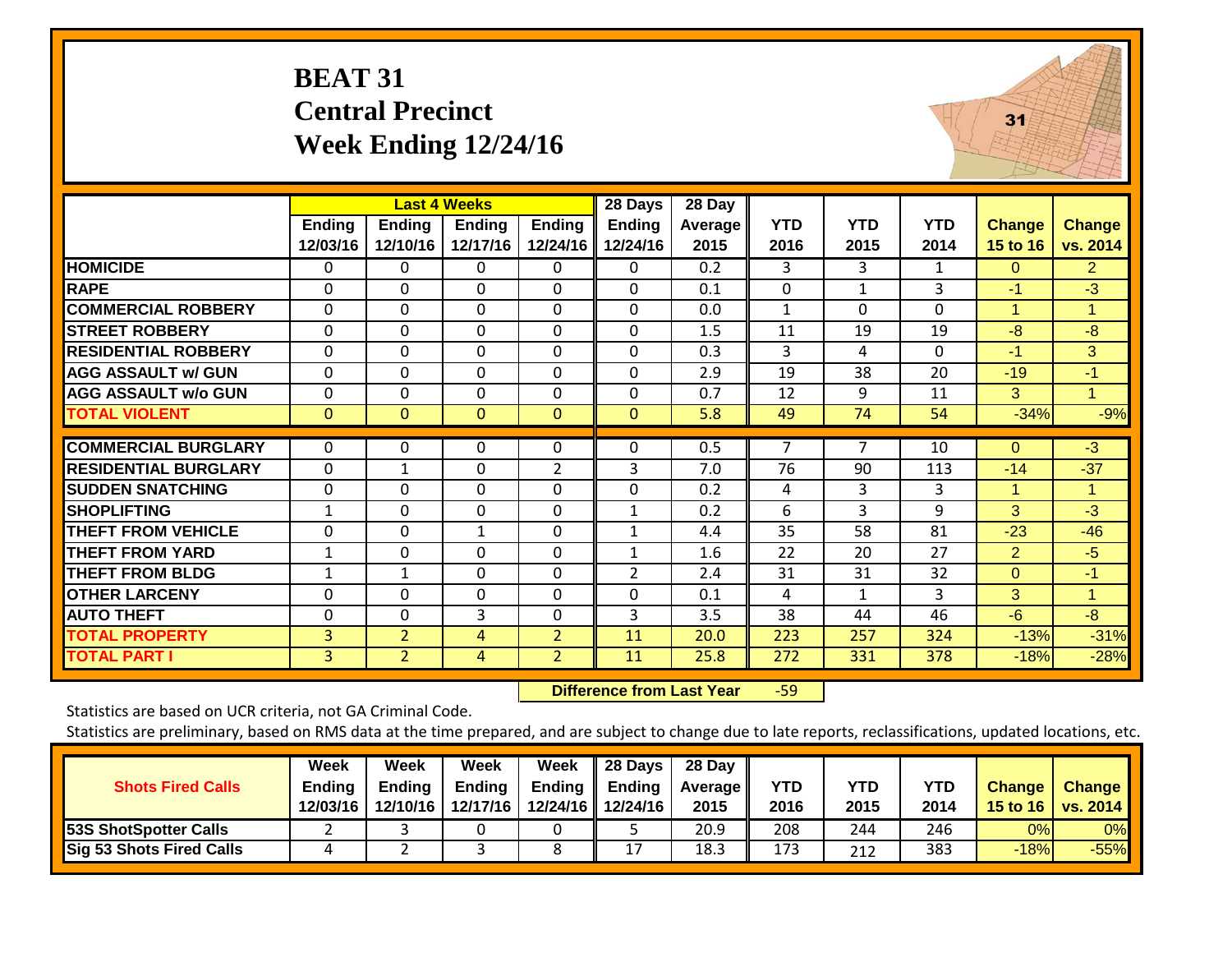## **BEAT 32 Central Precinct Week Ending 12/24/16**

|                             |                           | <b>Last 4 Weeks</b>       |                           |                           | 28 Days                   | 28 Day          |                    |                    |                    |                           |                           |
|-----------------------------|---------------------------|---------------------------|---------------------------|---------------------------|---------------------------|-----------------|--------------------|--------------------|--------------------|---------------------------|---------------------------|
|                             | <b>Ending</b><br>12/03/16 | <b>Ending</b><br>12/10/16 | <b>Ending</b><br>12/17/16 | <b>Ending</b><br>12/24/16 | <b>Ending</b><br>12/24/16 | Average<br>2015 | <b>YTD</b><br>2016 | <b>YTD</b><br>2015 | <b>YTD</b><br>2014 | <b>Change</b><br>15 to 16 | <b>Change</b><br>vs. 2014 |
| <b>HOMICIDE</b>             | 0                         | 0                         | 0                         | 0                         | $\mathbf 0$               | 0.2             | 4                  | 3                  | 5                  |                           | $-1$                      |
| <b>RAPE</b>                 | 0                         | $\Omega$                  | 0                         | $\Omega$                  | $\Omega$                  | 0.1             | 1                  | 1                  | 1                  | $\Omega$                  | $\Omega$                  |
| <b>COMMERCIAL ROBBERY</b>   | $\mathbf 0$               | $\Omega$                  | $\Omega$                  | $\mathbf{0}$              | $\Omega$                  | 0.2             | 5                  | 3                  | 5                  | 2                         | $\Omega$                  |
| <b>STREET ROBBERY</b>       | 0                         | 0                         | $\Omega$                  | $\mathbf 0$               | $\mathbf 0$               | 0.5             | 14                 | $\overline{7}$     | 17                 | $\overline{7}$            | $-3$                      |
| <b>RESIDENTIAL ROBBERY</b>  | 0                         | 0                         | 0                         | 0                         | $\Omega$                  | 0.0             | $\Omega$           | $\Omega$           | 0                  | $\Omega$                  | $\Omega$                  |
| <b>AGG ASSAULT w/ GUN</b>   | 0                         | $\Omega$                  | 0                         | 0                         | 0                         | 1.4             | 13                 | 16                 | 15                 | $-3$                      | $-2$                      |
| <b>AGG ASSAULT w/o GUN</b>  | 0                         | 0                         | 0                         | 0                         | $\Omega$                  | 0.9             | 6                  | 12                 | 10                 | $-6$                      | $-4$                      |
| <b>TOTAL VIOLENT</b>        | $\mathbf{0}$              | $\mathbf{0}$              | 0                         | $\mathbf{0}$              | $\mathbf 0$               | 3.4             | 43                 | 42                 | 53                 | 2%                        | $-19%$                    |
|                             |                           |                           |                           |                           |                           |                 |                    |                    |                    |                           |                           |
| <b>COMMERCIAL BURGLARY</b>  | 0                         | 0                         | 1                         | 0                         | $\mathbf{1}$              | 1.1             | 23                 | 13                 | 8                  | 10                        | 15                        |
| <b>RESIDENTIAL BURGLARY</b> | 3                         | 1                         | 1                         | 1                         | 6                         | 3.6             | 58                 | 47                 | 73                 | 11                        | $-15$                     |
| <b>SUDDEN SNATCHING</b>     | $\Omega$                  | $\Omega$                  | 0                         | $\Omega$                  | 0                         | 0.2             | $\overline{2}$     | 2                  | 2                  | $\Omega$                  | $\Omega$                  |
| <b>SHOPLIFTING</b>          | 0                         | $\Omega$                  | $\Omega$                  | $\mathbf{1}$              | $\mathbf{1}$              | 1.5             | 26                 | 19                 | 13                 | $\overline{7}$            | 13                        |
| <b>THEFT FROM VEHICLE</b>   | 0                         | 3                         | $\Omega$                  | $\Omega$                  | 3                         | 4.4             | 56                 | 56                 | 59                 | $\Omega$                  | $-3$                      |
| <b>THEFT FROM YARD</b>      | 0                         | $\overline{2}$            | 0                         | $\mathbf{1}$              | 3                         | 1.2             | 23                 | 16                 | 33                 | $\overline{7}$            | $-10$                     |
| <b>THEFT FROM BLDG</b>      | 0                         | 0                         | 0                         | $\Omega$                  | 0                         | 2.1             | 35                 | 28                 | 44                 | $\overline{7}$            | $-9$                      |
| <b>OTHER LARCENY</b>        | 0                         | 0                         | 0                         | $\Omega$                  | $\Omega$                  | 0.2             | $\mathbf{1}$       | 3                  | 4                  | $-2$                      | $-3$                      |
| <b>AUTO THEFT</b>           | $\overline{2}$            | 1                         | $\mathbf 0$               | $\mathbf{1}$              | 4                         | 3.0             | 36                 | 39                 | 25                 | $-3$                      | 11                        |
| <b>TOTAL PROPERTY</b>       | 5                         | 7                         | $\overline{2}$            | 4                         | 18                        | 17.3            | 260                | 223                | 261                | 17%                       | 0%                        |
| <b>TOTAL PART I</b>         | $\overline{5}$            | $\overline{7}$            | $\overline{2}$            | 4                         | 18                        | 20.6            | 303                | 265                | 314                | 14%                       | $-4%$                     |

 **Difference from Last Year**r 38  $32$ 

Statistics are based on UCR criteria, not GA Criminal Code.

| <b>Shots Fired Calls</b>        | Week<br><b>Ending</b><br>12/03/16 | Week<br>Endina<br>12/10/16 | Week<br><b>Ending</b><br>12/17/16 | Week<br>Ending | 28 Days<br><b>Ending</b><br>12/24/16 12/24/16 | 28 Day<br><b>Average II</b><br>2015 | YTD<br>2016 | YTD<br>2015 | <b>YTD</b><br>2014 | <b>Change</b> | <b>Change</b><br>15 to 16   vs. 2014 |
|---------------------------------|-----------------------------------|----------------------------|-----------------------------------|----------------|-----------------------------------------------|-------------------------------------|-------------|-------------|--------------------|---------------|--------------------------------------|
| <b>53S ShotSpotter Calls</b>    |                                   |                            |                                   |                |                                               | 0.0                                 |             |             |                    | 0%            | 0%                                   |
| <b>Sig 53 Shots Fired Calls</b> |                                   |                            |                                   | 11             | 19                                            | 10.5                                | 109         | 126         | 228                | $-13%$        | $-52%$                               |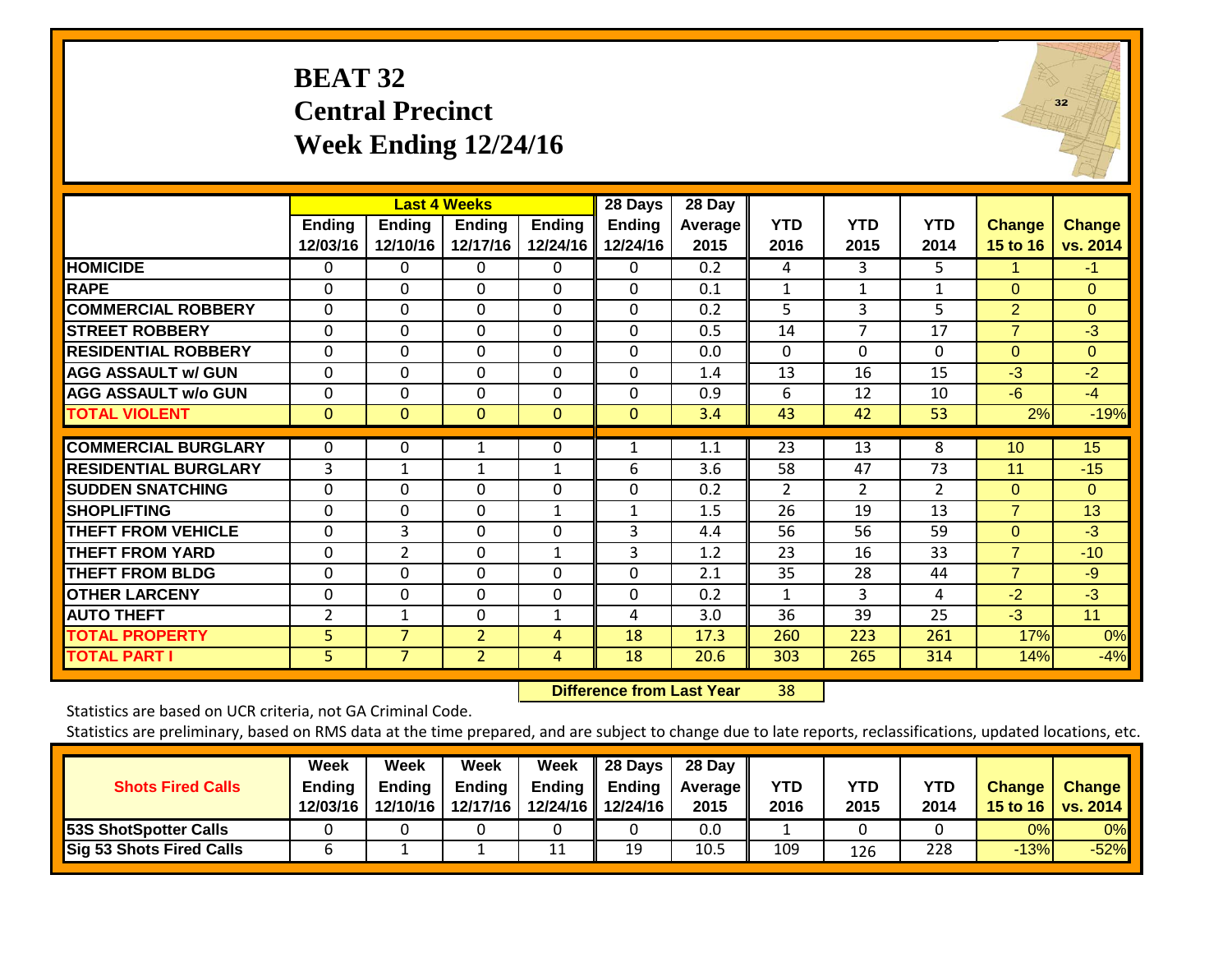## **BEAT 33 Central Precinct Week Ending 12/24/16**



|                             |                           |                           | <b>Last 4 Weeks</b>       |                           | 28 Days                   | 28 Day          |                    |                    |                    |                           |                           |
|-----------------------------|---------------------------|---------------------------|---------------------------|---------------------------|---------------------------|-----------------|--------------------|--------------------|--------------------|---------------------------|---------------------------|
|                             | <b>Ending</b><br>12/03/16 | <b>Ending</b><br>12/10/16 | <b>Ending</b><br>12/17/16 | <b>Ending</b><br>12/24/16 | <b>Ending</b><br>12/24/16 | Average<br>2015 | <b>YTD</b><br>2016 | <b>YTD</b><br>2015 | <b>YTD</b><br>2014 | <b>Change</b><br>15 to 16 | <b>Change</b><br>vs. 2014 |
| <b>HOMICIDE</b>             | 0                         | 0                         | 0                         | 0                         | 0                         | 0.4             | 10                 | 5.                 | 0                  | 5.                        | 10 <sup>°</sup>           |
| <b>RAPE</b>                 | 0                         | $\Omega$                  | $\Omega$                  | 0                         | 0                         | 0.2             | 5                  | $\overline{2}$     | $\overline{2}$     | 3                         | 3                         |
| <b>COMMERCIAL ROBBERY</b>   | 0                         | 0                         | $\Omega$                  | 0                         | $\Omega$                  | 0.2             | 3                  | $\overline{2}$     | 1                  | 1                         | $\overline{2}$            |
| <b>STREET ROBBERY</b>       | $\mathbf{1}$              | 3                         | $\overline{2}$            | $\overline{2}$            | 8                         | 2.2             | 27                 | 28                 | 30                 | $-1$                      | $-3$                      |
| <b>RESIDENTIAL ROBBERY</b>  | 0                         | 0                         | $\Omega$                  | 0                         | $\Omega$                  | 0.2             | $\mathbf{1}$       | $\overline{2}$     | $\mathbf{1}$       | $-1$                      | $\Omega$                  |
| <b>AGG ASSAULT w/ GUN</b>   | $\Omega$                  | $\Omega$                  | $\Omega$                  | 0                         | $\Omega$                  | 0.9             | 5                  | 12                 | 10                 | $-7$                      | $-5$                      |
| <b>AGG ASSAULT w/o GUN</b>  | 0                         | $\mathbf{1}$              | $\Omega$                  | 0                         | $\mathbf{1}$              | 0.9             | 11                 | 11                 | 6                  | $\Omega$                  | 5                         |
| <b>TOTAL VIOLENT</b>        | 1                         | 4                         | $\overline{2}$            | $\overline{2}$            | 9                         | 4.9             | 62                 | 62                 | 50                 | 0%                        | 24%                       |
| <b>COMMERCIAL BURGLARY</b>  | 1                         | 0                         | 1                         | 0                         | 2                         | 2.0             | 32                 | 26                 | 8                  | 6                         | 24                        |
| <b>RESIDENTIAL BURGLARY</b> | $\overline{2}$            | $\Omega$                  | 1                         | $\overline{2}$            | 5                         | 4.0             | 49                 | 52                 | 33                 | $-3$                      | 16                        |
| <b>ISUDDEN SNATCHING</b>    | 0                         | $\Omega$                  | $\Omega$                  | 0                         | 0                         | 0.4             | 6                  | 5                  | 5                  | 1                         |                           |
| <b>SHOPLIFTING</b>          | 0                         | 0                         | $\Omega$                  | $\Omega$                  | 0                         | 1.2             | 27                 | 15                 | 27                 | 12                        | $\Omega$                  |
| <b>THEFT FROM VEHICLE</b>   | 6                         | 5                         | $\mathbf{1}$              | 1                         | 13                        | 8.3             | 106                | 106                | 66                 | $\Omega$                  | 40                        |
| <b>THEFT FROM YARD</b>      | 0                         | 0                         | $\mathbf{1}$              | $\Omega$                  | 1                         | 4.6             | 79                 | 59                 | 68                 | 20                        | 11                        |
| <b>THEFT FROM BLDG</b>      | $\overline{2}$            | 2                         | $\Omega$                  | $\mathbf{1}$              | 5                         | 3.6             | 62                 | 46                 | 55                 | 16                        | $\overline{7}$            |
| <b>OTHER LARCENY</b>        | 0                         | 0                         | $\Omega$                  | $\Omega$                  | 0                         | 0.9             | 6                  | 12                 | 6                  | $-6$                      | $\Omega$                  |
| <b>AUTO THEFT</b>           | $\mathbf 1$               | 1                         | $\Omega$                  | $\overline{2}$            | 4                         | 4.1             | 45                 | 53                 | 53                 | -8                        | -8                        |
| <b>TOTAL PROPERTY</b>       | 12                        | 8                         | 4                         | 6                         | 30                        | 29.1            | 412                | 374                | 321                | 10%                       | 28%                       |
| <b>TOTAL PART I</b>         | 13                        | 12                        | 6                         | 8                         | 39                        | 34.0            | 474                | 436                | 371                | 9%                        | 28%                       |

 **Difference from Last Year**r 38

Statistics are based on UCR criteria, not GA Criminal Code.

| <b>Shots Fired Calls</b>     | Week<br><b>Ending</b><br>12/03/16 | Week<br><b>Ending</b><br>12/10/16 | Week<br><b>Ending</b><br>12/17/16 | Week<br><b>Ending</b> | 28 Days<br>Ending<br>12/24/16 12/24/16 | 28 Day<br><b>Average II</b><br>2015 | YTD<br>2016 | <b>YTD</b><br>2015 | <b>YTD</b><br>2014 | <b>Change</b> | <b>Change</b><br>15 to 16   vs. 2014 |
|------------------------------|-----------------------------------|-----------------------------------|-----------------------------------|-----------------------|----------------------------------------|-------------------------------------|-------------|--------------------|--------------------|---------------|--------------------------------------|
| <b>53S ShotSpotter Calls</b> |                                   |                                   |                                   |                       |                                        | 5.6                                 | 68          | 64                 | 65                 | 0%            | $0\%$                                |
| Sig 53 Shots Fired Calls     |                                   |                                   |                                   |                       | 4                                      | 12.4                                | 157         | 142                | 240                | 11%           | $-35%$                               |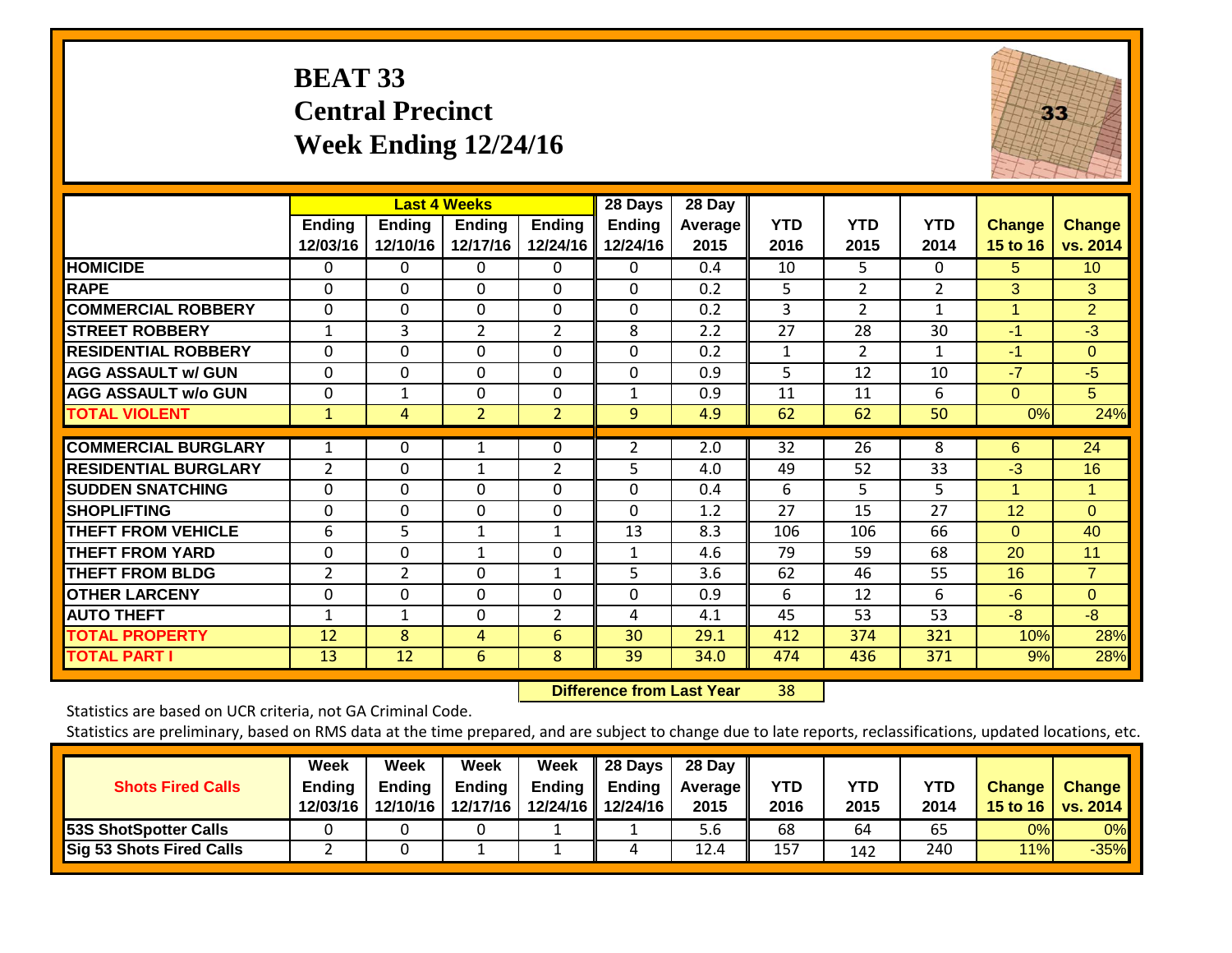## **BEAT 34 Central Precinct Week Ending 12/24/16**



|                             |                           |                           | <b>Last 4 Weeks</b>       |                           | 28 Days                   | 28 Day                 |                    |                    |                    |                           |                           |
|-----------------------------|---------------------------|---------------------------|---------------------------|---------------------------|---------------------------|------------------------|--------------------|--------------------|--------------------|---------------------------|---------------------------|
|                             | <b>Ending</b><br>12/03/16 | <b>Ending</b><br>12/10/16 | <b>Ending</b><br>12/17/16 | <b>Ending</b><br>12/24/16 | <b>Ending</b><br>12/24/16 | <b>Average</b><br>2015 | <b>YTD</b><br>2016 | <b>YTD</b><br>2015 | <b>YTD</b><br>2014 | <b>Change</b><br>15 to 16 | <b>Change</b><br>vs. 2014 |
| <b>HOMICIDE</b>             | 0                         | 0                         | 0                         | 0                         | 0                         | 0.1                    | 0                  | 1                  | $\overline{2}$     | $-1$                      | $-2$                      |
| <b>RAPE</b>                 | $\Omega$                  | $\Omega$                  | $\Omega$                  | 0                         | $\Omega$                  | 0.2                    | 1                  | 3                  | 1                  | $-2$                      | $\Omega$                  |
| <b>COMMERCIAL ROBBERY</b>   | $\Omega$                  | $\Omega$                  | $\Omega$                  | $\Omega$                  | $\Omega$                  | 0.7                    | 3                  | 9                  | 5                  | $-6$                      | $-2$                      |
| <b>STREET ROBBERY</b>       | 1                         | 0                         | $\mathbf{0}$              | $\Omega$                  | $\mathbf{1}$              | 0.5                    | 10                 | 7                  | 9                  | 3                         | $\mathbf{1}$              |
| <b>RESIDENTIAL ROBBERY</b>  | $\mathbf 0$               | 1                         | $\mathbf 0$               | $\mathbf 0$               | $\mathbf{1}$              | 0.1                    | $\overline{2}$     | 1                  | $\mathbf{1}$       | 1                         | 1                         |
| <b>AGG ASSAULT w/ GUN</b>   | $\overline{2}$            | 0                         | $\Omega$                  | $\Omega$                  | 2                         | 0.8                    | 6                  | 11                 | 3                  | $-5$                      | 3                         |
| <b>AGG ASSAULT w/o GUN</b>  | $\Omega$                  | 0                         | $\Omega$                  | 0                         | $\Omega$                  | 0.5                    | 6                  | 4                  | $\overline{2}$     | $\overline{2}$            | $\overline{4}$            |
| <b>TOTAL VIOLENT</b>        | 3                         | $\mathbf{1}$              | $\mathbf{0}$              | $\mathbf{0}$              | 4                         | 2.9                    | 28                 | 36                 | 23                 | $-22%$                    | 22%                       |
| <b>COMMERCIAL BURGLARY</b>  | 1                         |                           | 0                         | $\Omega$                  | 2                         | 0.9                    | 17                 | 12                 | 10                 | 5                         | 7                         |
| <b>RESIDENTIAL BURGLARY</b> | 1                         | 0                         | $\mathbf 0$               | $\overline{2}$            | 3                         | 3.3                    | 57                 | 42                 | 63                 | 15                        | $-6$                      |
| <b>SUDDEN SNATCHING</b>     | $\Omega$                  | 0                         | $\Omega$                  | $\Omega$                  | $\Omega$                  | 0.1                    | $\mathbf{1}$       | 1                  | 1                  | $\Omega$                  | $\Omega$                  |
| <b>SHOPLIFTING</b>          | 3                         | 1                         | 1                         | 1                         | 6                         | 2.0                    | 56                 | 25                 | 25                 | 31                        | 31                        |
| <b>THEFT FROM VEHICLE</b>   | $\overline{2}$            | 4                         | 3                         | $\Omega$                  | 9                         | 9.0                    | 91                 | 117                | 84                 | $-26$                     | $\overline{7}$            |
| <b>THEFT FROM YARD</b>      | $\mathbf 0$               | $\mathbf 0$               | $\mathbf 0$               | $\mathbf 0$               | 0                         | 3.4                    | 33                 | 43                 | 33                 | $-10$                     | $\overline{0}$            |
| <b>THEFT FROM BLDG</b>      | 0                         | 1                         | $\overline{2}$            | $\mathbf{1}$              | 4                         | 2.8                    | 68                 | 36                 | 39                 | 32                        | 29                        |
| <b>OTHER LARCENY</b>        | $\Omega$                  | 1                         | $\mathbf 0$               | $\mathbf{1}$              | 2                         | 0.7                    | 4                  | 8                  | 8                  | $-4$                      | $-4$                      |
| <b>AUTO THEFT</b>           | $\Omega$                  | $\Omega$                  | 4                         | 0                         | 4                         | 3.4                    | 43                 | 42                 | 39                 | 1                         | $\overline{4}$            |
| <b>TOTAL PROPERTY</b>       | $\overline{7}$            | 8                         | 10                        | 5.                        | 30                        | 25.5                   | 370                | 326                | 302                | 13%                       | 23%                       |
| <b>TOTAL PART I</b>         | 10                        | 9                         | 10                        | 5                         | 34                        | 28.4                   | 398                | 362                | 325                | 10%                       | 22%                       |

 **Difference from Last Year**r 36

Statistics are based on UCR criteria, not GA Criminal Code.

| <b>Shots Fired Calls</b>        | Week<br><b>Ending</b><br>12/03/16 | Week<br>Endina<br>12/10/16 | Week<br><b>Ending</b><br>12/17/16 | Week<br>Ending | 28 Days<br>Ending<br>12/24/16 12/24/16 | 28 Day<br><b>Average II</b><br>2015 | YTD<br>2016 | YTD<br>2015 | <b>YTD</b><br>2014 | <b>Change</b> | <b>Change</b><br>15 to 16   vs. 2014 |
|---------------------------------|-----------------------------------|----------------------------|-----------------------------------|----------------|----------------------------------------|-------------------------------------|-------------|-------------|--------------------|---------------|--------------------------------------|
| 53S ShotSpotter Calls           |                                   |                            |                                   |                |                                        | 0.2                                 |             |             |                    | 0%            | 0%                                   |
| <b>Sig 53 Shots Fired Calls</b> |                                   |                            |                                   | 4              |                                        | 10.1                                | 92          | 122         | 199                | $-25%$        | $-54%$                               |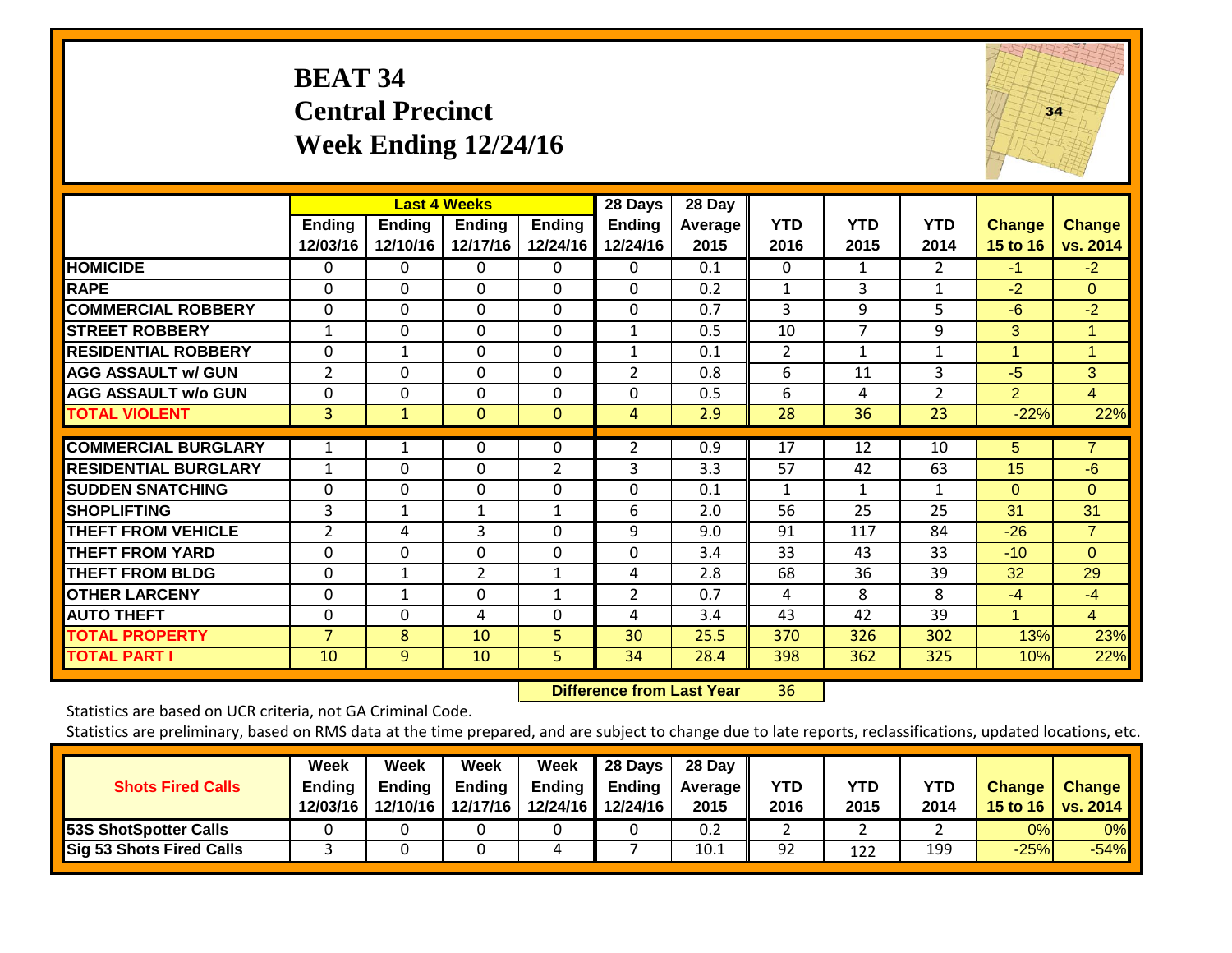## **BEAT 35 Central Precinct Week Ending 12/24/16**



|                             |                           |                    | <b>Last 4 Weeks</b>       |                           | 28 Days                   | 28 Day          |                    |                    |                    |                           |                           |
|-----------------------------|---------------------------|--------------------|---------------------------|---------------------------|---------------------------|-----------------|--------------------|--------------------|--------------------|---------------------------|---------------------------|
|                             | <b>Ending</b><br>12/03/16 | Ending<br>12/10/16 | <b>Ending</b><br>12/17/16 | <b>Ending</b><br>12/24/16 | <b>Ending</b><br>12/24/16 | Average<br>2015 | <b>YTD</b><br>2016 | <b>YTD</b><br>2015 | <b>YTD</b><br>2014 | <b>Change</b><br>15 to 16 | <b>Change</b><br>vs. 2014 |
| <b>HOMICIDE</b>             | 0                         | 0                  | 0                         | 0                         | 0                         | 0.4             | 6                  | 4                  | 5                  | 2                         | 1.                        |
| <b>RAPE</b>                 | 0                         | $\Omega$           | $\Omega$                  | 0                         | 0                         | 0.2             | 3                  | $\overline{2}$     | 6                  | 1                         | $-3$                      |
| <b>COMMERCIAL ROBBERY</b>   | $\mathbf{1}$              | $\Omega$           | $\Omega$                  | 0                         | $\mathbf{1}$              | 0.2             | 1                  | $\overline{2}$     | 3                  | -1                        | $-2$                      |
| <b>STREET ROBBERY</b>       | 0                         | $\mathbf{1}$       | $\mathbf{1}$              | $\Omega$                  | $\overline{2}$            | 1.6             | 19                 | 20                 | 18                 | -1                        | 1                         |
| <b>RESIDENTIAL ROBBERY</b>  | 0                         | $\Omega$           | $\Omega$                  | 0                         | 0                         | 0.2             | 5                  | 3                  | 1                  | 2                         | $\overline{4}$            |
| <b>AGG ASSAULT w/ GUN</b>   | 0                         | 0                  | $\Omega$                  | 1                         |                           | 2.2             | 16                 | 27                 | 25                 | $-11$                     | $-9$                      |
| <b>AGG ASSAULT w/o GUN</b>  | 2                         | 0                  | $\Omega$                  | 0                         | $\overline{2}$            | 1.0             | 14                 | 13                 | 11                 | 1                         | 3                         |
| <b>TOTAL VIOLENT</b>        | 3                         | 1                  | $\mathbf{1}$              | $\mathbf{1}$              | 6                         | 5.8             | 64                 | 71                 | 69                 | $-10%$                    | $-7%$                     |
| <b>COMMERCIAL BURGLARY</b>  | $\Omega$                  | 0                  | $\Omega$                  | $\Omega$                  | 0                         | 0.5             | 13                 | 6                  | 8                  | $\overline{7}$            | 5                         |
| <b>RESIDENTIAL BURGLARY</b> | 0                         | $\mathbf{1}$       | $\Omega$                  | 1                         | $\overline{2}$            | 8.9             | 103                | 115                | 117                | $-12$                     | $-14$                     |
| <b>SUDDEN SNATCHING</b>     | 0                         | $\Omega$           | $\Omega$                  | $\Omega$                  | 0                         | 0.0             | $\overline{2}$     | $\Omega$           | 3                  | 2                         | $-1$                      |
| <b>SHOPLIFTING</b>          | 0                         | $\Omega$           | $\Omega$                  | $\Omega$                  | $\Omega$                  | 0.4             | 4                  | 5                  | 1                  | -1                        | 3                         |
| <b>THEFT FROM VEHICLE</b>   | $\mathbf{1}$              | $\Omega$           | $\Omega$                  | $\overline{2}$            | 3                         | 4.8             | 66                 | 63                 | 54                 | 3                         | 12                        |
| <b>THEFT FROM YARD</b>      | 0                         | $\Omega$           | $\mathbf 0$               | $\Omega$                  | 0                         | 2.8             | 27                 | 34                 | 47                 | $-7$                      | $-20$                     |
| <b>THEFT FROM BLDG</b>      | 0                         | 0                  | 1                         | 2                         | 3                         | 3.2             | 63                 | 42                 | 33                 | 21                        | 30                        |
| <b>OTHER LARCENY</b>        | 0                         | $\Omega$           | $\Omega$                  | $\Omega$                  | 0                         | 0.3             | 4                  | 4                  | 5                  | $\Omega$                  | $-1$                      |
| <b>AUTO THEFT</b>           | 0                         | $\mathbf{1}$       | $\overline{2}$            | 0                         | 3                         | 3.9             | 51                 | 50                 | 35                 | 1                         | 16                        |
| <b>TOTAL PROPERTY</b>       | $\mathbf{1}$              | $\overline{2}$     | $\overline{3}$            | 5                         | 11                        | 24.8            | 333                | 319                | 303                | 4%                        | 10%                       |
| <b>TOTAL PART I</b>         | 4                         | $\overline{3}$     | 4                         | 6                         | 17                        | 30.5            | 397                | 390                | 372                | 2%                        | 7%                        |

 **Difference from Last Year**

7

Statistics are based on UCR criteria, not GA Criminal Code.

| <b>Shots Fired Calls</b>        | Week<br><b>Ending</b><br>12/03/16 | Week<br>Endina<br>12/10/16 | Week<br><b>Ending</b><br>12/17/16 | Week<br>Ending | 28 Days<br><b>Ending</b><br>12/24/16 12/24/16 | 28 Day<br><b>Average II</b><br>2015 | YTD<br>2016 | YTD<br>2015 | <b>YTD</b><br>2014 | <b>Change</b> | <b>Change</b><br>15 to 16   vs. 2014 |
|---------------------------------|-----------------------------------|----------------------------|-----------------------------------|----------------|-----------------------------------------------|-------------------------------------|-------------|-------------|--------------------|---------------|--------------------------------------|
| <b>53S ShotSpotter Calls</b>    |                                   |                            |                                   | 4              | 14                                            | 22.5                                | 174         | 253         | 253                | 0%            | 0%                                   |
| <b>Sig 53 Shots Fired Calls</b> |                                   |                            |                                   |                |                                               | 19.8                                | 229         | 233         | 414                | $-2%$         | $-45%$                               |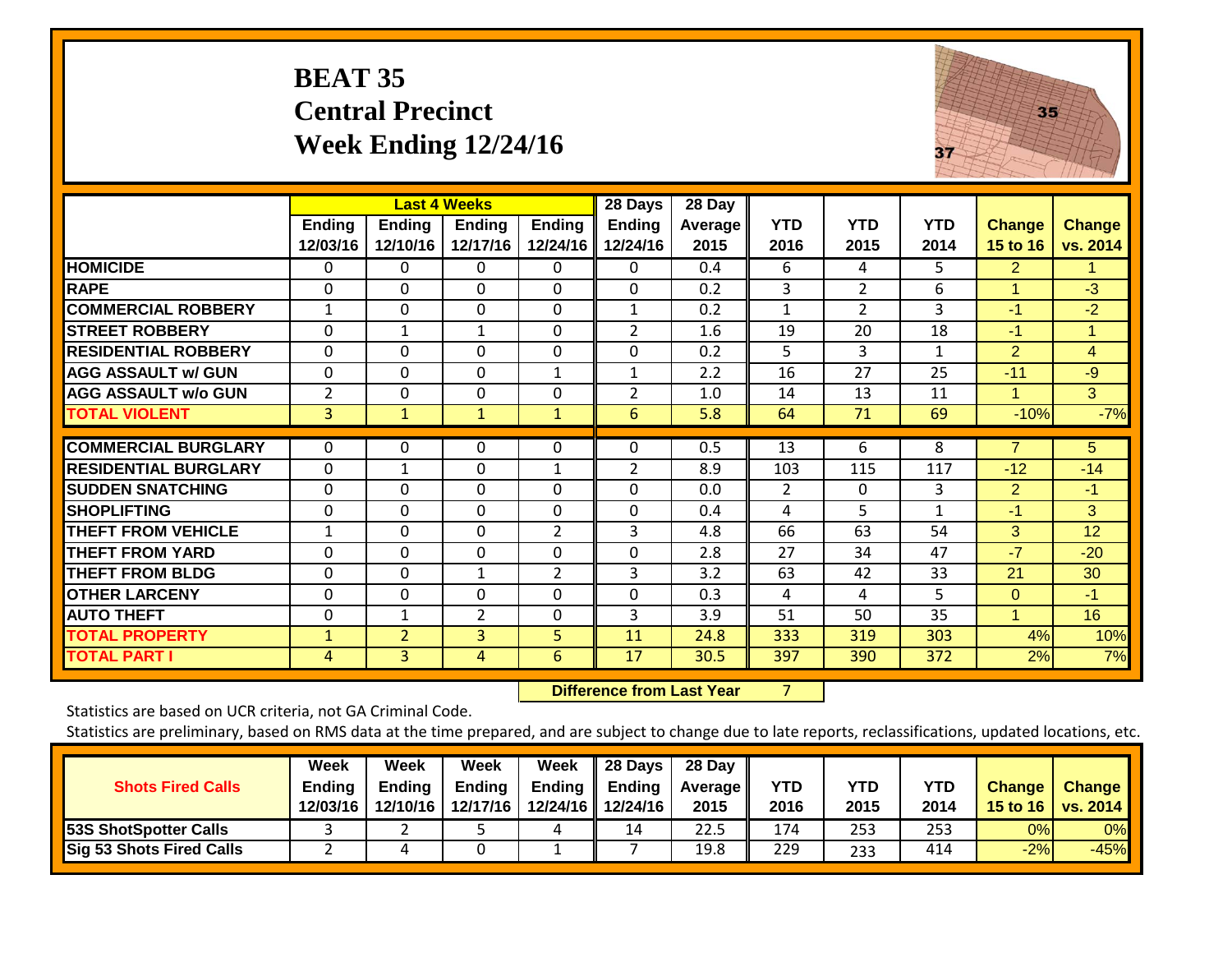| <b>BEAT 37</b>              |
|-----------------------------|
| <b>Central Precinct</b>     |
| <b>Week Ending 12/24/16</b> |



|                             |                |                | <b>Last 4 Weeks</b> |                | 28 Days        | 28 Day  |                |                |              |                 |                 |
|-----------------------------|----------------|----------------|---------------------|----------------|----------------|---------|----------------|----------------|--------------|-----------------|-----------------|
|                             | Ending         | <b>Ending</b>  | <b>Ending</b>       | Ending         | <b>Ending</b>  | Average | <b>YTD</b>     | <b>YTD</b>     | <b>YTD</b>   | <b>Change</b>   | <b>Change</b>   |
|                             | 12/03/16       | 12/10/16       | 12/17/16            | 12/24/16       | 12/24/16       | 2015    | 2016           | 2015           | 2014         | 15 to 16        | vs. 2014        |
| <b>HOMICIDE</b>             | $\Omega$       | 0              | $\mathbf{0}$        | 1              | 1              | 0.2     | $\mathbf{1}$   | $\overline{2}$ | 1            | $-1$            | $\Omega$        |
| <b>RAPE</b>                 | $\Omega$       | 0              | $\mathbf{0}$        | $\Omega$       | $\Omega$       | 0.0     | 1              | $\Omega$       | 0            | 1               | 1               |
| <b>COMMERCIAL ROBBERY</b>   | $\Omega$       | 0              | $\mathbf{0}$        | $\Omega$       | $\mathbf 0$    | 0.2     | 1              | 3              | $\mathbf{1}$ | $-2$            | $\Omega$        |
| <b>STREET ROBBERY</b>       | $\Omega$       | 0              | $\Omega$            | $\Omega$       | $\Omega$       | 1.7     | 19             | 22             | 11           | $-3$            | 8               |
| <b>RESIDENTIAL ROBBERY</b>  | $\Omega$       | 0              | $\mathbf{0}$        | $\Omega$       | $\mathbf 0$    | 0.1     | $\mathbf{0}$   | 1              | 0            | $-1$            | $\Omega$        |
| <b>AGG ASSAULT w/ GUN</b>   | $\mathbf 0$    | 0              | $\mathbf{0}$        | $\mathbf 0$    | $\mathbf 0$    | 0.2     | 6              | $\overline{2}$ | 5            | $\overline{4}$  | $\mathbf{1}$    |
| <b>AGG ASSAULT w/o GUN</b>  | $\Omega$       | 0              | $\mathbf{0}$        | $\Omega$       | $\Omega$       | 0.5     | 3              | 6              | 3            | $-3$            | $\Omega$        |
| <b>TOTAL VIOLENT</b>        | $\mathbf{0}$   | $\Omega$       | $\Omega$            | $\mathbf{1}$   | $\mathbf{1}$   | 2.8     | 31             | 36             | 21           | $-14%$          | 48%             |
|                             |                |                |                     |                |                |         |                | $\overline{ }$ |              |                 |                 |
| <b>COMMERCIAL BURGLARY</b>  | $\Omega$       | 0              | $\mathbf 0$         | $\Omega$       | $\Omega$       | 0.6     | 17             |                | 5            | 10 <sup>1</sup> | 12 <sup>2</sup> |
| <b>RESIDENTIAL BURGLARY</b> | $\overline{2}$ | 0              | $\mathbf 0$         | $\Omega$       | $\overline{2}$ | 4.6     | 38             | 60             | 41           | $-22$           | $-3$            |
| <b>SUDDEN SNATCHING</b>     | $\Omega$       | 0              | $\Omega$            | $\Omega$       | $\Omega$       | 0.3     | $\overline{3}$ | 4              | 3            | $-1$            | $\Omega$        |
| <b>SHOPLIFTING</b>          | $\mathbf 1$    | $\overline{2}$ | $\mathbf 0$         | $\overline{2}$ | 5              | 2.5     | 42             | 31             | 24           | 11              | 18              |
| <b>THEFT FROM VEHICLE</b>   | 5              | 3              | $\overline{2}$      | $\Omega$       | 10             | 12.3    | 91             | 159            | 112          | $-68$           | $-21$           |
| <b>THEFT FROM YARD</b>      | 0              | 1              | $\mathbf{0}$        | $\Omega$       | $\mathbf{1}$   | 2.5     | 40             | 32             | 48           | 8               | $-8$            |
| <b>THEFT FROM BLDG</b>      | $\overline{2}$ | $\mathbf{1}$   | $\mathbf{1}$        | $\mathbf{1}$   | 5              | 2.6     | 31             | 34             | 29           | $-3$            | $\overline{2}$  |
| <b>OTHER LARCENY</b>        | $\mathbf{1}$   | 0              | $\mathbf{0}$        | $\Omega$       | $\mathbf{1}$   | 0.9     | $\overline{2}$ | 12             | 5            | $-10$           | $-3$            |
| <b>AUTO THEFT</b>           | $\Omega$       | 0              | $\Omega$            | $\Omega$       | $\Omega$       | 2.9     | 18             | 38             | 23           | $-20$           | $-5$            |
| <b>TOTAL PROPERTY</b>       | 11             | $\overline{7}$ | 3                   | 3              | 24             | 29.2    | 282            | 377            | 290          | $-25%$          | $-3%$           |
| <b>TOTAL PART I</b>         | 11             | $\overline{7}$ | $\overline{3}$      | $\overline{4}$ | 25             | 32.1    | 313            | 413            | 311          | $-24%$          | 1%              |

 **Difference from Last Year**r -100

Statistics are based on UCR criteria, not GA Criminal Code.

| <b>Shots Fired Calls</b>     | Week<br><b>Ending</b><br>12/03/16 | Week<br><b>Ending</b><br>12/10/16 | Week<br><b>Ending</b><br>12/17/16 | Week<br><b>Ending</b> | 28 Days<br>Ending<br>12/24/16 12/24/16 | 28 Day<br><b>Average II</b><br>2015 | YTD<br>2016 | <b>YTD</b><br>2015 | <b>YTD</b><br>2014 | <b>Change</b> | <b>Change</b><br>15 to 16   vs. 2014 |
|------------------------------|-----------------------------------|-----------------------------------|-----------------------------------|-----------------------|----------------------------------------|-------------------------------------|-------------|--------------------|--------------------|---------------|--------------------------------------|
| <b>53S ShotSpotter Calls</b> |                                   |                                   |                                   |                       |                                        | 2.8                                 | 44          | 33                 | 33                 | 0%            | 0%                                   |
| Sig 53 Shots Fired Calls     |                                   |                                   |                                   | 4                     | 10                                     | 13.4                                | 160         | 158                | 227                | 1%            | $-30%$                               |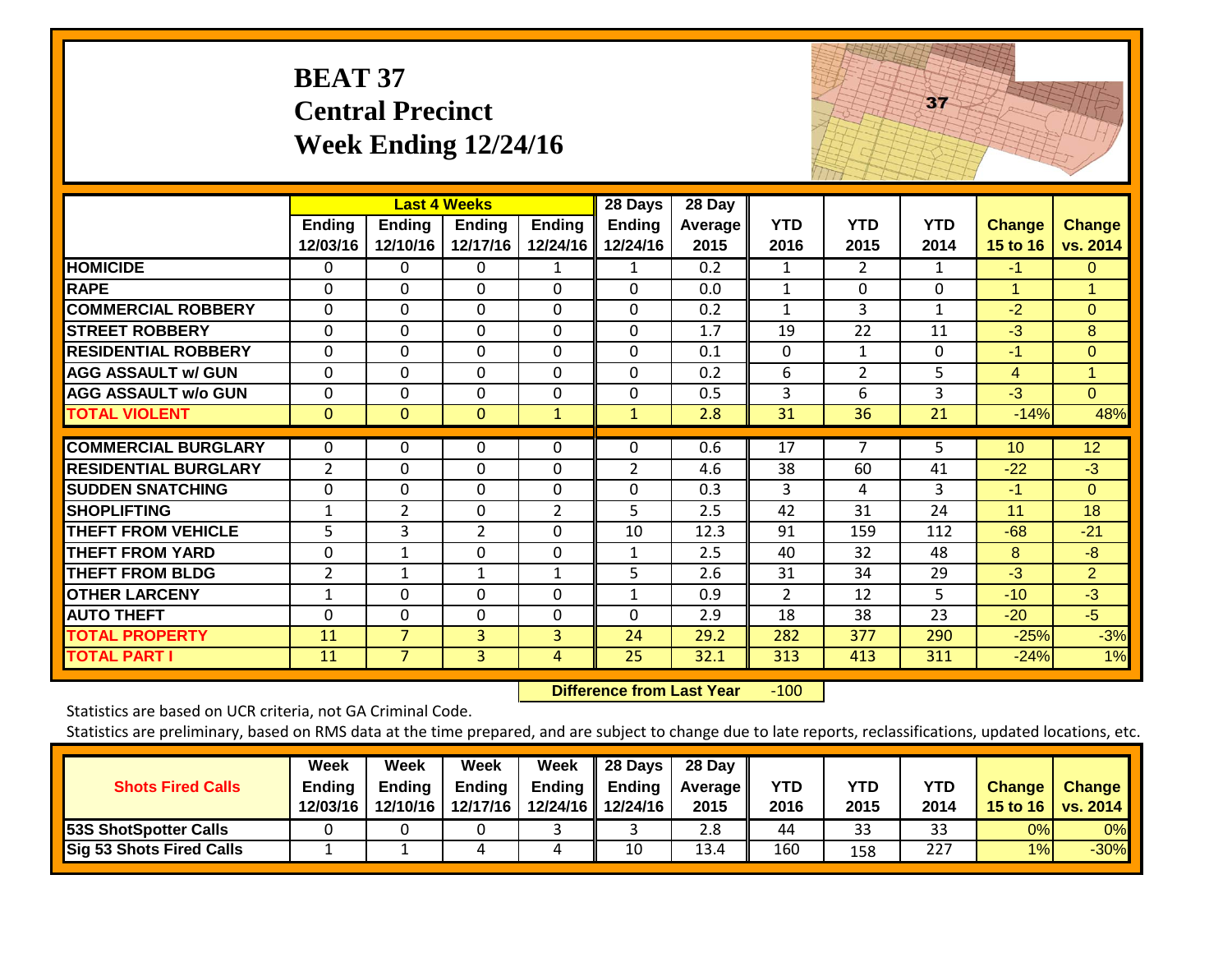

#### **COMPSTATSOUTHSIDE PRECINCT CAPT. ASHLEY BROWNWeek Ending 12/24/16**

**PRECINCT COMMANDER:**



|                             | Week<br><b>Ending</b><br>12/24/16 | Week<br><b>Ending</b><br>12/17/16 | Weekly<br>Avq<br>2015 | $28$ -Day<br>Ending<br>12/24/16 | $28$ -Day<br><b>Ending</b><br>11/26/16 | Avg<br>$28-Day$<br>2015 | <b>YTD</b><br>2016 | <b>YTD</b><br>2015 | <b>YTD</b><br>2014 | <b>Change</b><br><b>15 to 16</b> | <b>Change</b><br>vs. 2014 |
|-----------------------------|-----------------------------------|-----------------------------------|-----------------------|---------------------------------|----------------------------------------|-------------------------|--------------------|--------------------|--------------------|----------------------------------|---------------------------|
| <b>HOMICIDE</b>             | 0                                 | 0                                 | $\Omega$              | 0                               |                                        |                         | 6                  | 7                  | 2                  | $-1$                             | 4                         |
| <b>RAPE</b>                 | 0                                 | 0                                 | $\Omega$              | 0                               |                                        |                         | 11                 | 8                  | 10                 | 3 <sup>1</sup>                   |                           |
| <b>COMMERCIAL ROBBERY</b>   | 1                                 |                                   | $\Omega$              | $\mathbf{2}$                    |                                        | 2                       | 32                 | 26                 | 34                 | 6                                | -2                        |
| <b>STREET ROBBERY</b>       | 3                                 | 2                                 |                       |                                 | 3                                      | 3                       | 32                 | 42                 | 48                 | $-10$                            | $-16$                     |
| <b>RESIDENTIAL ROBBERY</b>  | $\bf{0}$                          | 0                                 | 0                     | 0                               | $\Omega$                               |                         | 6                  | 14                 | 13                 | -8                               | $-7$                      |
| <b>AGG ASSAULT w/ GUN</b>   | $\bf{0}$                          |                                   |                       |                                 | 2                                      | $\overline{2}$          | 21                 | 32                 | 14                 | $-11$                            | $\overline{7}$            |
| <b>AGG ASSAULT w/o GUN</b>  |                                   | 0                                 |                       | 3                               | $\overline{2}$                         | 2                       | 37                 | 27                 | 23                 | 10                               | 14                        |
| <b>TOTAL VIOLENT</b>        | 5                                 | 4                                 | 3                     | 13                              | 10                                     | 12                      | 145                | 156                | 144                | $-7%$                            | 1%                        |
| <b>COMMERCIAL BURGLARY</b>  | $\mathbf{2}$                      | 4                                 |                       | 8                               | 9                                      | 4                       | 66                 | 50                 | 40                 | 16                               | 26                        |
| <b>RESIDENTIAL BURGLARY</b> | 4                                 | 5                                 | 6                     | 17                              | 14                                     | 24                      | 222                | 307                | 231                | $-85$                            | $-9$                      |
| <b>SUDDEN SNATCHING</b>     | 4                                 | 0                                 | $\Omega$              |                                 | $\Omega$                               |                         | 11                 | 15                 | 11                 | $-4$                             | $\Omega$                  |
| <b>SHOPLIFTING</b>          | 22                                | 18                                | 15                    | 69                              | 50                                     | 59                      | 633                | 757                | 653                | $-124$                           | $-20$                     |
| <b>THEFT FROM VEHICLE</b>   | 9                                 | 12                                | 8                     | 43                              | 29                                     | 32                      | 312                | 409                | 353                | $-97$                            | $-41$                     |
| <b>THEFT FROM YARD</b>      | $\bf{0}$                          | 0                                 | 2                     | 4                               | 9                                      | 10                      | 136                | 122                | 112                | 14                               | 24                        |
| <b>THEFT FROM BLDG</b>      | 5                                 | 3                                 | 5                     | 20                              | 21                                     | 19                      | 188                | 245                | 219                | $-57$                            | $-31$                     |
| <b>OTHER LARCENY</b>        | $\overline{2}$                    | 0                                 | $\Omega$              | 5                               | 3                                      | $\overline{2}$          | 27                 | 25                 | 29                 | $\overline{2}$                   | $-2$                      |
| <b>AUTO THEFT</b>           | 6                                 | 2                                 | 4                     | 13                              | 15                                     | 15                      | 120                | 194                | 98                 | $-74$                            | $\overline{22}$           |
| TOTAL PROPERTY              | 51                                | 44                                | 41                    | 180                             | 150                                    | 165                     | 1715               | 2124               | 1746               | $-19%$                           | $-2%$                     |
| <b>TOTAL PART I</b>         | 56                                | 48                                | 44                    | 193                             | 160                                    | 177                     | 1860               | 2280               | 1890               | $-18%$                           | $-2%$                     |

Statistics are based on UCR criteria, not GA Criminal Code. **Difference from Last Year** -420

| <b>Citizen Initiated Calls</b> | Week<br><b>Ending</b><br>12/24/16 | Week<br>Ending<br>12/17/16 | Weekly<br>Avg<br>2015 | $28$ -Day<br><b>Ending</b><br>2/24/16 | 28-Dav<br><b>Ending</b><br>11/26/16 | Avg<br>$28-Day$<br>2015 | YTD<br>2016 | YTD<br>2015 | YTD<br>2014 | <b>Change</b><br>15 to 16 | <b>Change</b><br>vs. 2014 |
|--------------------------------|-----------------------------------|----------------------------|-----------------------|---------------------------------------|-------------------------------------|-------------------------|-------------|-------------|-------------|---------------------------|---------------------------|
| <b>Midnight Shift</b>          | 70                                | 117                        | 100                   | 383                                   | 331                                 | 399                     | 4825        | 5105        | 4856        | $-280$                    | $-31$                     |
| Day Shift                      | 294                               | 263                        | 273                   | 1107                                  | 995                                 | 1090                    | 13537       | 3974        | 13610       | $-437$                    | $-73$                     |
| <b>Afternoon Shift</b>         | 230                               | 260                        | 269                   | 1011                                  | 956                                 | 1077                    | 13261       | 13743       | 13409       | $-482$                    | $-148$                    |
| <b>TOTAL CITIZEN CFS</b>       | 594                               | 640                        | 641                   | 2501                                  | 2282                                | 2566                    | 31623       | 32822       | 31875       | $-3.7%$                   | $-0.8%$                   |
| <b>53S ShotSpotter Calls</b>   |                                   |                            |                       |                                       |                                     |                         |             |             |             |                           |                           |
| Sig 53 Shots Fired Calls       |                                   |                            | 10                    | 30                                    | 36                                  | 38                      | 468         | 433         | 708         | 35                        | -240                      |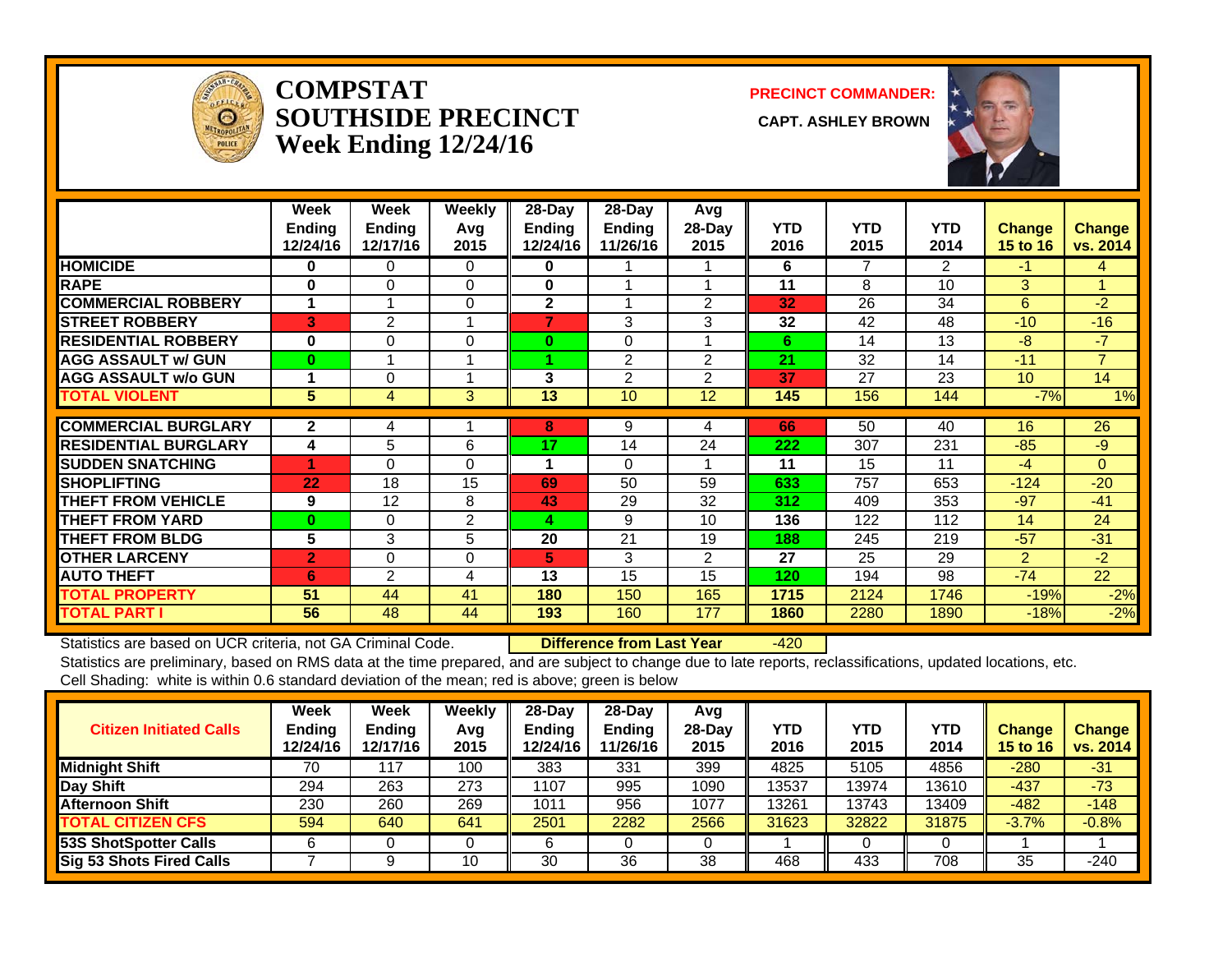## **BEAT 41 Southside Precinct Week Ending 12/24/16**



|                             |                    |                           | <b>Last 4 Weeks</b> |                           | 28 Days            | 28 Day                 |                    |                    |                    |                           |                           |
|-----------------------------|--------------------|---------------------------|---------------------|---------------------------|--------------------|------------------------|--------------------|--------------------|--------------------|---------------------------|---------------------------|
|                             | Ending<br>12/03/16 | <b>Ending</b><br>12/10/16 | Ending<br>12/17/16  | <b>Ending</b><br>12/24/16 | Ending<br>12/24/16 | <b>Average</b><br>2015 | <b>YTD</b><br>2016 | <b>YTD</b><br>2015 | <b>YTD</b><br>2014 | <b>Change</b><br>15 to 16 | <b>Change</b><br>vs. 2014 |
| <b>HOMICIDE</b>             | $\Omega$           | 0                         | 0                   | 0                         | 0                  | 0.1                    | $\Omega$           | 1                  | 0                  | $-1$                      | 0                         |
| <b>RAPE</b>                 | 0                  | $\Omega$                  | $\Omega$            | 0                         | $\Omega$           | 0.0                    | 3                  | 0                  | 1                  | 3                         | $\overline{2}$            |
| <b>ICOMMERCIAL ROBBERY</b>  | $\Omega$           | $\Omega$                  | $\Omega$            | $\Omega$                  | $\Omega$           | 0.4                    | 5                  | 5                  | 11                 | $\Omega$                  | $-6$                      |
| <b>STREET ROBBERY</b>       | $\mathbf 0$        | $\mathbf 0$               | $\mathbf 0$         | $\mathbf{1}$              | $\mathbf{1}$       | 0.5                    | 4                  | $\overline{7}$     | 5                  | $-3$                      | $-1$                      |
| <b>RESIDENTIAL ROBBERY</b>  | $\Omega$           | 0                         | $\mathbf{0}$        | 0                         | $\Omega$           | 0.2                    | $\mathbf{1}$       | 3                  | 3                  | $-2$                      | $-2$                      |
| <b>AGG ASSAULT w/ GUN</b>   | $\Omega$           | $\Omega$                  | $\mathbf{0}$        | $\Omega$                  | $\Omega$           | 0.0                    | 4                  | 0                  | $\overline{2}$     | 4                         | $\overline{2}$            |
| <b>AGG ASSAULT w/o GUN</b>  | 1                  | $\Omega$                  | $\Omega$            | 0                         | 1                  | 0.1                    | 6                  | 1                  | $\Omega$           | 5                         | 6                         |
| <b>TOTAL VIOLENT</b>        | $\mathbf{1}$       | $\mathbf{0}$              | $\mathbf{0}$        | $\mathbf{1}$              | $\overline{2}$     | 1.3                    | 23                 | 17                 | 22                 | 35%                       | 5%                        |
| <b>COMMERCIAL BURGLARY</b>  | 1                  | 0                         | 0                   | 0                         |                    | 0.8                    | $\overline{23}$    | 11                 | 8                  | 12                        | 15                        |
| <b>RESIDENTIAL BURGLARY</b> | $\Omega$           | $\Omega$                  | $\mathbf{0}$        | 0                         | $\Omega$           | 0.8                    | 15                 | 11                 | $\overline{7}$     | 4                         | 8                         |
| <b>ISUDDEN SNATCHING</b>    | $\Omega$           | $\Omega$                  | $\Omega$            | $\Omega$                  | $\Omega$           | 0.2                    | $\mathbf{0}$       | 3                  | 1                  | $-3$                      | $-1$                      |
| <b>SHOPLIFTING</b>          | 1                  | $\overline{2}$            | $\mathbf{0}$        | $\overline{2}$            | 5.                 | 1.6                    | 30                 | 21                 | 21                 | 9                         | 9                         |
| <b>THEFT FROM VEHICLE</b>   | 1                  | $\Omega$                  | $\overline{2}$      | 0                         | 3                  | 5.9                    | 58                 | 77                 | 101                | $-19$                     | $-43$                     |
| <b>THEFT FROM YARD</b>      | $\Omega$           | $\mathbf 0$               | $\Omega$            | 0                         | $\Omega$           | 3.0                    | 21                 | 38                 | 19                 | $-17$                     | $\overline{2}$            |
| <b>THEFT FROM BLDG</b>      | $\Omega$           | $\Omega$                  | $\Omega$            | 3                         | 3                  | 4.4                    | 29                 | 57                 | 42                 | $-28$                     | $-13$                     |
| <b>OTHER LARCENY</b>        | $\Omega$           | 0                         | $\mathbf{0}$        | 0                         | $\Omega$           | 0.3                    | 2                  | 4                  | 5                  | $-2$                      | $-3$                      |
| <b>AUTO THEFT</b>           | $\Omega$           | 2                         | $\mathbf{1}$        | $\overline{2}$            | 5                  | 2.3                    | 19                 | 30                 | 10                 | $-11$                     | 9                         |
| <b>TOTAL PROPERTY</b>       | 3                  | 4                         | 3                   | $\overline{7}$            | 17                 | 19.4                   | 197                | 252                | 214                | $-22%$                    | $-8%$                     |
| <b>TOTAL PART I</b>         | 4                  | $\overline{4}$            | 3                   | 8                         | 19                 | 20.7                   | 220                | 269                | 236                | $-18%$                    | $-7%$                     |

 **Difference from Last Year**r -49

Statistics are based on UCR criteria, not GA Criminal Code.

| <b>Shots Fired Calls</b>        | Week<br><b>Ending</b><br>12/03/16 | Week<br>Endina<br>12/10/16 | Week<br><b>Ending</b><br>12/17/16 | Week<br>Ending | 28 Days<br>Ending<br>12/24/16 12/24/16 | 28 Day<br><b>Average II</b><br>2015 | YTD<br>2016 | YTD<br>2015 | <b>YTD</b><br>2014 | <b>Change</b> | <b>Change</b><br>15 to 16   vs. 2014 |
|---------------------------------|-----------------------------------|----------------------------|-----------------------------------|----------------|----------------------------------------|-------------------------------------|-------------|-------------|--------------------|---------------|--------------------------------------|
| 53S ShotSpotter Calls           |                                   |                            |                                   |                |                                        | 0.0                                 |             |             |                    | 0%            | 0%                                   |
| <b>Sig 53 Shots Fired Calls</b> |                                   |                            |                                   |                |                                        | 1.8                                 | 24          | 21          | 38                 | 14%           | $-37%$                               |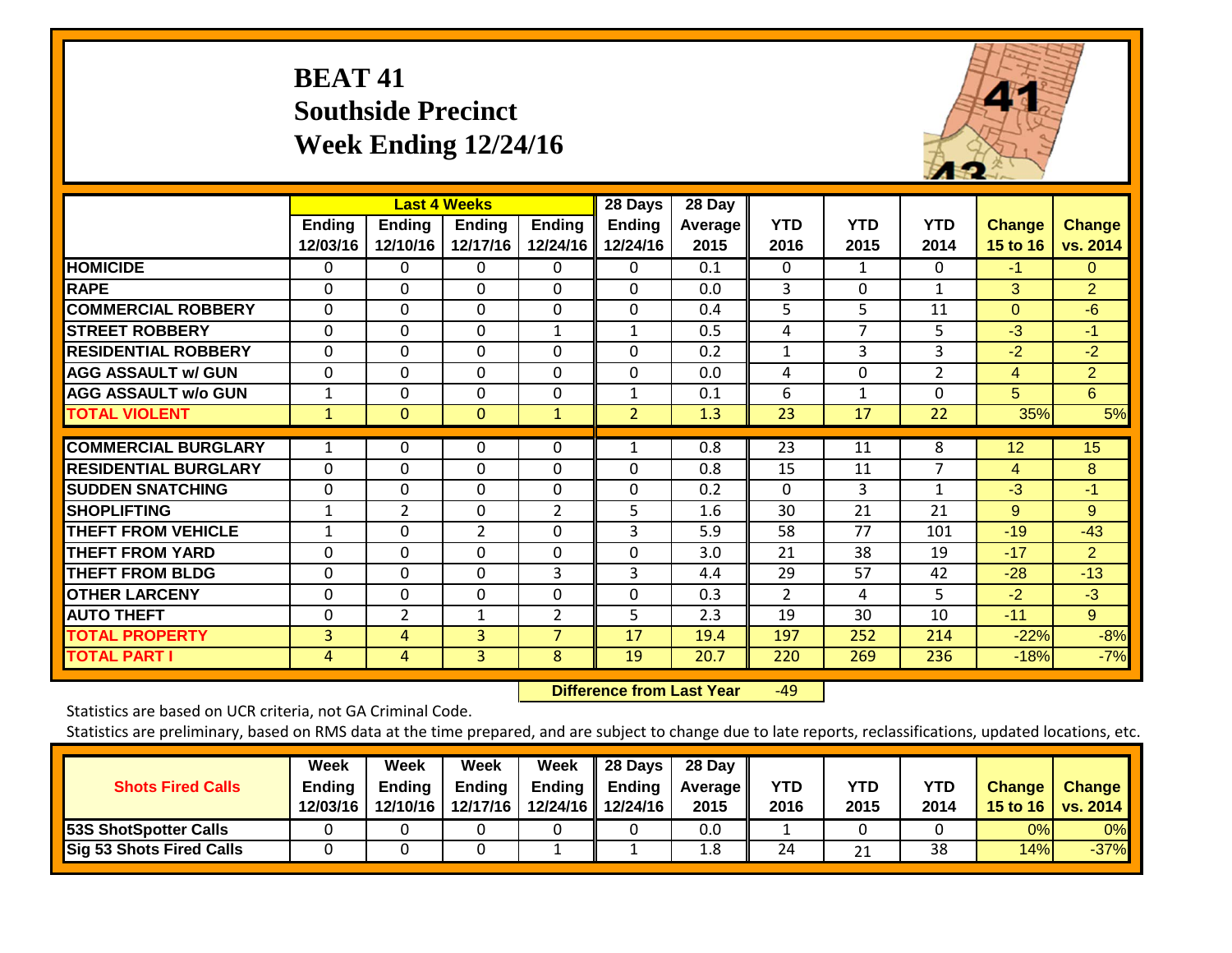## **BEAT 42 Southside Precinct Week Ending 12/24/16**



|                             |                           |                           | <b>Last 4 Weeks</b>       |                           | 28 Days                   | 28 Day                 |                    |                    |                    |                           |                           |
|-----------------------------|---------------------------|---------------------------|---------------------------|---------------------------|---------------------------|------------------------|--------------------|--------------------|--------------------|---------------------------|---------------------------|
|                             | <b>Ending</b><br>12/03/16 | <b>Ending</b><br>12/10/16 | <b>Ending</b><br>12/17/16 | <b>Ending</b><br>12/24/16 | <b>Ending</b><br>12/24/16 | <b>Average</b><br>2015 | <b>YTD</b><br>2016 | <b>YTD</b><br>2015 | <b>YTD</b><br>2014 | <b>Change</b><br>15 to 16 | <b>Change</b><br>vs. 2014 |
| <b>HOMICIDE</b>             | 0                         | 0                         | $\Omega$                  | $\Omega$                  | 0                         | 0.1                    | $\mathbf{1}$       | $\mathbf{1}$       | $\mathbf{1}$       | $\Omega$                  | $\Omega$                  |
| <b>RAPE</b>                 | $\Omega$                  | $\Omega$                  | $\Omega$                  | 0                         | $\Omega$                  | 0.0                    | 3                  | $\Omega$           | 5                  | 3                         | $-2$                      |
| <b>COMMERCIAL ROBBERY</b>   | $\mathbf 0$               | $\Omega$                  | $\mathbf 0$               | $\Omega$                  | $\mathbf 0$               | 0.6                    | 8                  | 8                  | 9                  | $\Omega$                  | $-1$                      |
| <b>STREET ROBBERY</b>       | 1                         | 0                         | 1                         | $\Omega$                  | $\overline{2}$            | 1.0                    | 13                 | 12                 | 17                 | 1                         | $-4$                      |
| <b>RESIDENTIAL ROBBERY</b>  | $\Omega$                  | $\Omega$                  | $\Omega$                  | $\Omega$                  | $\Omega$                  | 0.5                    | 3                  | 6                  | 5                  | $-3$                      | $-2$                      |
| <b>AGG ASSAULT w/ GUN</b>   | $\mathbf 0$               | $\mathbf 0$               | $\mathbf 0$               | $\Omega$                  | $\mathbf 0$               | 0.9                    | $\overline{7}$     | 12                 | 3                  | $-5$                      | $\overline{4}$            |
| <b>AGG ASSAULT w/o GUN</b>  | 0                         | 1                         | $\Omega$                  | $\Omega$                  | $\mathbf{1}$              | 0.8                    | 9                  | 10                 | 5                  | $-1$                      | $\overline{4}$            |
| <b>TOTAL VIOLENT</b>        | $\mathbf{1}$              | $\mathbf{1}$              | $\mathbf{1}$              | $\Omega$                  | 3                         | 3.8                    | 44                 | 49                 | 45                 | $-10%$                    | $-2%$                     |
| <b>COMMERCIAL BURGLARY</b>  | 0                         | 0                         | 3                         | $\overline{2}$            | 5                         | 1.2                    | 18                 | 15                 | 17                 | 3                         | $\mathbf{1}$              |
| <b>RESIDENTIAL BURGLARY</b> | $\Omega$                  | 3                         | $\overline{2}$            | $\Omega$                  | 5                         | 5.9                    | 56                 | 73                 | 68                 | $-17$                     | $-12$                     |
| <b>SUDDEN SNATCHING</b>     | 0                         | 0                         | $\Omega$                  | 1                         | 1                         | 0.3                    | 1                  | 4                  | 1                  | $-3$                      | $\Omega$                  |
| <b>SHOPLIFTING</b>          | 2                         | $\overline{2}$            | 6                         | 5.                        | 15                        | 13.7                   | 116                | 176                | 127                | $-60$                     | $-11$                     |
| <b>THEFT FROM VEHICLE</b>   | $\overline{2}$            | $\overline{2}$            | $\overline{2}$            | 5.                        | 11                        | 9.6                    | 74                 | 124                | 83                 | $-50$                     | $-9$                      |
| <b>THEFT FROM YARD</b>      | 0                         | $\overline{2}$            | $\Omega$                  | $\Omega$                  | $\overline{2}$            | 2.3                    | 28                 | 29                 | 27                 | $-1$                      | $\mathbf{1}$              |
| <b>THEFT FROM BLDG</b>      | 0                         | 2                         | $\mathbf{1}$              | $\mathbf{1}$              | 4                         | 4.3                    | 37                 | 55                 | 49                 | $-18$                     | $-12$                     |
| <b>OTHER LARCENY</b>        | 0                         | 1                         | $\Omega$                  | $\Omega$                  | $\mathbf{1}$              | 0.4                    | 6                  | 5.                 | 6                  | 1                         | $\Omega$                  |
| <b>AUTO THEFT</b>           | 0                         | $\overline{2}$            | 1                         | 1                         | 4                         | 5.1                    | 29                 | 65                 | 26                 | $-36$                     | 3                         |
| <b>TOTAL PROPERTY</b>       | 4                         | 14                        | 15                        | 15                        | 48                        | 42.7                   | 365                | 546                | 404                | $-33%$                    | $-10%$                    |
| <b>TOTAL PART I</b>         | 5                         | 15                        | 16                        | 15                        | 51                        | 46.5                   | 409                | 595                | 449                | $-31%$                    | $-9%$                     |

 **Difference from Last Year**‐186

Statistics are based on UCR criteria, not GA Criminal Code.

| <b>Shots Fired Calls</b>        | Week<br><b>Ending</b><br>12/03/16 | Week<br>Endina<br>12/10/16 | Week<br><b>Ending</b><br>12/17/16 | Week<br>Ending | 28 Days<br>Ending<br>12/24/16 12/24/16 | 28 Day<br><b>Average II</b><br>2015 | YTD<br>2016 | YTD<br>2015 | <b>YTD</b><br>2014 | <b>Change</b> | <b>Change</b><br>15 to 16   vs. 2014 |
|---------------------------------|-----------------------------------|----------------------------|-----------------------------------|----------------|----------------------------------------|-------------------------------------|-------------|-------------|--------------------|---------------|--------------------------------------|
| 53S ShotSpotter Calls           |                                   |                            |                                   |                |                                        | 0.0                                 |             |             |                    | 0%            | 0%                                   |
| <b>Sig 53 Shots Fired Calls</b> |                                   |                            |                                   |                |                                        | ر .                                 | 96          | 88          | 140                | 9%            | $-31%$                               |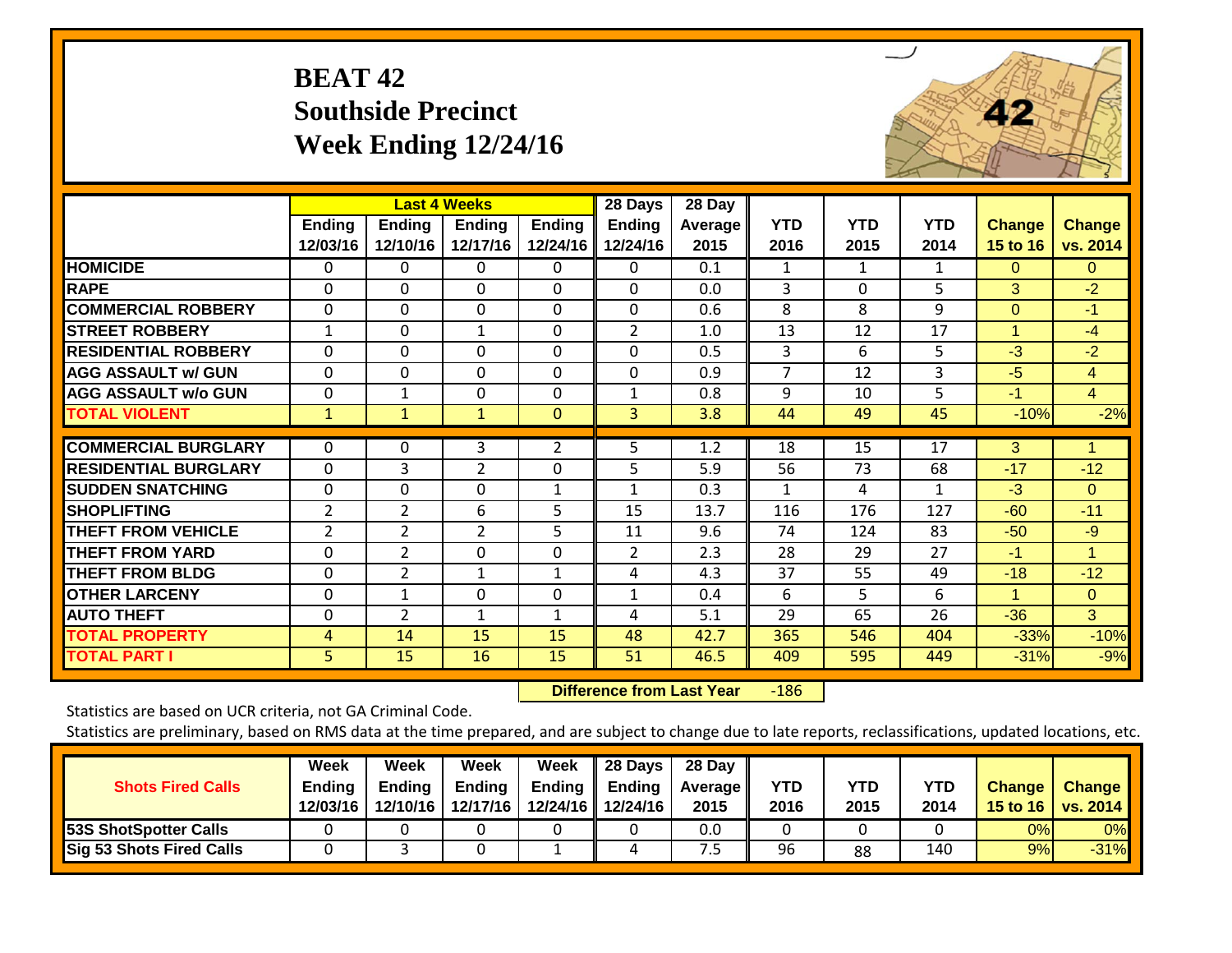## **BEAT 43 Southside Precinct Week Ending 12/24/16**



|                             |                           |                           | <b>Last 4 Weeks</b> |                           | 28 Days                   | 28 Day                 |                    |                    |                    |                           |                           |
|-----------------------------|---------------------------|---------------------------|---------------------|---------------------------|---------------------------|------------------------|--------------------|--------------------|--------------------|---------------------------|---------------------------|
|                             | <b>Ending</b><br>12/03/16 | <b>Ending</b><br>12/10/16 | Ending<br>12/17/16  | <b>Ending</b><br>12/24/16 | <b>Ending</b><br>12/24/16 | <b>Average</b><br>2015 | <b>YTD</b><br>2016 | <b>YTD</b><br>2015 | <b>YTD</b><br>2014 | <b>Change</b><br>15 to 16 | <b>Change</b><br>vs. 2014 |
| <b>HOMICIDE</b>             | 0                         | 0                         | 0                   | 0                         | 0                         | 0.2                    | 3                  | $\overline{2}$     | 1                  | 1                         | $\overline{2}$            |
| <b>RAPE</b>                 | 0                         | $\Omega$                  | $\Omega$            | $\Omega$                  | $\Omega$                  | 0.0                    | 1                  | $\Omega$           | $\Omega$           | 1                         | 1                         |
| <b>COMMERCIAL ROBBERY</b>   | $\Omega$                  | $\Omega$                  | $\Omega$            | $\Omega$                  | $\Omega$                  | 0.5                    | 11                 | 6                  | 9                  | 5                         | $\overline{2}$            |
| <b>STREET ROBBERY</b>       | $\Omega$                  | $\Omega$                  | $\Omega$            | $\mathbf{1}$              | $\mathbf{1}$              | 0.8                    | $\overline{7}$     | 10                 | 8                  | $-3$                      | $-1$                      |
| <b>RESIDENTIAL ROBBERY</b>  | 0                         | $\Omega$                  | $\Omega$            | $\Omega$                  | $\Omega$                  | 0.1                    | 1                  | 1                  | 1                  | $\Omega$                  | $\Omega$                  |
| <b>AGG ASSAULT w/ GUN</b>   | 0                         | 0                         | $\Omega$            | $\Omega$                  | $\Omega$                  | 0.6                    | 1                  | 8                  | 3                  | $-7$                      | $-2$                      |
| <b>AGG ASSAULT w/o GUN</b>  | 0                         | $\Omega$                  | $\Omega$            | $\Omega$                  | 0                         | 0.3                    | 9                  | 4                  | 3                  | 5                         | 6                         |
| <b>TOTAL VIOLENT</b>        | $\mathbf{0}$              | $\mathbf{0}$              | $\mathbf{0}$        | $\mathbf{1}$              | $\mathbf{1}$              | 2.4                    | 33                 | 31                 | 25                 | 6%                        | 32%                       |
| <b>COMMERCIAL BURGLARY</b>  | $\Omega$                  | 0                         | 1                   | $\Omega$                  | 1                         | 1.2                    | 19                 | 16                 | 12                 | 3                         | $\overline{7}$            |
| <b>RESIDENTIAL BURGLARY</b> | $\mathbf{1}$              | $\Omega$                  | 0                   | $\Omega$                  |                           | 2.3                    | 29                 | 28                 | 33                 | 1                         | $-4$                      |
| <b>SUDDEN SNATCHING</b>     | 0                         | 0                         | $\Omega$            | 0                         | 0                         | 0.2                    | 4                  | 3                  | 4                  | 1                         | $\Omega$                  |
| <b>SHOPLIFTING</b>          | 9                         | 6                         | 9                   | 11                        | 35                        | 28.4                   | 327                | 366                | 377                | $-39$                     | $-50$                     |
| <b>THEFT FROM VEHICLE</b>   | 0                         | 4                         | $\Omega$            | $\overline{2}$            | 6                         | 4.0                    | 36                 | 52                 | 52                 | $-16$                     | $-16$                     |
| <b>THEFT FROM YARD</b>      | 0                         | 0                         | $\Omega$            | $\Omega$                  | 0                         | 1.2                    | 18                 | 15                 | 14                 | 3                         | $\overline{4}$            |
| <b>THEFT FROM BLDG</b>      | 1                         | 1                         | $\Omega$            | $\mathbf{1}$              | 3                         | 2.9                    | 39                 | 38                 | 39                 | $\overline{1}$            | $\Omega$                  |
| <b>OTHER LARCENY</b>        | 0                         | $\Omega$                  | $\Omega$            | $\Omega$                  | 0                         | 0.4                    | 4                  | 5                  | 6                  | $-1$                      | $-2$                      |
| <b>AUTO THEFT</b>           | 0                         | $\Omega$                  | $\Omega$            | $\mathbf{1}$              | 1                         | 2.3                    | 16                 | 30                 | 12                 | $-14$                     | $\overline{4}$            |
| <b>TOTAL PROPERTY</b>       | 11                        | 11                        | 10                  | 15                        | 47                        | 42.9                   | 492                | 553                | 549                | $-11%$                    | $-10%$                    |
| <b>TOTAL PART I</b>         | 11                        | 11                        | 10                  | 16                        | 48                        | 45.3                   | 525                | 584                | 574                | $-10%$                    | $-9%$                     |

 **Difference from Last Year**r -59

Statistics are based on UCR criteria, not GA Criminal Code.

| <b>Shots Fired Calls</b>        | Week<br><b>Ending</b><br>12/03/16 | Week<br>Endina<br>12/10/16 | Week<br><b>Ending</b><br>12/17/16 | Week<br>Ending | 28 Days<br>Ending<br>12/24/16 12/24/16 | 28 Day<br><b>Average II</b><br>2015 | YTD<br>2016 | YTD<br>2015 | <b>YTD</b><br>2014 | <b>Change</b> | <b>Change</b><br>15 to 16   vs. 2014 |
|---------------------------------|-----------------------------------|----------------------------|-----------------------------------|----------------|----------------------------------------|-------------------------------------|-------------|-------------|--------------------|---------------|--------------------------------------|
| 53S ShotSpotter Calls           |                                   |                            |                                   |                |                                        | 0.1                                 |             |             |                    | 0%            | 0%                                   |
| <b>Sig 53 Shots Fired Calls</b> |                                   |                            |                                   |                |                                        | 5.6                                 | 69          | 63          | 130                | 10%           | $-47%$                               |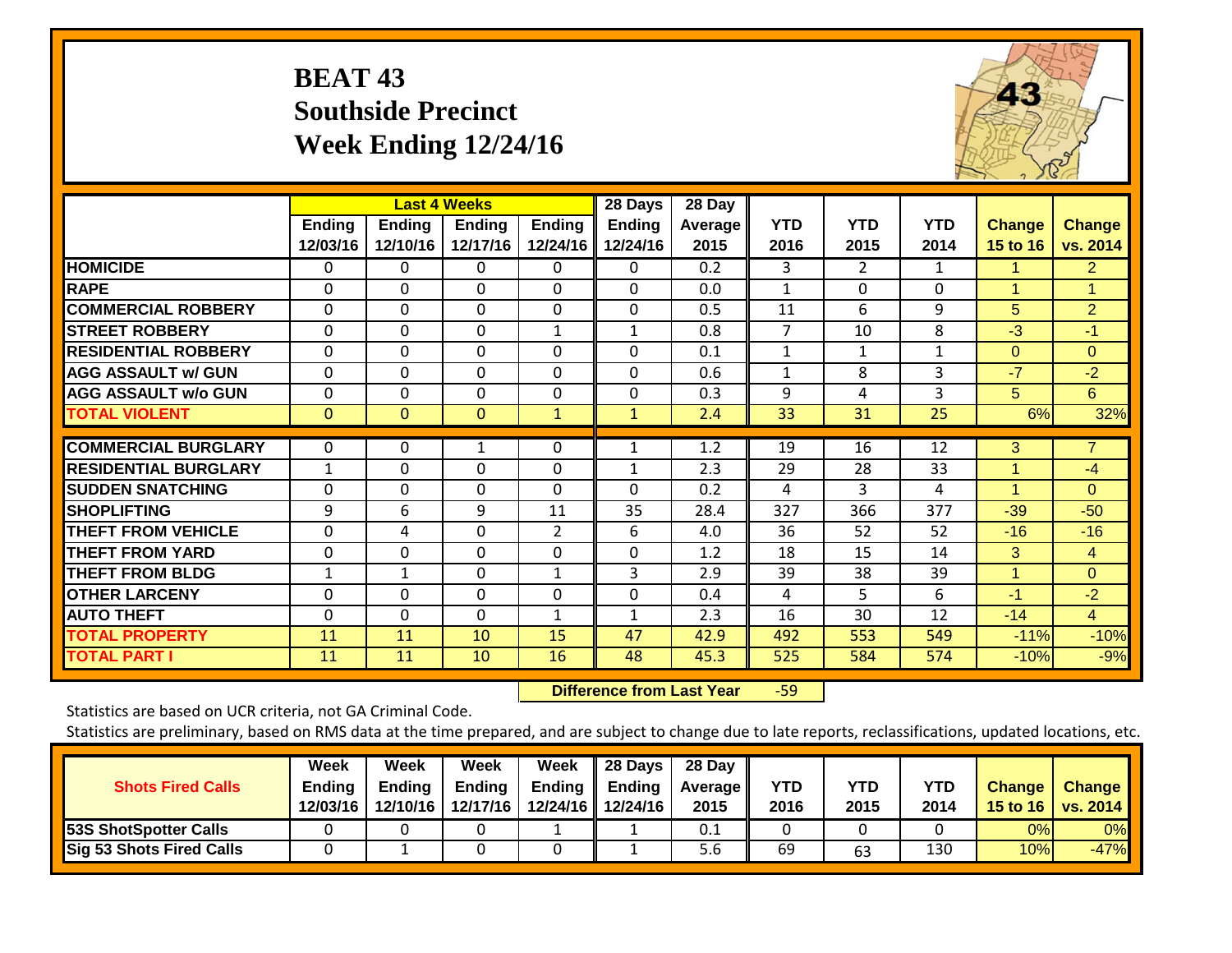## **BEAT 44 Southside Precinct Week Ending 12/24/16**



|                              |                    |                           | <b>Last 4 Weeks</b>       |                           | 28 Days                   | 28 Day          |                    |                    |                    |                           |                           |
|------------------------------|--------------------|---------------------------|---------------------------|---------------------------|---------------------------|-----------------|--------------------|--------------------|--------------------|---------------------------|---------------------------|
|                              | Ending<br>12/03/16 | <b>Ending</b><br>12/10/16 | <b>Ending</b><br>12/17/16 | <b>Ending</b><br>12/24/16 | <b>Ending</b><br>12/24/16 | Average<br>2015 | <b>YTD</b><br>2016 | <b>YTD</b><br>2015 | <b>YTD</b><br>2014 | <b>Change</b><br>15 to 16 | <b>Change</b><br>vs. 2014 |
| <b>HOMICIDE</b>              | 0                  | 0                         | $\Omega$                  | 0                         | 0                         | 0.1             | 1                  | 1                  | 0                  | $\Omega$                  | 1.                        |
| <b>RAPE</b>                  | 0                  | 0                         | $\Omega$                  | $\Omega$                  | 0                         | 0.3             | 3                  | 4                  | 3                  | $-1$                      | $\Omega$                  |
| <b>COMMERCIAL ROBBERY</b>    | $\Omega$           | $\Omega$                  | $\Omega$                  | $\Omega$                  | $\Omega$                  | 0.4             | 3                  | 5                  | $\overline{2}$     | $-2$                      | $\mathbf{1}$              |
| <b>STREET ROBBERY</b>        | $\Omega$           | $\mathbf 1$               | $\mathbf{1}$              | $\Omega$                  | $\overline{2}$            | 0.6             | 3                  | 8                  | 8                  | $-5$                      | $-5$                      |
| <b>IRESIDENTIAL ROBBERY</b>  | $\Omega$           | 0                         | $\Omega$                  | 0                         | 0                         | 0.2             | 1                  | 3                  | 4                  | $-2$                      | $-3$                      |
| <b>AGG ASSAULT w/ GUN</b>    | $\Omega$           | $\Omega$                  | 1                         | $\Omega$                  | 1                         | 0.5             | 6                  | 7                  | 2                  | $-1$                      | $\overline{4}$            |
| <b>AGG ASSAULT w/o GUN</b>   | $\Omega$           | 0                         | $\Omega$                  | 1                         | $\mathbf{1}$              | 0.5             | 8                  | $\overline{7}$     | 6                  | 1                         | 2 <sup>1</sup>            |
| <b>TOTAL VIOLENT</b>         | $\mathbf{0}$       | $\mathbf{1}$              | $\overline{2}$            | $\mathbf{1}$              | 4                         | 2.7             | 25                 | 35                 | 25                 | $-29%$                    | 0%                        |
|                              |                    |                           |                           |                           |                           |                 |                    |                    |                    |                           |                           |
| <b>COMMERCIAL BURGLARY</b>   | $\Omega$           |                           | $\mathbf{0}$              | 0                         |                           | 0.4             | 3                  | 5                  | $\overline{2}$     | $-2$                      |                           |
| <b>IRESIDENTIAL BURGLARY</b> | $\Omega$           | 0                         | $\Omega$                  | 4                         | 4                         | 8.1             | 48                 | 104                | 59                 | $-56$                     | $-11$                     |
| <b>ISUDDEN SNATCHING</b>     | $\Omega$           | $\Omega$                  | $\Omega$                  | $\Omega$                  | $\Omega$                  | 0.2             | $\overline{2}$     | $\overline{2}$     | $\overline{2}$     | $\Omega$                  | $\Omega$                  |
| <b>SHOPLIFTING</b>           | 1                  | $\Omega$                  | $\Omega$                  | 0                         |                           | 0.7             | 14                 | 9                  | 17                 | 5                         | $-3$                      |
| <b>THEFT FROM VEHICLE</b>    | $\overline{2}$     | 4                         | 3                         | $\mathbf{1}$              | 10                        | 5.6             | 54                 | 73                 | 67                 | $-19$                     | $-13$                     |
| <b>THEFT FROM YARD</b>       | $\Omega$           | $\Omega$                  | $\Omega$                  | $\Omega$                  | $\Omega$                  | 1.4             | 21                 | 17                 | 24                 | 4                         | $-3$                      |
| <b>THEFT FROM BLDG</b>       | 1                  | $\mathbf 0$               | $\mathbf{1}$              | $\Omega$                  | $\overline{2}$            | 3.0             | 35                 | 39                 | 35                 | $-4$                      | $\Omega$                  |
| <b>OTHER LARCENY</b>         | $\Omega$           | $\Omega$                  | $\Omega$                  | $\mathbf{1}$              | $\mathbf{1}$              | 0.5             | 3                  | 6                  | 3                  | $-3$                      | $\Omega$                  |
| <b>AUTO THEFT</b>            | $\Omega$           | $\mathbf{1}$              | $\Omega$                  | 1                         | $\overline{2}$            | 3.1             | 27                 | 41                 | 28                 | $-14$                     | $-1$                      |
| <b>TOTAL PROPERTY</b>        | 4                  | 6                         | $\overline{4}$            | 7                         | 21                        | 22.9            | 207                | 296                | 237                | $-30%$                    | $-13%$                    |
| <b>TOTAL PART I</b>          | 4                  | $\overline{7}$            | 6                         | 8                         | 25                        | 25.6            | 232                | 331                | 262                | $-30%$                    | $-11%$                    |

 **Difference from Last Year**r -99

Statistics are based on UCR criteria, not GA Criminal Code.

| <b>Shots Fired Calls</b>        | Week<br><b>Ending</b><br>12/03/16 | Week<br><b>Ending</b><br>12/10/16 | Week<br><b>Ending</b><br>12/17/16 | Week<br><b>Ending</b> | 28 Days<br>Ending<br>12/24/16 12/24/16 | 28 Day<br><b>Average II</b><br>2015 | YTD<br>2016 | <b>YTD</b><br>2015 | <b>YTD</b><br>2014 | <b>Change</b> | <b>Change</b><br>15 to 16   vs. 2014 |
|---------------------------------|-----------------------------------|-----------------------------------|-----------------------------------|-----------------------|----------------------------------------|-------------------------------------|-------------|--------------------|--------------------|---------------|--------------------------------------|
| <b>53S ShotSpotter Calls</b>    |                                   |                                   |                                   |                       |                                        | 0.0                                 |             |                    |                    | 0%            | 0%                                   |
| <b>Sig 53 Shots Fired Calls</b> |                                   |                                   | b                                 |                       | 13                                     | 8.0                                 | 102         | 88                 | 135                | 16%           | $-24%$                               |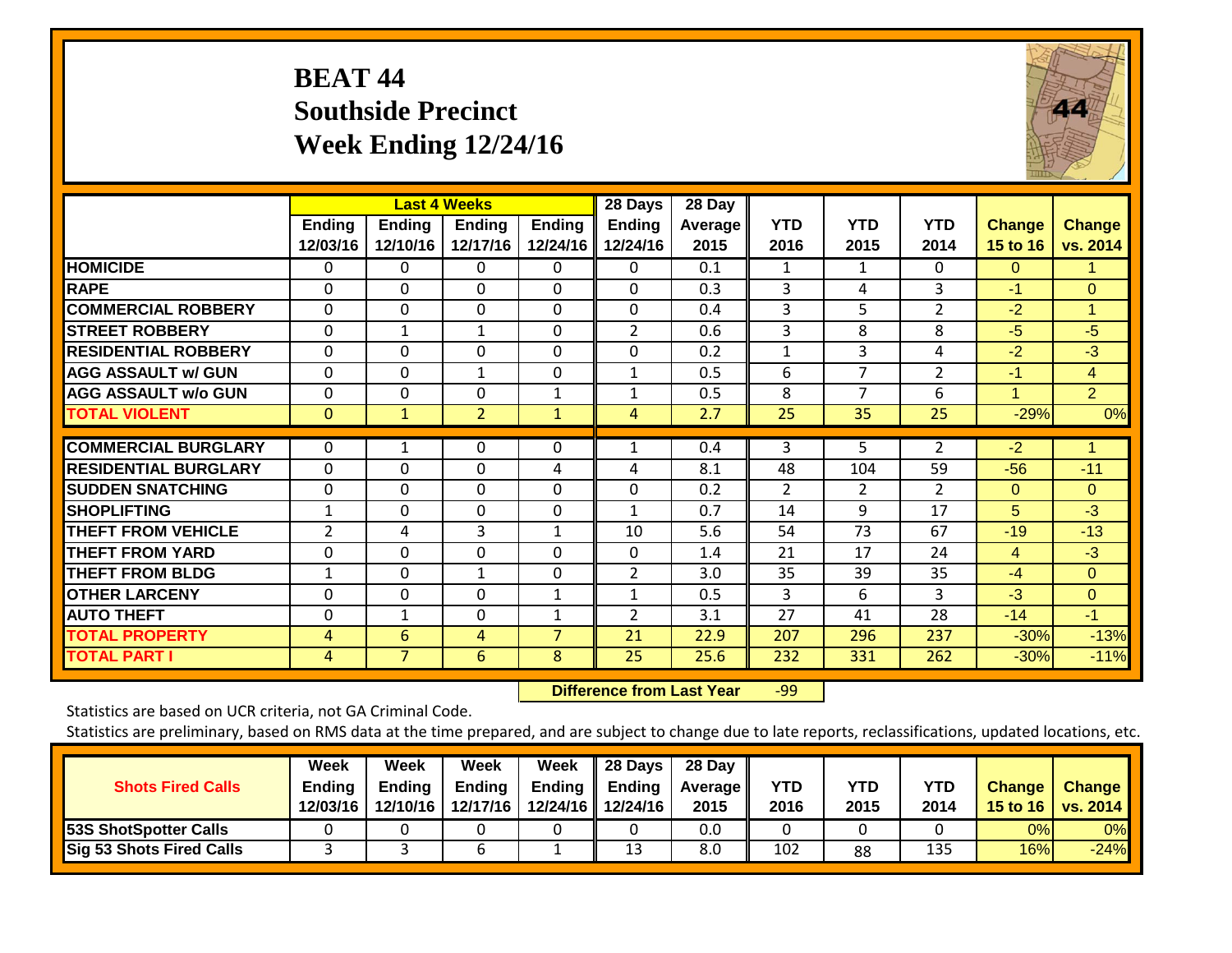## **BEAT 45 Southside Precinct Week Ending 12/24/16**



|                             |                | <b>Last 4 Weeks</b> |               |                | 28 Days        | 28 Day         |                |                |                |                |                |
|-----------------------------|----------------|---------------------|---------------|----------------|----------------|----------------|----------------|----------------|----------------|----------------|----------------|
|                             | <b>Ending</b>  | <b>Ending</b>       | <b>Ending</b> | Ending         | <b>Ending</b>  | <b>Average</b> | <b>YTD</b>     | <b>YTD</b>     | <b>YTD</b>     | <b>Change</b>  | <b>Change</b>  |
|                             | 12/03/16       | 12/10/16            | 12/17/16      | 12/24/16       | 12/24/16       | 2015           | 2016           | 2015           | 2014           | 15 to 16       | vs. 2014       |
| <b>HOMICIDE</b>             | 0              | 0                   | $\Omega$      | 0              | 0              | 0.1            | 1              | 1              | 0              | $\Omega$       | 1.             |
| <b>RAPE</b>                 | 0              | $\Omega$            | $\Omega$      | 0              | $\Omega$       | 0.2            | $\Omega$       | 3              | 1              | $-3$           | $-1$           |
| <b>COMMERCIAL ROBBERY</b>   | $\Omega$       | $\mathbf 0$         | $\mathbf 0$   | $\Omega$       | $\Omega$       | 0.0            | $\mathbf{0}$   | $\Omega$       | 0              | $\Omega$       | $\Omega$       |
| <b>STREET ROBBERY</b>       | $\Omega$       | $\Omega$            | $\mathbf 0$   | $\mathbf{1}$   | $\mathbf{1}$   | 0.2            | $\overline{2}$ | $\overline{2}$ | 5              | $\Omega$       | $-3$           |
| <b>RESIDENTIAL ROBBERY</b>  | 0              | $\Omega$            | $\Omega$      | 0              | 0              | 0.1            | $\Omega$       | 1              | 0              | -1             | $\Omega$       |
| <b>AGG ASSAULT w/ GUN</b>   | $\Omega$       | 0                   | $\Omega$      | 0              | $\Omega$       | 0.2            | $\Omega$       | $\overline{2}$ | $\overline{2}$ | $-2$           | $-2$           |
| <b>AGG ASSAULT w/o GUN</b>  | $\Omega$       | 0                   | $\Omega$      | 0              | $\Omega$       | 0.2            | 4              | $\overline{2}$ | 6              | $\overline{2}$ | $-2$           |
| <b>TOTAL VIOLENT</b>        | $\mathbf{0}$   | $\Omega$            | $\mathbf{0}$  | $\mathbf{1}$   | $\mathbf{1}$   | 0.8            | 7              | 11             | 14             | $-36%$         | $-50%$         |
| <b>COMMERCIAL BURGLARY</b>  |                |                     |               |                |                |                |                |                |                |                |                |
|                             | $\Omega$       | 0                   | 0             | 0              | 0              | 0.2            | 3              | 3              | 0              | $\Omega$       | 3              |
| <b>RESIDENTIAL BURGLARY</b> | $\overline{2}$ | $\Omega$            | $\mathbf{1}$  | $\Omega$       | 3              | 5.2            | 50             | 68             | 39             | $-18$          | 11             |
| <b>SUDDEN SNATCHING</b>     | $\Omega$       | $\Omega$            | $\Omega$      | $\Omega$       | $\Omega$       | 0.1            | 2              | 1              | 1              | 1              | 1              |
| <b>SHOPLIFTING</b>          | 0              | 0                   | $\Omega$      | $\Omega$       | $\Omega$       | 0.1            | 6              | 1              | 1              | 5              | 5              |
| <b>THEFT FROM VEHICLE</b>   | 5              | $\Omega$            | 4             | $\mathbf{1}$   | 10             | 2.9            | 64             | 37             | 20             | 27             | 44             |
| <b>THEFT FROM YARD</b>      | $\Omega$       | $\Omega$            | $\Omega$      | 0              | $\Omega$       | 1.2            | 28             | 15             | 19             | 13             | 9              |
| <b>THEFT FROM BLDG</b>      | $\overline{2}$ | $\overline{2}$      | $\mathbf{1}$  | $\Omega$       | 5.             | 2.7            | 27             | 34             | 28             | $-7$           | $-1$           |
| <b>OTHER LARCENY</b>        | 1              | 1                   | $\Omega$      | $\Omega$       | $\overline{2}$ | 0.2            | $\overline{7}$ | $\overline{2}$ | 5              | 5              | $\overline{2}$ |
| <b>AUTO THEFT</b>           | $\Omega$       | $\mathbf 0$         | $\Omega$      | $\Omega$       | $\Omega$       | 0.6            | 14             | 8              | 11             | 6              | 3              |
| <b>TOTAL PROPERTY</b>       | 10             | $\overline{3}$      | 6             | $\mathbf{1}$   | 20             | 13.1           | 201            | 169            | 124            | 19%            | 62%            |
| <b>TOTAL PART I</b>         | 10             | 3                   | 6             | $\overline{2}$ | 21             | 14.0           | 208            | 180            | 138            | 16%            | 51%            |

 **Difference from Last Year**r 28

Statistics are based on UCR criteria, not GA Criminal Code.

| <b>Shots Fired Calls</b>        | Week<br><b>Ending</b><br>12/03/16 | Week<br><b>Ending</b><br>12/10/16 | Week<br><b>Ending</b><br>12/17/16 | Week<br><b>Ending</b> | 28 Days<br>Ending<br>12/24/16 12/24/16 | 28 Day<br><b>Average II</b><br>2015 | YTD<br>2016 | <b>YTD</b><br>2015 | <b>YTD</b><br>2014 | <b>Change</b> | <b>Change</b><br>15 to 16   vs. 2014 |
|---------------------------------|-----------------------------------|-----------------------------------|-----------------------------------|-----------------------|----------------------------------------|-------------------------------------|-------------|--------------------|--------------------|---------------|--------------------------------------|
| <b>53S ShotSpotter Calls</b>    |                                   |                                   |                                   |                       |                                        | 0.0                                 |             |                    |                    | 0%            | 0%                                   |
| <b>Sig 53 Shots Fired Calls</b> |                                   |                                   |                                   |                       | 4                                      | و.                                  | 78          | 91                 | 140                | $-14%$        | $-44%$                               |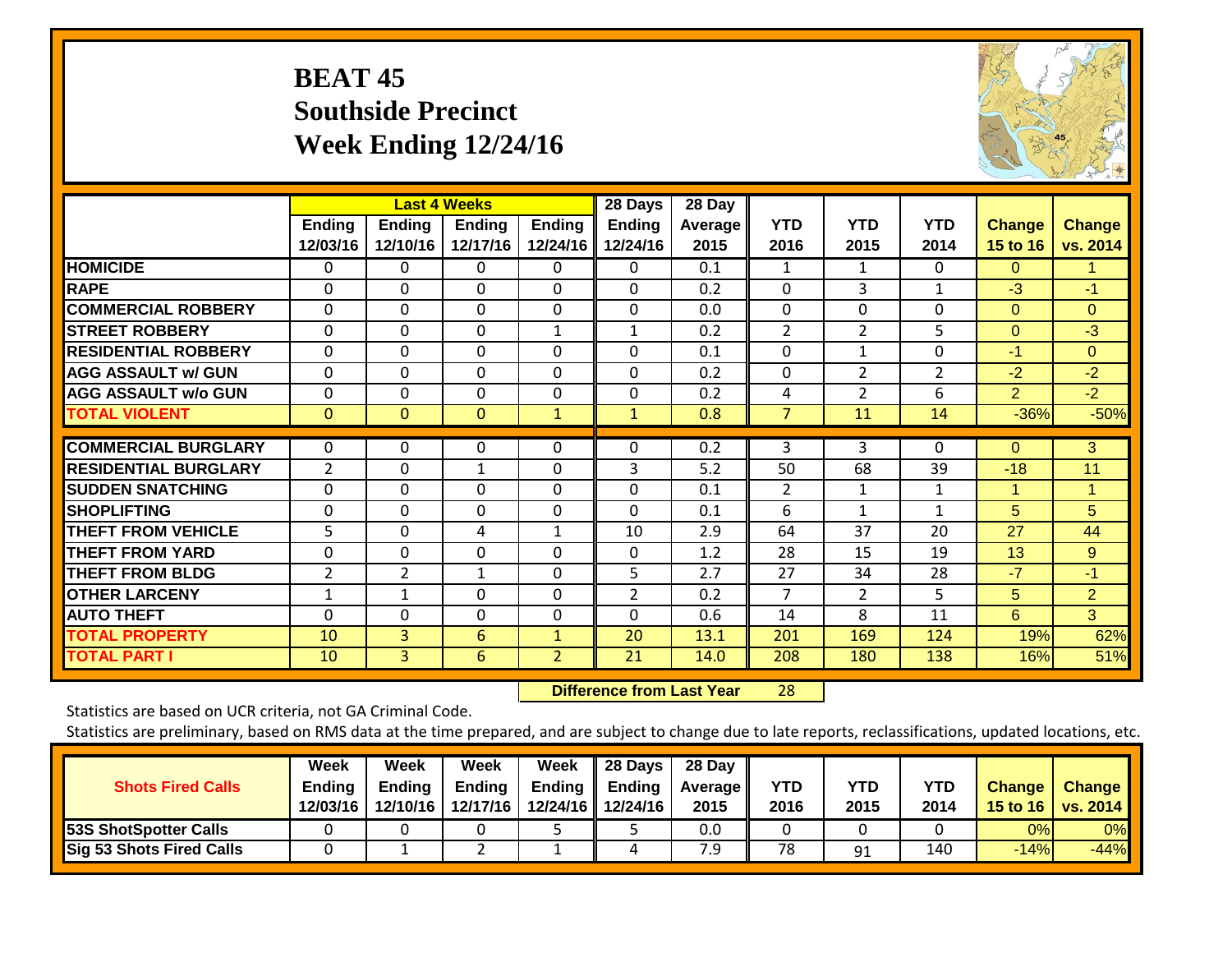## **BEAT 46 Southside Precinct Week Ending 12/24/16**



|                             |                |                | <b>Last 4 Weeks</b> |               | 28 Days        | 28 Day  |                |                |                |                |                      |
|-----------------------------|----------------|----------------|---------------------|---------------|----------------|---------|----------------|----------------|----------------|----------------|----------------------|
|                             | <b>Ending</b>  | <b>Ending</b>  | <b>Ending</b>       | <b>Ending</b> | <b>Ending</b>  | Average | <b>YTD</b>     | <b>YTD</b>     | <b>YTD</b>     | <b>Change</b>  | <b>Change</b>        |
|                             | 12/03/16       | 12/10/16       | 12/17/16            | 12/24/16      | 12/24/16       | 2015    | 2016           | 2015           | 2014           | 15 to 16       | vs. 2014             |
| <b>HOMICIDE</b>             | 0              | 0              | $\Omega$            | 0             | 0              | 0.1     | 0              | $\mathbf{1}$   | $\Omega$       | $-1$           | $\Omega$             |
| <b>RAPE</b>                 | 0              | $\Omega$       | $\Omega$            | 0             | $\Omega$       | 0.1     | 1              | 1              | $\Omega$       | $\Omega$       | 1                    |
| <b>COMMERCIAL ROBBERY</b>   | $\Omega$       | $\Omega$       | $\mathbf{1}$        | $\mathbf{1}$  | $\overline{2}$ | 0.2     | 5              | $\overline{2}$ | $\overline{3}$ | 3              | $\overline{2}$       |
| <b>STREET ROBBERY</b>       | $\Omega$       | 0              | $\Omega$            | $\Omega$      | $\Omega$       | 0.2     | 3              | 3              | 5              | $\mathbf{0}$   | $-2$                 |
| <b>RESIDENTIAL ROBBERY</b>  | 0              | 0              | $\Omega$            | 0             | 0              | 0.0     | $\Omega$       | 0              | $\Omega$       | $\Omega$       | $\Omega$             |
| <b>AGG ASSAULT w/ GUN</b>   | $\Omega$       | 0              | $\Omega$            | $\Omega$      | $\Omega$       | 0.2     | 3              | 3              | $\overline{2}$ | $\Omega$       | $\blacktriangleleft$ |
| <b>AGG ASSAULT w/o GUN</b>  | $\Omega$       | 0              | $\Omega$            | $\Omega$      | 0              | 0.2     | 1              | 3              | 3              | $-2$           | $-2$                 |
| <b>TOTAL VIOLENT</b>        | $\mathbf{0}$   | 0              | 1                   | $\mathbf{1}$  | $\overline{2}$ | 1.0     | 13             | 13             | 13             | 0%             | 0%                   |
| <b>COMMERCIAL BURGLARY</b>  |                |                |                     |               |                | 0.0     |                | 0              |                |                | $-1$                 |
|                             | 0              | 0              | 0                   | $\Omega$      | 0              |         | $\Omega$       |                | 1              | $\mathbf{0}$   |                      |
| <b>RESIDENTIAL BURGLARY</b> | $\overline{2}$ | 0              | $\overline{2}$      | $\Omega$      | 4              | 1.8     | 24             | 23             | 25             | 1              | $-1$                 |
| <b>SUDDEN SNATCHING</b>     | $\Omega$       | 0              | $\Omega$            | 0             | $\Omega$       | 0.2     | $\overline{2}$ | $\overline{2}$ | $\overline{2}$ | $\Omega$       | $\Omega$             |
| <b>SHOPLIFTING</b>          | 4              | 2              | 3                   | 4             | 13             | 14.6    | 140            | 184            | 110            | $-44$          | 30                   |
| <b>THEFT FROM VEHICLE</b>   | 0              | 2              | $\mathbf{1}$        | 0             | 3              | 3.6     | 26             | 46             | 30             | $-20$          | $-4$                 |
| <b>THEFT FROM YARD</b>      | $\overline{2}$ | $\Omega$       | $\Omega$            | $\Omega$      | $\overline{2}$ | 0.6     | 20             | 8              | 9              | 12             | 11                   |
| <b>THEFT FROM BLDG</b>      | $\Omega$       | 3              | $\Omega$            | $\Omega$      | 3              | 1.8     | 21             | 22             | 26             | $-1$           | $-5$                 |
| <b>OTHER LARCENY</b>        | $\Omega$       | $\Omega$       | $\Omega$            | 1             | $\mathbf{1}$   | 0.2     | 5              | 3              | 4              | $\overline{2}$ | $\blacktriangleleft$ |
| <b>AUTO THEFT</b>           | 0              | 0              | $\Omega$            | 1             |                | 1.5     | 15             | 20             | 11             | $-5$           | $\overline{4}$       |
| <b>TOTAL PROPERTY</b>       | 8              | $\overline{7}$ | 6                   | 6             | 27             | 24.2    | 253            | 308            | 218            | $-18%$         | 16%                  |
| <b>TOTAL PART I</b>         | 8              | $\overline{7}$ | $\overline{7}$      | 7             | 29             | 25.2    | 266            | 321            | 231            | $-17%$         | 15%                  |

 **Difference from Last Year**‐55

Statistics are based on UCR criteria, not GA Criminal Code.

| <b>Shots Fired Calls</b>        | Week<br><b>Ending</b><br>12/03/16 | Week<br>Endina<br>12/10/16 | Week<br><b>Ending</b><br>12/17/16 | Week<br>Ending | 28 Days<br>Ending<br>12/24/16 12/24/16 | 28 Day<br><b>Average II</b><br>2015 | YTD<br>2016 | YTD<br>2015 | <b>YTD</b><br>2014 | <b>Change</b> | <b>Change</b><br>15 to 16   vs. 2014 |
|---------------------------------|-----------------------------------|----------------------------|-----------------------------------|----------------|----------------------------------------|-------------------------------------|-------------|-------------|--------------------|---------------|--------------------------------------|
| 53S ShotSpotter Calls           |                                   |                            |                                   |                |                                        | 0.0                                 |             |             |                    | 0%            | 0%                                   |
| <b>Sig 53 Shots Fired Calls</b> |                                   |                            |                                   |                |                                        | د.                                  | 99          | 82          | 125                | 21%           | $-21%$                               |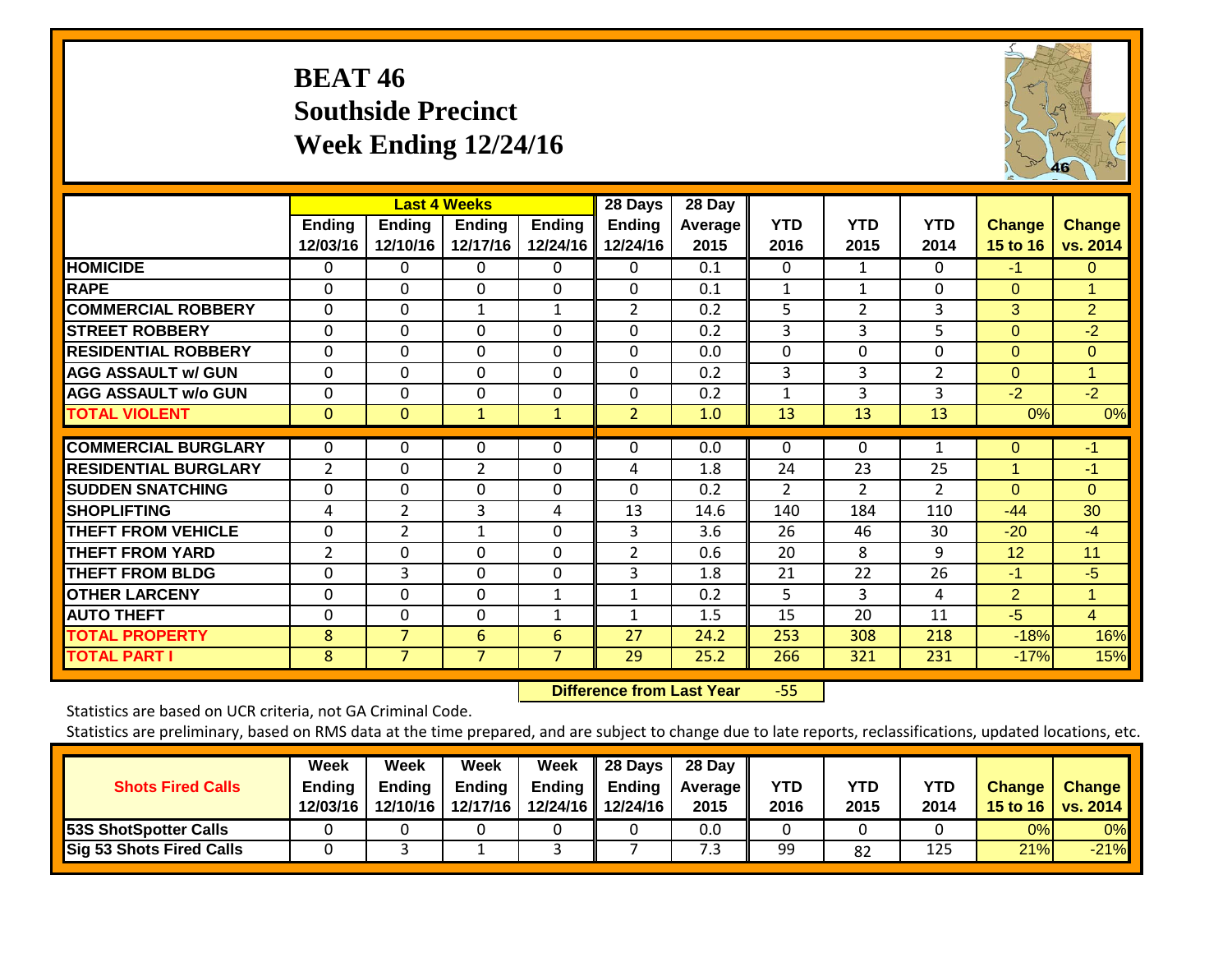

#### **COMPSTATISLANDS PRECINCT** CAPT. CARY HILL **Week Ending 12/24/16**

**PRECINCT COMMANDER:**



|                             | Week<br><b>Ending</b><br>12/24/16 | Week<br><b>Ending</b><br>12/17/16 | Weekly<br>Avg<br>2015 | $28-Day$<br><b>Ending</b><br>12/24/16 | $28$ -Dav<br><b>Ending</b><br>11/26/16 | Avg<br>28-Day<br>2015 | <b>YTD</b><br>2016 | <b>YTD</b><br>2015 | <b>YTD</b><br>2014 | <b>Change</b><br><b>15 to 16</b> | Change<br>vs. 2014 |
|-----------------------------|-----------------------------------|-----------------------------------|-----------------------|---------------------------------------|----------------------------------------|-----------------------|--------------------|--------------------|--------------------|----------------------------------|--------------------|
| <b>HOMICIDE</b>             | 0                                 | 0                                 | 0                     | 0                                     |                                        |                       | 9                  | 13                 | 6                  | $-4$                             | 3                  |
| <b>RAPE</b>                 | 0                                 | $\Omega$                          | 0                     |                                       | $\Omega$                               |                       | 6                  | 10                 | 15                 | $-4$                             | $-9$               |
| <b>COMMERCIAL ROBBERY</b>   | 1                                 | $\Omega$                          | 1                     | $\mathbf{2}$                          |                                        | 3                     | 17                 | 34                 | 17                 | $-17$                            | $\Omega$           |
| <b>STREET ROBBERY</b>       | 3                                 | $\Omega$                          | 4                     | 5                                     | 5                                      | 5                     | 51                 | 63                 | 45                 | $-12$                            | 6                  |
| <b>RESIDENTIAL ROBBERY</b>  | $\bf{0}$                          | $\Omega$                          | $\Omega$              | 0                                     | $\Omega$                               |                       | 8                  | 10                 | 7                  | $-2$                             |                    |
| <b>AGG ASSAULT w/ GUN</b>   | $\mathbf{2}$                      | $\overline{2}$                    |                       | 7                                     | 5                                      | 6                     | 69                 | 76                 | 45                 | $-7$                             | 24                 |
| <b>AGG ASSAULT w/o GUN</b>  |                                   | 2                                 |                       | 7                                     | 4                                      | 4                     | 50                 | 56                 | 39                 | $-6$                             | 11                 |
| <b>TOTAL VIOLENT</b>        | $\overline{7}$                    | 4                                 | 5                     | 22                                    | 16                                     | 20                    | 210                | 262                | 174                | $-20%$                           | 21%                |
|                             |                                   |                                   |                       |                                       |                                        |                       |                    |                    |                    |                                  |                    |
| <b>COMMERCIAL BURGLARY</b>  | 0                                 | 0                                 |                       | 0                                     | 4                                      | 2                     | 42                 | 30                 | 39                 | 12                               | 3                  |
| <b>RESIDENTIAL BURGLARY</b> | 9                                 | 7                                 | $\overline{7}$        | 29                                    | 29                                     | 30                    | 448                | 385                | 358                | 63                               | 90                 |
| <b>SUDDEN SNATCHING</b>     | 4                                 | $\Omega$                          | 0                     | $\overline{2}$                        |                                        |                       | 16                 | 12                 | 10 <sup>1</sup>    | 4                                | 6                  |
| <b>SHOPLIFTING</b>          |                                   | 13                                | 9                     | 45                                    | 21                                     | 36                    | 405                | 462                | 499                | $-57$                            | $-94$              |
| <b>THEFT FROM VEHICLE</b>   | 8                                 | 14                                | $\overline{7}$        | 34                                    | 18                                     | 29                    | 335                | 379                | 319                | $-44$                            | 16                 |
| <b>THEFT FROM YARD</b>      | 1                                 | 3                                 | 3                     | 14                                    | 12                                     | 13                    | 148                | 163                | 179                | $-15$                            | $-31$              |
| <b>THEFT FROM BLDG</b>      | $\overline{2}$                    | 9                                 | 5                     | 22                                    | 15                                     | 19                    | 257                | 246                | 214                | 11                               | 43                 |
| <b>OTHER LARCENY</b>        | 3                                 |                                   | 0                     | 7                                     | 3                                      | 2                     | 39                 | 23                 | 32                 | 16                               | $\overline{7}$     |
| <b>AUTO THEFT</b>           | 4                                 | 4                                 | 4                     | 15                                    | 11                                     | 14                    | 176                | 183                | 124                | $-7$                             | 52                 |
| <b>TOTAL PROPERTY</b>       | 35                                | 51                                | 37                    | 168                                   | 114                                    | 146                   | 1866               | 1883               | 1774               | $-1%$                            | 5%                 |
| <b>TOTAL PART I</b>         | 42                                | 55                                | 42                    | 190                                   | 130                                    | 167                   | 2076               | 2145               | 1948               | $-3%$                            | 7%                 |

Statistics are based on UCR criteria, not GA Criminal Code. **Difference from Last Year** -69

Statistics are preliminary, based on RMS data at the time prepared, and are subject to change due to late reports, reclassifications, updated locations, etc.

Cell Shading: white is within 0.6 standard deviation of the mean; red is above; green is below.

| <b>Citizen Initiated Calls</b> | Week<br><b>Ending</b><br>12/24/16 | Week<br><b>Endina</b><br>12/17/16 | Weekly<br>Avg<br>2015 | 28-Dav<br>Endina<br>12/24/16 | 28-Dav<br><b>Ending</b><br>11/26/16 | Avg<br>$28-Dav$<br>2015 | YTD<br>2016 | <b>YTD</b><br>2015 | <b>YTD</b><br>2014 | <b>Change</b><br><b>15 to 16</b> | <b>Change</b><br>vs. 2014 |
|--------------------------------|-----------------------------------|-----------------------------------|-----------------------|------------------------------|-------------------------------------|-------------------------|-------------|--------------------|--------------------|----------------------------------|---------------------------|
| <b>Midnight Shift</b>          | 90                                | 82                                | 108                   | 374                          | 380                                 | 432                     | 5322        | 5532               | 5343               | $-210$                           | $-21$                     |
| Day Shift                      | 262                               | 274                               | 265                   | 1058                         | 999                                 | 1060                    | 13779       | 3585               | 13640              | 194                              | 139                       |
| <b>Afternoon Shift</b>         | 246                               | 258                               | 297                   | 1025                         | 1017                                | 1188                    | 15270       | 15140              | 15046              | 130                              | 224                       |
| <b>TOTAL CITIZEN CFS</b>       | 598                               | 614                               | 670                   | 2457                         | 2396                                | 2680                    | 34371       | 34257              | 34029              | $0.3\%$                          | 1.0%                      |
| 53S ShotSpotter Calls          |                                   |                                   |                       |                              |                                     |                         | 147         | 101                | 101                | 46                               | 46                        |
| Sig 53 Shots Fired Calls       | 15                                | 19                                | 20                    | 69                           | 78                                  | 81                      | 978         | 936                | 1569               | 42                               | $-591$                    |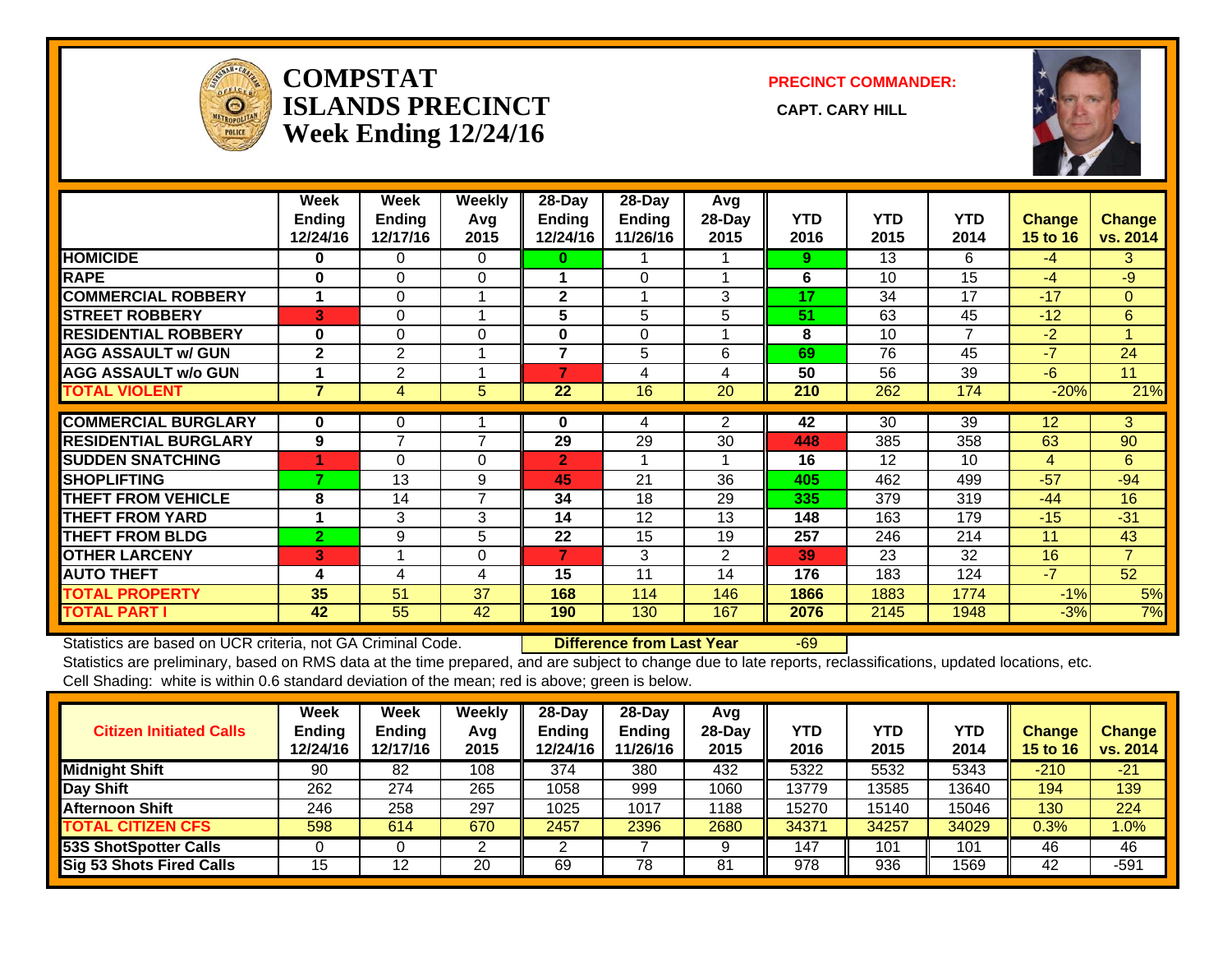## **BEAT 51 Islands Precinct Week Ending 12/24/16**



|                             |                           |                           | <b>Last 4 Weeks</b> |                           | 28 Days                   | 28 Day          |                    |                    |                    |                           |                           |
|-----------------------------|---------------------------|---------------------------|---------------------|---------------------------|---------------------------|-----------------|--------------------|--------------------|--------------------|---------------------------|---------------------------|
|                             | <b>Ending</b><br>12/03/16 | <b>Ending</b><br>12/10/16 | Ending<br>12/17/16  | <b>Ending</b><br>12/24/16 | <b>Ending</b><br>12/24/16 | Average<br>2015 | <b>YTD</b><br>2016 | <b>YTD</b><br>2015 | <b>YTD</b><br>2014 | <b>Change</b><br>15 to 16 | <b>Change</b><br>vs. 2014 |
| <b>HOMICIDE</b>             | 0                         | 0                         | 0                   | 0                         | 0                         | 0.2             | 2                  | $\overline{2}$     | 1                  | 0                         | 1.                        |
| <b>RAPE</b>                 | 0                         |                           | $\Omega$            | 0                         |                           | 0.1             | 2                  |                    | 1                  | 1                         |                           |
| <b>COMMERCIAL ROBBERY</b>   | $\Omega$                  | 1                         | $\Omega$            | $\mathbf{1}$              | 2                         | 0.7             | 5                  | 9                  | 5                  | $-4$                      | $\Omega$                  |
| <b>STREET ROBBERY</b>       | $\Omega$                  | $\Omega$                  | $\Omega$            | 2                         | 2                         | 2.2             | 21                 | 28                 | 17                 | $-7$                      | $\overline{4}$            |
| <b>RESIDENTIAL ROBBERY</b>  | $\Omega$                  | $\Omega$                  | $\Omega$            | $\Omega$                  | $\Omega$                  | 0.2             | 4                  | 3                  | $\overline{2}$     | $\overline{1}$            | $\overline{2}$            |
| <b>AGG ASSAULT w/ GUN</b>   | $\Omega$                  | $\Omega$                  | 1                   | $\Omega$                  | 1                         | 1.5             | 21                 | 19                 | 11                 | 2                         | 10                        |
| <b>AGG ASSAULT w/o GUN</b>  | $\Omega$                  | $\Omega$                  | $\Omega$            | 0                         | $\Omega$                  | 0.8             | 8                  | 10                 | 7                  | $-2$                      |                           |
| <b>TOTAL VIOLENT</b>        | $\mathbf{0}$              | $\overline{2}$            | $\mathbf{1}$        | 3                         | 6                         | 5.6             | 63                 | 72                 | 44                 | $-13%$                    | 43%                       |
| <b>COMMERCIAL BURGLARY</b>  | 0                         | $\Omega$                  | 0                   | 0                         | $\Omega$                  | 0.9             | 15                 | 11                 | 11                 | 4                         | 4                         |
| <b>RESIDENTIAL BURGLARY</b> | $\Omega$                  | 2                         | $\Omega$            | $\overline{2}$            | 4                         | 6.1             | 87                 | 79                 | 63                 | 8                         | 24                        |
| <b>SUDDEN SNATCHING</b>     | $\Omega$                  | $\mathbf{1}$              | $\mathbf{0}$        | $\Omega$                  | $\mathbf{1}$              | 0.4             | $\overline{2}$     | 5                  | $\mathbf{1}$       | $-3$                      |                           |
| <b>SHOPLIFTING</b>          | 5                         | 6                         | 5                   | 2                         | 18                        | 17.9            | 176                | 230                | 163                | $-54$                     | 13                        |
| <b>THEFT FROM VEHICLE</b>   | 0                         | 1                         | $\overline{2}$      | 4                         | 7                         | 6.9             | 73                 | 89                 | 83                 | $-16$                     | $-10$                     |
| <b>THEFT FROM YARD</b>      | 1                         | $\overline{2}$            | $\mathbf{1}$        | $\Omega$                  | 4                         | 2.9             | 27                 | 37                 | 46                 | $-10$                     | $-19$                     |
| <b>THEFT FROM BLDG</b>      | 1                         | $\Omega$                  | 4                   | $\Omega$                  | 5                         | 5.2             | 54                 | 68                 | 46                 | $-14$                     | 8                         |
| <b>OTHER LARCENY</b>        | 0                         | $\mathbf{1}$              | $\Omega$            | $\mathbf 0$               | $\mathbf{1}$              | 0.3             | 6                  | 4                  | 7                  | $\overline{2}$            | $-1$                      |
| <b>AUTO THEFT</b>           | 1                         | $\Omega$                  | $\overline{2}$      | $\mathbf{1}$              | 4                         | 3.8             | 40                 | 50                 | 25                 | $-10$                     | 15                        |
| <b>TOTAL PROPERTY</b>       | 8                         | 13                        | 14                  | 9                         | 44                        | 44.4            | 480                | 573                | 445                | $-16%$                    | 8%                        |
| <b>TOTAL PART I</b>         | 8                         | 15                        | 15                  | 12                        | 50                        | 50.0            | 543                | 645                | 489                | $-16%$                    | 11%                       |

 **Difference from Last Year**r -102

Statistics are based on UCR criteria, not GA Criminal Code.

| <b>Shots Fired Calls</b>     | Week<br><b>Ending</b><br>12/03/16 | Week<br><b>Ending</b><br>12/10/16 | Week<br><b>Ending</b><br>12/17/16 | Week<br><b>Ending</b> | 28 Days<br>Ending<br>12/24/16 12/24/16 | 28 Day<br><b>Average II</b><br>2015 | YTD<br>2016 | <b>YTD</b><br>2015 | <b>YTD</b><br>2014 | <b>Change</b> | <b>Change</b><br>15 to 16   vs. 2014 |
|------------------------------|-----------------------------------|-----------------------------------|-----------------------------------|-----------------------|----------------------------------------|-------------------------------------|-------------|--------------------|--------------------|---------------|--------------------------------------|
| <b>53S ShotSpotter Calls</b> |                                   |                                   |                                   |                       |                                        | 8.                                  | 137         | 88                 | 88                 | 0%            | 0%                                   |
| Sig 53 Shots Fired Calls     | ь                                 |                                   |                                   |                       | 11<br>ᆠᆂ                               | 19.9                                | 266         | 230                | 403                | 16%           | $-34%$                               |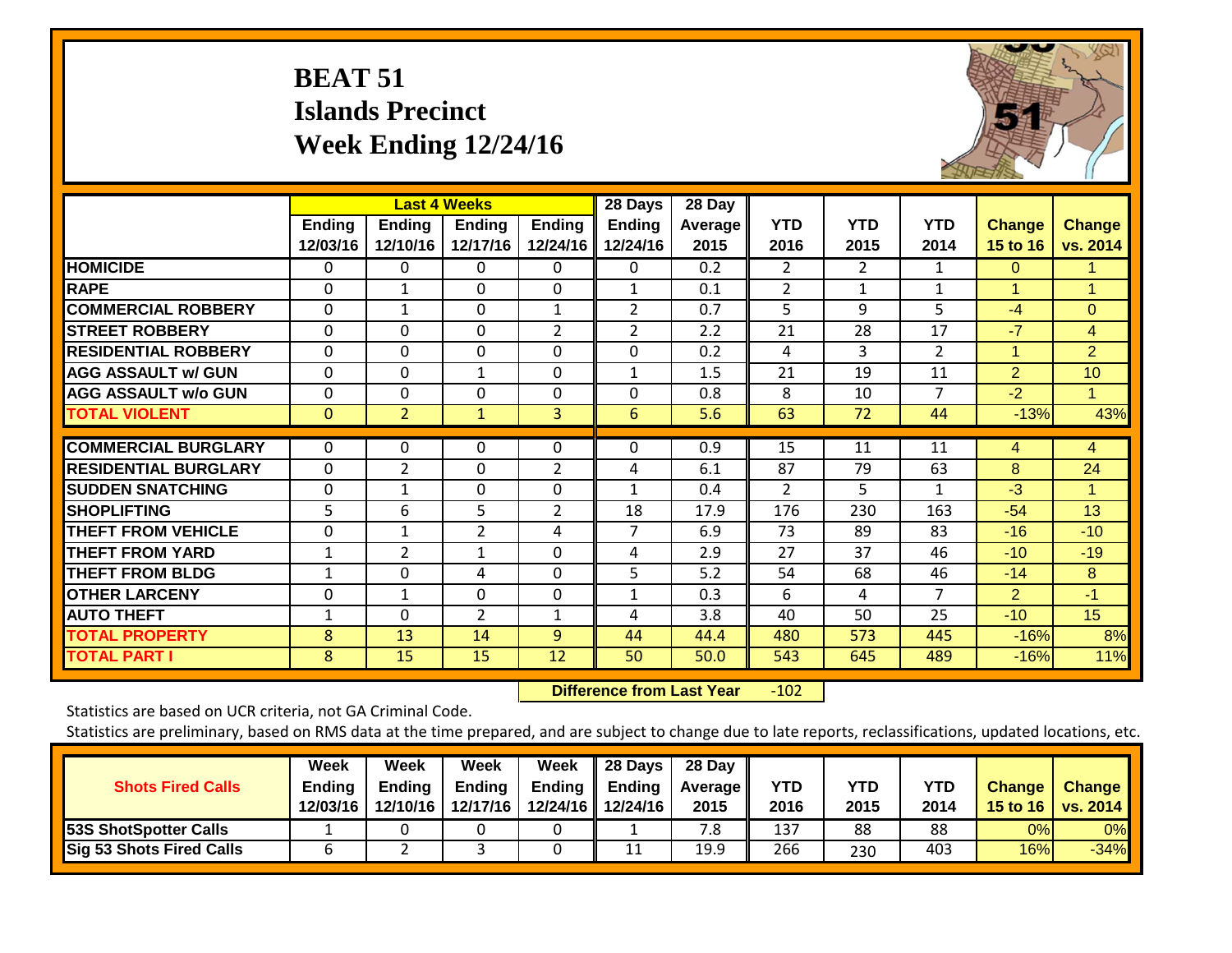## **BEAT 52 Islands Precinct Week Ending 12/24/16**



|                             |                           |                           | <b>Last 4 Weeks</b>       |                           | 28 Days                   | 28 Day            |                    |                    |                    |                           |                           |
|-----------------------------|---------------------------|---------------------------|---------------------------|---------------------------|---------------------------|-------------------|--------------------|--------------------|--------------------|---------------------------|---------------------------|
|                             | <b>Ending</b><br>12/03/16 | <b>Ending</b><br>12/10/16 | <b>Ending</b><br>12/17/16 | <b>Ending</b><br>12/24/16 | <b>Ending</b><br>12/24/16 | Average I<br>2015 | <b>YTD</b><br>2016 | <b>YTD</b><br>2015 | <b>YTD</b><br>2014 | <b>Change</b><br>15 to 16 | <b>Change</b><br>vs. 2014 |
| <b>HOMICIDE</b>             | 0                         | 0                         | 0                         | 0                         | 0                         | 0.0               | 5.                 | $\Omega$           | 0                  | 5.                        | 5                         |
| <b>RAPE</b>                 | 0                         | $\Omega$                  | $\Omega$                  | 0                         | $\Omega$                  | 0.2               | 1                  | 2                  | 5                  | $-1$                      | $-4$                      |
| <b>COMMERCIAL ROBBERY</b>   | $\Omega$                  | $\Omega$                  | $\Omega$                  | $\Omega$                  | $\mathbf 0$               | 0.2               | $\overline{2}$     | 3                  | 3                  | $-1$                      | $-1$                      |
| <b>STREET ROBBERY</b>       | 0                         | 0                         | $\Omega$                  | $\mathbf{1}$              | $\mathbf{1}$              | 0.3               | 10                 | 4                  | 8                  | 6                         | $\overline{2}$            |
| <b>RESIDENTIAL ROBBERY</b>  | 0                         | $\Omega$                  | $\Omega$                  | 0                         | 0                         | 0.1               | 2                  | $\mathbf{1}$       | 1                  | $\overline{1}$            | 1                         |
| <b>AGG ASSAULT w/ GUN</b>   | 0                         | $\Omega$                  | $\Omega$                  | 1                         | $\mathbf{1}$              | 1.7               | 7                  | 21                 | 12                 | $-14$                     | $-5$                      |
| <b>AGG ASSAULT w/o GUN</b>  | 0                         | 1                         | $\mathbf{1}$              | 0                         | 2                         | 1.2               | 11                 | 14                 | 12                 | $-3$                      | $-1$                      |
| <b>TOTAL VIOLENT</b>        | $\mathbf{0}$              | $\mathbf{1}$              | $\mathbf{1}$              | $\overline{2}$            | 4                         | 3.6               | 38                 | 45                 | 41                 | $-16%$                    | $-7%$                     |
| <b>COMMERCIAL BURGLARY</b>  | 0                         | 0                         | $\Omega$                  | 0                         | 0                         | 0.3               | 7                  | 4                  | 8                  | 3                         | $-1$                      |
| <b>RESIDENTIAL BURGLARY</b> | 2                         | $\Omega$                  | $\Omega$                  | $\overline{2}$            | 4                         | 5.3               | 90                 | 67                 | 75                 | 23                        | 15                        |
| <b>SUDDEN SNATCHING</b>     | 0                         | 0                         | $\Omega$                  | $\Omega$                  | 0                         | 0.2               |                    | 2                  | 3                  | 2                         |                           |
| <b>SHOPLIFTING</b>          |                           |                           | $\Omega$                  |                           | 0                         | 0.4               | 4<br>8             | 5                  | 10                 | 3                         | $-2$                      |
|                             | 0                         | 0                         |                           | 0                         | 7                         |                   |                    | 77                 |                    |                           |                           |
| <b>THEFT FROM VEHICLE</b>   | 2                         | $\mathbf{1}$              | 3                         | $\mathbf{1}$              |                           | 6.0               | 53                 |                    | 79                 | $-24$                     | $-26$                     |
| <b>THEFT FROM YARD</b>      | 0                         | $\Omega$                  | 0                         | 0                         | 0                         | 2.4               | 21                 | 31                 | 38                 | $-10$                     | $-17$                     |
| <b>THEFT FROM BLDG</b>      | 5                         | 0                         | 2                         | $\mathbf{1}$              | 8                         | 4.1               | 60                 | 53                 | 59                 | $\overline{7}$            | 1                         |
| <b>OTHER LARCENY</b>        | 0                         | 1                         | $\Omega$                  | $\Omega$                  | $\mathbf{1}$              | 0.1               | 4                  |                    | 6                  | 3                         | $-2$                      |
| <b>AUTO THEFT</b>           | 0                         | 0                         | $\Omega$                  | 0                         | 0                         | 2.6               | 31                 | 34                 | 26                 | $-3$                      | 5 <sup>5</sup>            |
| <b>TOTAL PROPERTY</b>       | 9                         | $\overline{2}$            | 5                         | 4                         | 20                        | 21.2              | 278                | 274                | 304                | 1%                        | $-9%$                     |
| <b>TOTAL PART I</b>         | 9                         | $\overline{3}$            | 6                         | 6                         | 24                        | 24.9              | 316                | 319                | 345                | $-1%$                     | $-8%$                     |

 **Difference from Last Year**r -3

Statistics are based on UCR criteria, not GA Criminal Code.

| <b>Shots Fired Calls</b>        | Week<br><b>Ending</b><br>12/03/16 | Week<br>Endina<br>12/10/16 | Week<br><b>Ending</b><br>12/17/16 | Week<br>Ending | 28 Days<br>Ending<br>12/24/16 12/24/16 | 28 Day<br><b>Average II</b><br>2015 | YTD<br>2016 | YTD<br>2015 | <b>YTD</b><br>2014 | <b>Change</b> | <b>Change</b><br>15 to 16   vs. 2014 |
|---------------------------------|-----------------------------------|----------------------------|-----------------------------------|----------------|----------------------------------------|-------------------------------------|-------------|-------------|--------------------|---------------|--------------------------------------|
| 53S ShotSpotter Calls           |                                   |                            |                                   |                |                                        | 0.0                                 |             |             |                    | 0%            | 0%                                   |
| <b>Sig 53 Shots Fired Calls</b> |                                   |                            |                                   |                |                                        | 15.4                                | 168         | 173         | 299                | $-3%$         | $-44%$                               |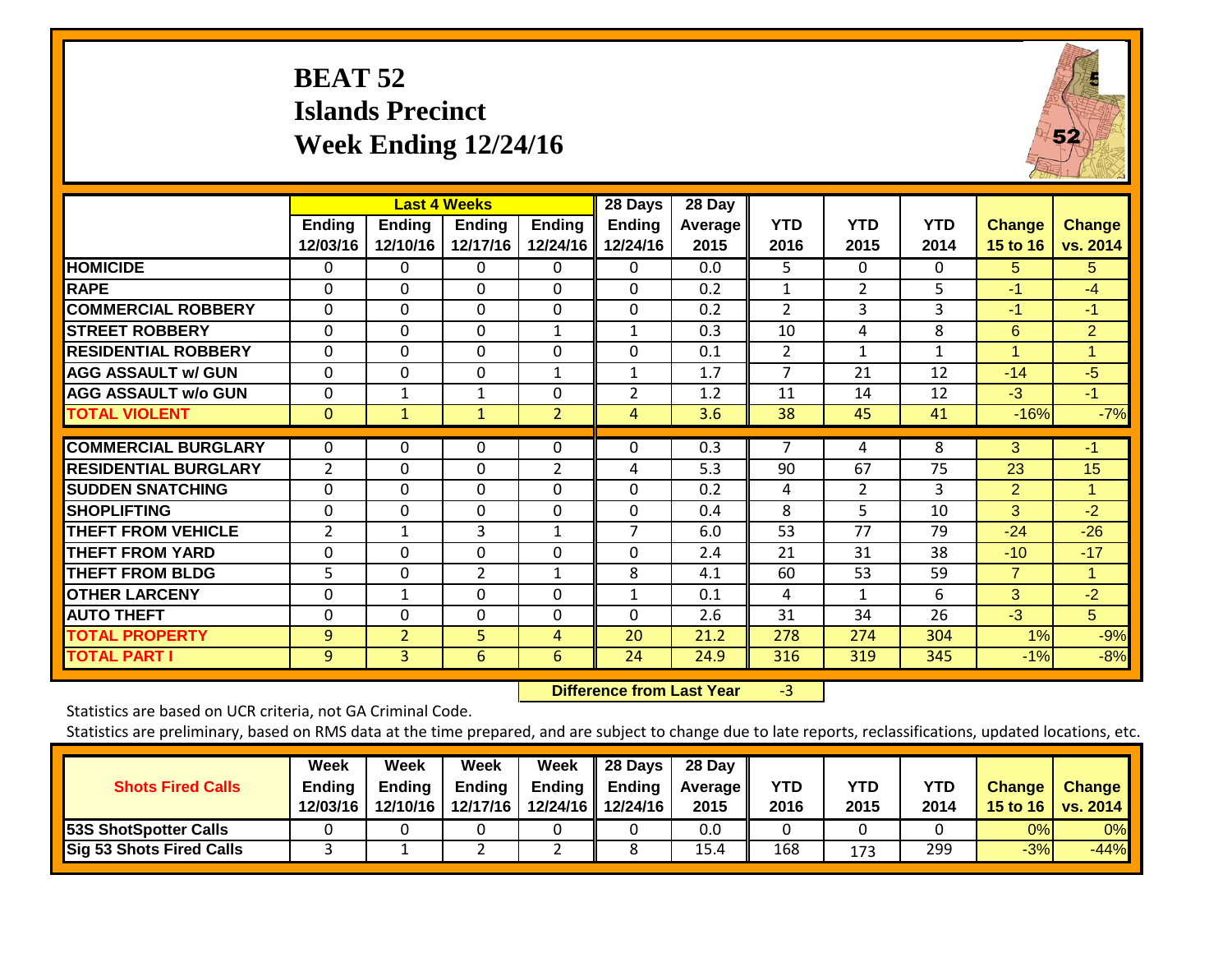## **BEAT 53 Islands Precinct Week Ending 12/24/16**



|                             |                           |                           | <b>Last 4 Weeks</b>       |                           | 28 Days                   | 28 Day                 |                    |                    |                    |                           |                    |
|-----------------------------|---------------------------|---------------------------|---------------------------|---------------------------|---------------------------|------------------------|--------------------|--------------------|--------------------|---------------------------|--------------------|
|                             | <b>Ending</b><br>12/03/16 | <b>Ending</b><br>12/10/16 | <b>Ending</b><br>12/17/16 | <b>Ending</b><br>12/24/16 | <b>Ending</b><br>12/24/16 | <b>Average</b><br>2015 | <b>YTD</b><br>2016 | <b>YTD</b><br>2015 | <b>YTD</b><br>2014 | <b>Change</b><br>15 to 16 | Change<br>vs. 2014 |
| <b>HOMICIDE</b>             | 0                         | 0                         | 0                         | 0                         | $\Omega$                  | 0.2                    | 1                  | 3                  | $\overline{2}$     | $-2$                      | $-1$               |
| <b>RAPE</b>                 | $\Omega$                  | $\Omega$                  | $\Omega$                  | $\Omega$                  | $\Omega$                  | 0.2                    | $\Omega$           | 3                  | 3                  | $-3$                      | $-3$               |
| <b>COMMERCIAL ROBBERY</b>   | $\Omega$                  | 0                         | $\Omega$                  | $\Omega$                  | 0                         | 0.2                    | $\mathbf{1}$       | 3                  | $\mathbf{1}$       | $-2$                      | $\Omega$           |
| <b>STREET ROBBERY</b>       | $\mathbf{1}$              | $\mathbf{1}$              | $\Omega$                  | 0                         | $\overline{2}$            | 0.4                    | 6                  | 5                  | 6                  | 1                         | $\Omega$           |
| <b>RESIDENTIAL ROBBERY</b>  | 0                         | $\Omega$                  | $\Omega$                  | $\Omega$                  | $\mathbf 0$               | 0.1                    | $\mathbf{1}$       | $\mathbf{1}$       | $\overline{2}$     | $\Omega$                  | $-1$               |
| <b>AGG ASSAULT w/ GUN</b>   | 1                         | 1                         | $\Omega$                  | $\Omega$                  | $\overline{2}$            | 0.9                    | 13                 | 12                 | 12                 | 1                         |                    |
| <b>AGG ASSAULT w/o GUN</b>  | 0                         | 0                         | $\Omega$                  | $\Omega$                  | 0                         | 1.2                    | 8                  | 14                 | 3                  | $-6$                      | 5                  |
| <b>TOTAL VIOLENT</b>        | $\overline{2}$            | 2                         | $\mathbf{0}$              | $\mathbf{0}$              | 4                         | 3.1                    | 30                 | 41                 | 29                 | $-27%$                    | 3%                 |
| <b>COMMERCIAL BURGLARY</b>  | 0                         | 0                         | 0                         | $\Omega$                  | $\Omega$                  | 0.2                    | 3                  | 2                  | 7                  | 1                         | $-4$               |
| <b>RESIDENTIAL BURGLARY</b> | $\mathbf{1}$              | $\mathbf{1}$              | 1                         | $\Omega$                  | 3                         | 2.9                    | 45                 | 38                 | 38                 | $\overline{7}$            | $\overline{7}$     |
| <b>ISUDDEN SNATCHING</b>    | 0                         | 0                         | $\Omega$                  | $\Omega$                  | 0                         | 0.2                    | 2                  | $\overline{2}$     | 1                  | $\Omega$                  | $\mathbf{1}$       |
| <b>SHOPLIFTING</b>          | 0                         | 0                         | 1                         | $\Omega$                  | 1                         | 0.5                    | 12                 | 6                  | 5                  | 6                         | $\overline{7}$     |
| <b>THEFT FROM VEHICLE</b>   | $\mathbf 1$               | $\mathbf{1}$              | $\overline{2}$            | 1                         | 5                         | 1.9                    | 34                 | 25                 | 19                 | 9                         | 15                 |
| <b>THEFT FROM YARD</b>      | 0                         | 0                         | $\Omega$                  | $\Omega$                  | 0                         | 1.8                    | 19                 | 23                 | 25                 | $-4$                      | $-6$               |
| <b>THEFT FROM BLDG</b>      | 1                         | $\Omega$                  | $\Omega$                  | $\Omega$                  | $\mathbf{1}$              | 1.6                    | 33                 | 21                 | 26                 | 12                        | $\overline{7}$     |
| <b>OTHER LARCENY</b>        | 0                         | 1                         | $\Omega$                  | $\Omega$                  | 1                         | 0.1                    | 3                  | $\mathbf{1}$       | 5                  | $\overline{2}$            | $-2$               |
| <b>AUTO THEFT</b>           | 2                         | 0                         | $\Omega$                  | $\mathbf{1}$              | 3                         | 1.7                    | 23                 | 22                 | 20                 | $\overline{1}$            | 3 <sup>1</sup>     |
| <b>TOTAL PROPERTY</b>       | 5                         | 3                         | 4                         | $\overline{2}$            | 14                        | 10.8                   | 174                | 140                | 146                | 24%                       | 19%                |
| <b>TOTAL PART I</b>         | $\overline{7}$            | 5                         | 4                         | $\overline{2}$            | 18                        | 14.0                   | 204                | 181                | 175                | 13%                       | 17%                |

 **Difference from Last Year**r 23

Statistics are based on UCR criteria, not GA Criminal Code.

| <b>Shots Fired Calls</b>        | Week<br><b>Ending</b><br>12/03/16 | Week<br><b>Ending</b><br>12/10/16 | Week<br><b>Ending</b><br>12/17/16 | <b>Week</b><br>Ending | 28 Days<br><b>Ending</b><br>12/24/16 12/24/16 | 28 Day<br><b>Average II</b><br>2015 | <b>YTD</b><br>2016 | YTD<br>2015 | <b>YTD</b><br>2014 | <b>Change</b> | <b>Change</b><br>15 to 16   vs. 2014 |
|---------------------------------|-----------------------------------|-----------------------------------|-----------------------------------|-----------------------|-----------------------------------------------|-------------------------------------|--------------------|-------------|--------------------|---------------|--------------------------------------|
| <b>53S ShotSpotter Calls</b>    |                                   |                                   |                                   |                       |                                               | 1.0                                 | 10                 | 12          | 12                 | 0%            | 0%                                   |
| <b>Sig 53 Shots Fired Calls</b> |                                   | 4                                 |                                   |                       | ∸ ≀                                           | 15.0                                | 191                | 172         | 283                | 11%           | $-33%$                               |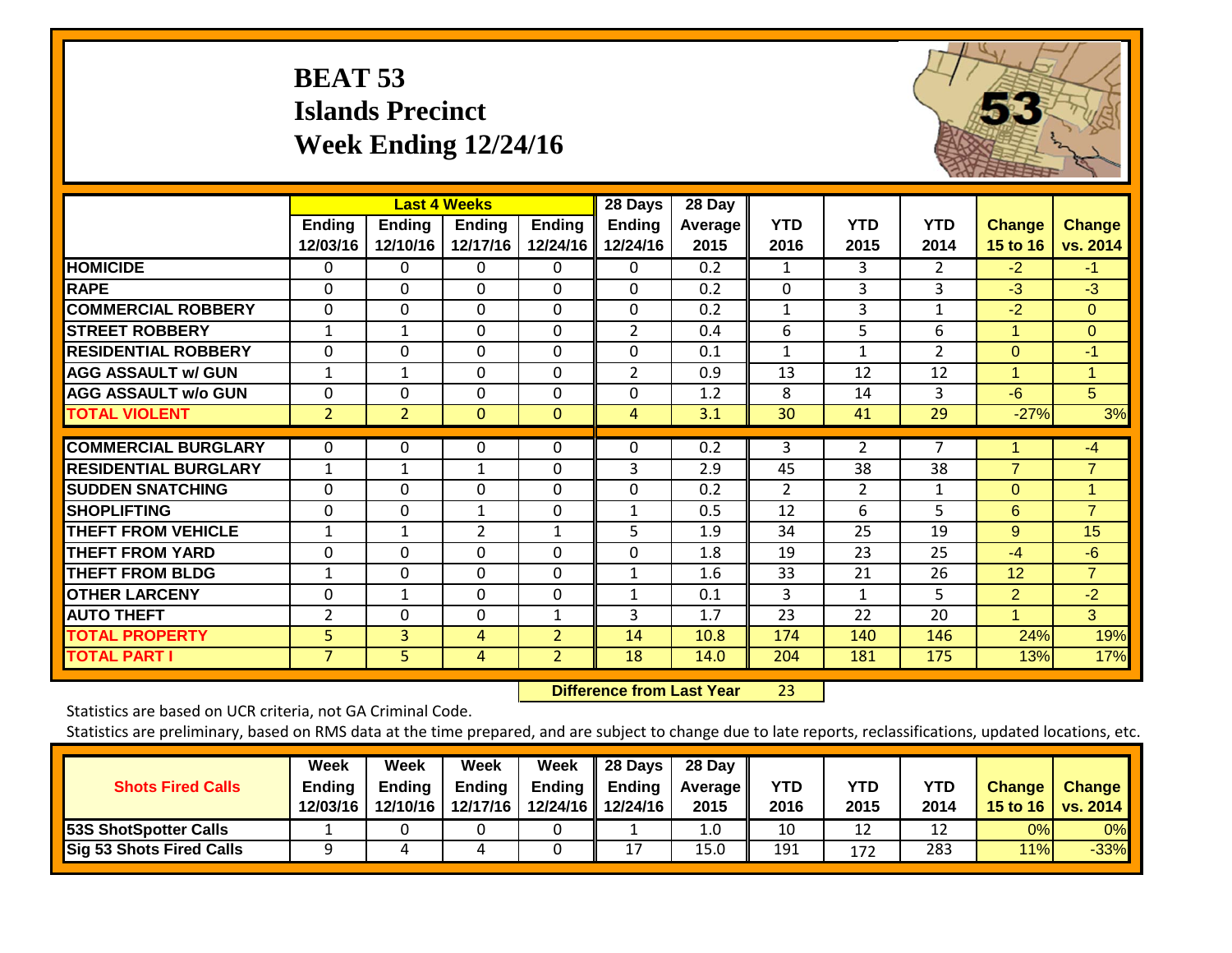## **BEAT 54 Islands Precinct Week Ending 12/24/16**



|                             | <b>Last 4 Weeks</b> |                           |                           |                    | 28 Days                   | 28 Day                 |                    |                    |                    |                           |                           |
|-----------------------------|---------------------|---------------------------|---------------------------|--------------------|---------------------------|------------------------|--------------------|--------------------|--------------------|---------------------------|---------------------------|
|                             | Ending<br>12/03/16  | <b>Ending</b><br>12/10/16 | <b>Ending</b><br>12/17/16 | Ending<br>12/24/16 | <b>Ending</b><br>12/24/16 | <b>Average</b><br>2015 | <b>YTD</b><br>2016 | <b>YTD</b><br>2015 | <b>YTD</b><br>2014 | <b>Change</b><br>15 to 16 | <b>Change</b><br>vs. 2014 |
| <b>HOMICIDE</b>             | 0                   | 0                         | 0                         | 0                  | 0                         | 0.3                    | 1                  | 4                  | 2                  | $-3$                      | $-1$                      |
| <b>RAPE</b>                 | $\Omega$            | $\Omega$                  | $\Omega$                  | 0                  | $\Omega$                  | 0.1                    | 1                  | 1                  | 3                  | $\Omega$                  | $-2$                      |
| <b>COMMERCIAL ROBBERY</b>   | $\Omega$            | $\Omega$                  | $\mathbf{0}$              | $\Omega$           | $\Omega$                  | 0.7                    | 7                  | 9                  | $\overline{7}$     | $-2$                      | $\Omega$                  |
| <b>STREET ROBBERY</b>       | $\Omega$            | $\Omega$                  | $\Omega$                  | $\Omega$           | $\Omega$                  | 0.8                    | 9                  | 11                 | 8                  | $-2$                      | 1                         |
| <b>RESIDENTIAL ROBBERY</b>  | $\mathbf 0$         | $\Omega$                  | $\mathbf 0$               | $\Omega$           | $\Omega$                  | 0.0                    | $\Omega$           | $\Omega$           | 2                  | $\Omega$                  | $-2$                      |
| <b>AGG ASSAULT w/ GUN</b>   | $\Omega$            | $\Omega$                  | 1                         | $\Omega$           | $\mathbf{1}$              | 1.0                    | 9                  | 13                 | 6                  | $-4$                      | 3                         |
| <b>AGG ASSAULT w/o GUN</b>  | $\Omega$            | 1                         | $\Omega$                  | $\mathbf{1}$       | $\overline{2}$            | 0.4                    | 9                  | 5                  | 7                  | 4                         | $\overline{2}$            |
| <b>TOTAL VIOLENT</b>        | $\mathbf{0}$        | 1                         | $\mathbf{1}$              | $\mathbf{1}$       | 3 <sup>1</sup>            | 3.3                    | 36                 | 43                 | 35                 | $-16%$                    | 3%                        |
| <b>COMMERCIAL BURGLARY</b>  | $\Omega$            | 0                         | 0                         | $\Omega$           | $\Omega$                  | 0.4                    | $\overline{2}$     | 5                  | 1                  | $-3$                      |                           |
| <b>RESIDENTIAL BURGLARY</b> | $\Omega$            | 3                         | 3                         | 3                  | 9                         | 3.1                    | 77                 | 41                 | 61                 | 36                        | 16                        |
| <b>SUDDEN SNATCHING</b>     | $\Omega$            | $\mathbf 0$               | $\Omega$                  | 0                  | $\Omega$                  | 0.1                    | $\Omega$           | $\mathbf{1}$       | 3                  | $-1$                      | $-3$                      |
| <b>SHOPLIFTING</b>          | $\overline{2}$      | $\Omega$                  | $\Omega$                  | $\Omega$           | 2                         | 1.2                    | 25                 | 15                 | 15                 | 10 <sup>°</sup>           | 10                        |
| <b>THEFT FROM VEHICLE</b>   | $\Omega$            | 3                         | $\Omega$                  | 1                  | 4                         | 5.0                    | 61                 | 65                 | 39                 | $-4$                      | 22                        |
| <b>THEFT FROM YARD</b>      | $\overline{2}$      | 0                         | $\mathbf{1}$              | 0                  | 3                         | 1.5                    | 13                 | 19                 | 18                 | $-6$                      | $-5$                      |
| <b>THEFT FROM BLDG</b>      | $\mathbf 0$         | $\Omega$                  | $\mathbf{1}$              | $\Omega$           | 1                         | 1.9                    | 28                 | 24                 | 21                 | 4                         | $\overline{7}$            |
| <b>OTHER LARCENY</b>        | $\Omega$            | $\Omega$                  | $\Omega$                  | $\Omega$           | $\Omega$                  | 0.4                    | 3                  | 5                  | 3                  | $-2$                      | $\Omega$                  |
| <b>AUTO THEFT</b>           | $\overline{2}$      | 0                         | 2                         | 0                  | 4                         | 2.5                    | 37                 | 31                 | 28                 | 6                         | 9                         |
| <b>TOTAL PROPERTY</b>       | 6                   | 6                         | 7                         | 4                  | 23                        | 16.0                   | 246                | 206                | 189                | 19%                       | 30%                       |
| <b>TOTAL PART I</b>         | 6                   | $\overline{7}$            | 8                         | 5                  | 26                        | 19.3                   | 282                | 249                | 224                | 13%                       | 26%                       |

 **Difference from Last Year**r 33

Statistics are based on UCR criteria, not GA Criminal Code.

| <b>Shots Fired Calls</b>        | Week<br>Ending<br>12/03/16 | Week<br><b>Ending</b><br>12/10/16 | Week<br><b>Ending</b><br>12/17/16 | Week<br><b>Ending</b> | 28 Days<br><b>Ending</b><br>12/24/16   12/24/16 | 28 Day<br>Average II<br>2015 | <b>YTD</b><br>2016 | <b>YTD</b><br>2015 | <b>YTD</b><br>2014 | <b>Change</b> | <b>Change</b><br>15 to 16   vs. 2014 |
|---------------------------------|----------------------------|-----------------------------------|-----------------------------------|-----------------------|-------------------------------------------------|------------------------------|--------------------|--------------------|--------------------|---------------|--------------------------------------|
| <b>53S ShotSpotter Calls</b>    |                            |                                   |                                   |                       |                                                 | 0.1                          |                    |                    |                    | 0%            | 0%                                   |
| <b>Sig 53 Shots Fired Calls</b> |                            |                                   |                                   | 4                     | 13                                              | 14.7                         | 136                | 173                | 267                | $-21%$        | $-49%$                               |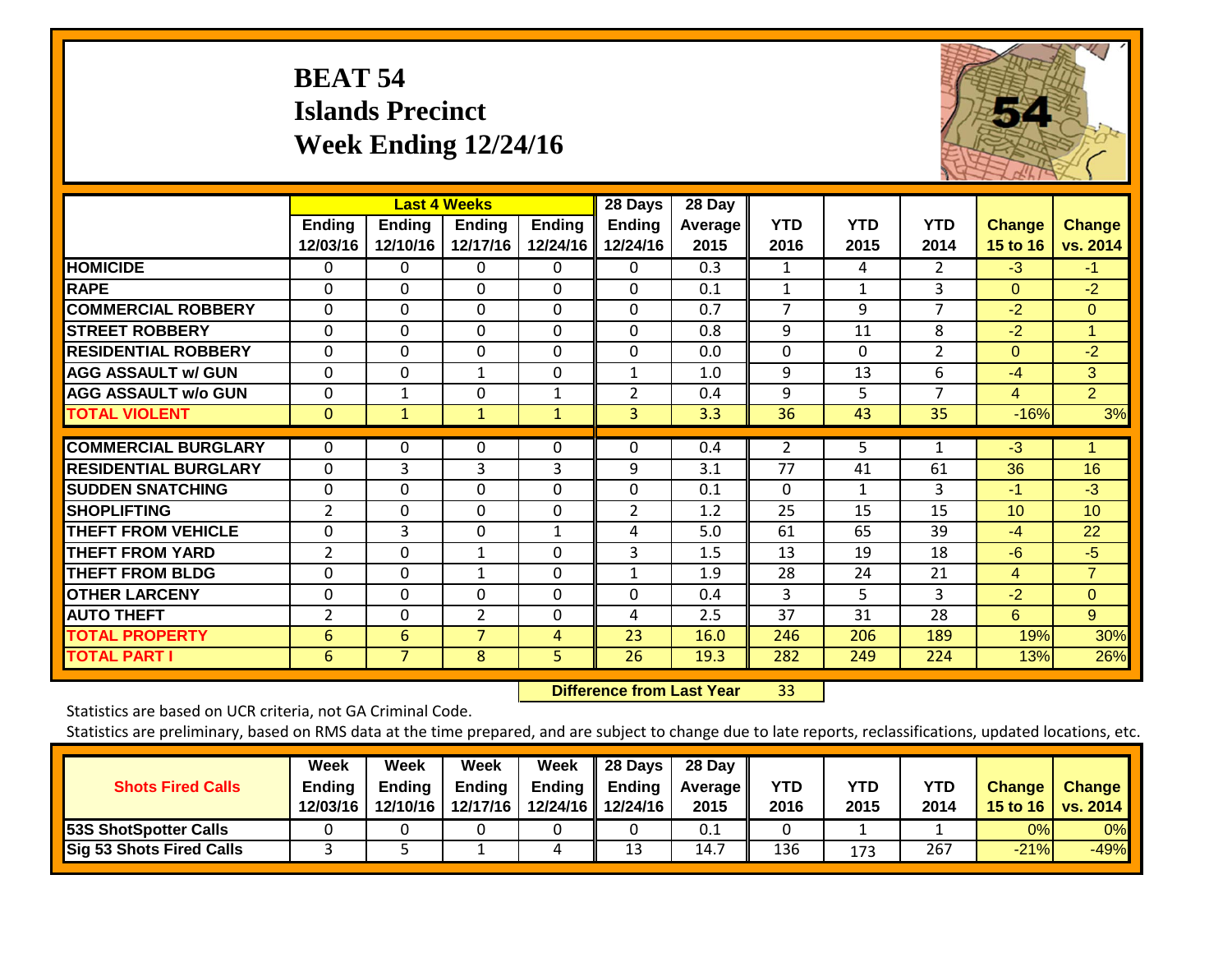## **BEAT 55 Islands Precinct Week Ending 12/24/16**



|                             | <b>Last 4 Weeks</b>       |                           |                           |                           | 28 Days                   | 28 Day                 |                    |                    |                    |                                  |                           |
|-----------------------------|---------------------------|---------------------------|---------------------------|---------------------------|---------------------------|------------------------|--------------------|--------------------|--------------------|----------------------------------|---------------------------|
|                             | <b>Ending</b><br>12/03/16 | <b>Ending</b><br>12/10/16 | <b>Ending</b><br>12/17/16 | <b>Ending</b><br>12/24/16 | <b>Ending</b><br>12/24/16 | <b>Average</b><br>2015 | <b>YTD</b><br>2016 | <b>YTD</b><br>2015 | <b>YTD</b><br>2014 | <b>Change</b><br><b>15 to 16</b> | <b>Change</b><br>vs. 2014 |
| <b>HOMICIDE</b>             | 0                         | 0                         | 0                         | 0                         | 0                         | 0.1                    | $\Omega$           | 1                  | 1                  | $-1$                             | $-1$                      |
| <b>RAPE</b>                 | 0                         | 0                         | $\Omega$                  | 0                         | 0                         | 0.2                    | 1                  | $\overline{2}$     | $\overline{2}$     | $-1$                             | $-1$                      |
| <b>ICOMMERCIAL ROBBERY</b>  | $\Omega$                  | $\Omega$                  | $\Omega$                  | $\Omega$                  | $\Omega$                  | 0.2                    | $\mathbf{1}$       | $\overline{2}$     | $\Omega$           | $-1$                             | 1                         |
| <b>STREET ROBBERY</b>       | 0                         | 0                         | $\mathbf{0}$              | $\Omega$                  | 0                         | 0.4                    | $\mathbf{1}$       | 5                  | $\mathbf{1}$       | $-4$                             | $\Omega$                  |
| <b>RESIDENTIAL ROBBERY</b>  | 0                         | 0                         | $\Omega$                  | 0                         | 0                         | 0.2                    | $\Omega$           | $\overline{2}$     | $\Omega$           | $-2$                             | $\Omega$                  |
| <b>AGG ASSAULT w/ GUN</b>   | 0                         | 0                         | $\Omega$                  | $\Omega$                  | 0                         | 0.1                    | 3                  | 1                  | $\mathbf 1$        | 2                                | $\overline{2}$            |
| <b>AGG ASSAULT w/o GUN</b>  | $\overline{2}$            | $\Omega$                  | $\Omega$                  | $\Omega$                  | $\overline{2}$            | 0.2                    | 6                  | $\overline{2}$     | 3                  | 4                                | 3                         |
| <b>TOTAL VIOLENT</b>        | $\overline{2}$            | 0                         | $\mathbf{0}$              | $\mathbf{0}$              | $\overline{2}$            | 1.2                    | 12                 | 15                 | 8                  | $-20%$                           | 50%                       |
| <b>COMMERCIAL BURGLARY</b>  | 0                         | 0                         | 0                         | 0                         | 0                         | 0.4                    | 3                  | 5                  | 6                  | $-2$                             | $\overline{\cdot}$        |
| <b>RESIDENTIAL BURGLARY</b> | $\mathbf{1}$              | $\Omega$                  | 1                         | $\Omega$                  | $\overline{2}$            | 4.9                    | 52                 | 63                 | 42                 | $-11$                            | 10                        |
| <b>ISUDDEN SNATCHING</b>    | 0                         | $\Omega$                  | $\Omega$                  | $\mathbf{1}$              | $\mathbf{1}$              | 0.0                    | 5                  | $\Omega$           | $\Omega$           | 5                                | 5                         |
| <b>SHOPLIFTING</b>          | 5                         | 1                         | 2                         | 0                         | 8                         | 3.4                    | 79                 | 44                 | 65                 | 35                               | 14                        |
| <b>THEFT FROM VEHICLE</b>   | 1                         | $\Omega$                  | $\overline{2}$            | 0                         | 3                         | 5.1                    | 53                 | 63                 | 59                 | $-10$                            | $-6$                      |
| <b>THEFT FROM YARD</b>      | $\overline{2}$            | 1                         | 1                         | $\Omega$                  | 4                         | 2.8                    | 34                 | 35                 | 34                 | $-1$                             | $\Omega$                  |
| <b>THEFT FROM BLDG</b>      | $\mathbf 1$               | $\mathbf{1}$              | 1                         | $\mathbf{1}$              | 4                         | 3.3                    | 48                 | 42                 | 38                 | 6                                | 10                        |
| <b>OTHER LARCENY</b>        | 0                         | 0                         | $\Omega$                  | 0                         | 0                         | 0.5                    | 14                 | 7                  | 7                  | $\overline{7}$                   | $\overline{7}$            |
| <b>AUTO THEFT</b>           | $\overline{2}$            | $\Omega$                  | $\Omega$                  | $\Omega$                  | $\overline{2}$            | 1.3                    | 20                 | 15                 | 4                  | 5                                | 16                        |
| <b>TOTAL PROPERTY</b>       | 12                        | 3                         | 7                         | $\overline{2}$            | 24                        | 21.6                   | 308                | 274                | 255                | 12%                              | 21%                       |
| <b>TOTAL PART I</b>         | 14                        | $\overline{3}$            | $\overline{7}$            | $\overline{2}$            | 26                        | 22.8                   | 320                | 289                | 263                | 11%                              | 22%                       |

 **Difference from Last Year**r 31

Statistics are based on UCR criteria, not GA Criminal Code.

| <b>Shots Fired Calls</b>        | Week<br><b>Ending</b><br>12/03/16 | Week<br><b>Ending</b><br>12/10/16 | Week<br><b>Ending</b><br>12/17/16 | Week<br><b>Ending</b> | 28 Days<br>Ending<br>12/24/16 12/24/16 | 28 Day<br><b>Average II</b><br>2015 | YTD<br>2016 | <b>YTD</b><br>2015 | <b>YTD</b><br>2014 | <b>Change</b> | <b>Change</b><br>15 to 16   vs. 2014 |
|---------------------------------|-----------------------------------|-----------------------------------|-----------------------------------|-----------------------|----------------------------------------|-------------------------------------|-------------|--------------------|--------------------|---------------|--------------------------------------|
| <b>53S ShotSpotter Calls</b>    |                                   |                                   |                                   |                       |                                        | 0.0                                 |             |                    |                    | 0%            | 0%                                   |
| <b>Sig 53 Shots Fired Calls</b> |                                   |                                   |                                   | 4                     |                                        | 4.8                                 | 65          | 57                 | 112                | 14%           | $-42%$                               |